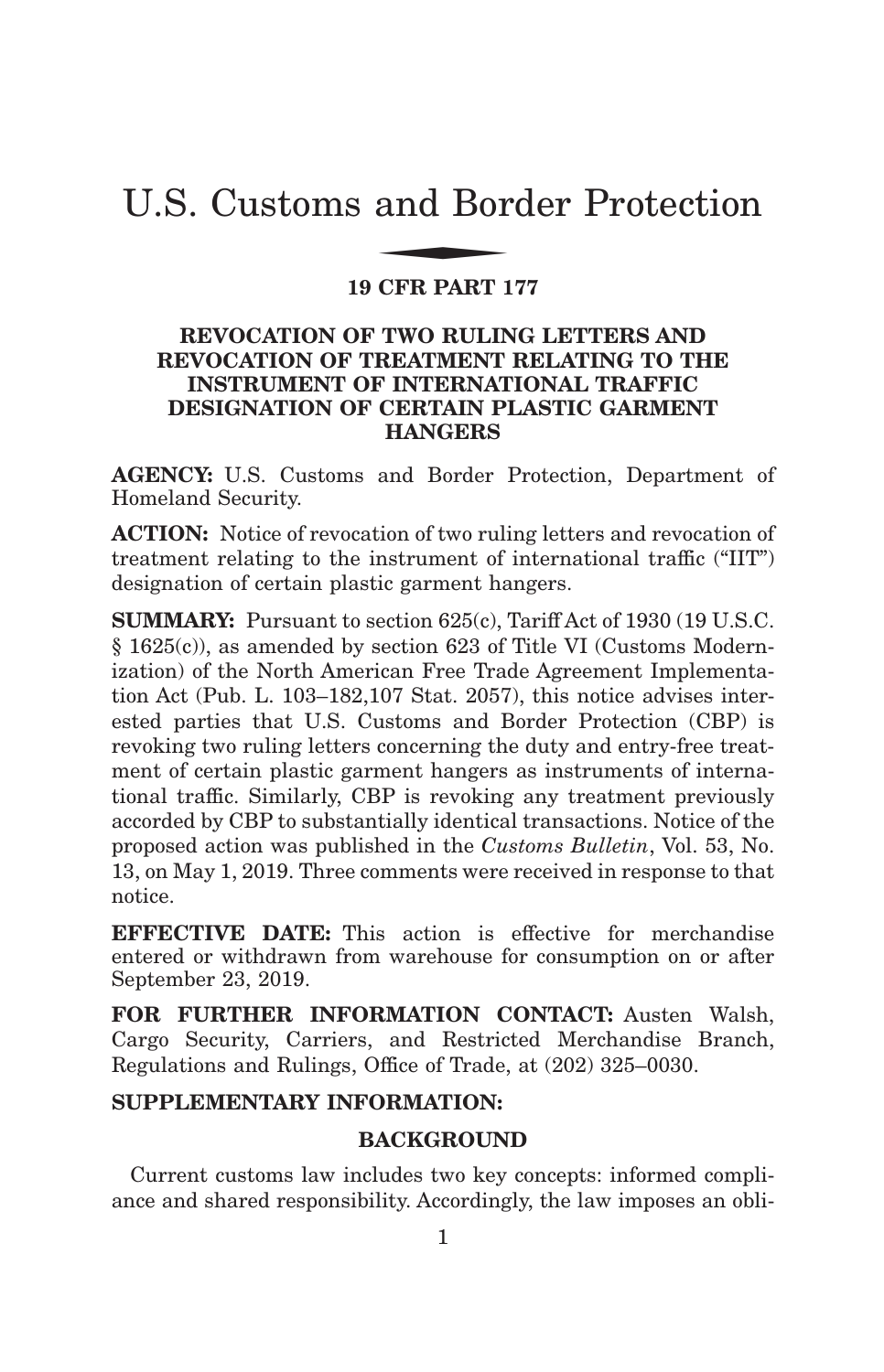gation on CBP to provide the public with information concerning the trade community's responsibilities and rights under the customs and related laws. In addition, both the public and CBP share responsibility in carrying out import requirements. For example, under section 484 of the Tariff Act of 1930, as amended (19 U.S.C. § 1484), the importer of record is responsible for using reasonable care to enter, classify and value imported merchandise, and to provide any other information necessary to enable CBP to properly assess duties, collect accurate statistics, and determine whether any other applicable legal requirement is met.

Pursuant to 19 U.S.C. § 1625(c)(1), a notice was published in the *Customs Bulletin*, Vol. 53, No. 13, on May 1, 2019, proposing to revoke one ruling letter pertaining to the IIT designation of certain plastic garment hangers. Any party who has received an interpretive ruling or decision (*i.e.*, a ruling letter, internal advice memorandum or decision, or protest review decision) on the merchandise subject to this notice should have advised CBP during the comment period. During the comment period, we became aware of Headquarters Ruling Letter ("HQ") H079697, dated October 26, 2009, designating substantially similar plastic garment hangers as IITs, and include its revocation here.

Similarly, pursuant to 19 U.S.C.  $\S$  1625(c)(2), CBP is revoking any treatment previously accorded by CBP to substantially identical transactions. Any person involved in substantially identical transactions should have advised CBP during the comment period. An importer's failure to advise CBP of substantially identical transactions or of a specific ruling not identified in this notice may raise issues of reasonable care on the part of the importer or its agents for importations subsequent to the effective date of this notice.

In HQ H058876, dated May 14, 2009, and HQ H079697, dated October 26, 2009, CBP designated certain plastic garment hangers as instruments of international traffic pursuant to 19 U.S.C. § 1322 and 19 C.F.R. § 10.41a, which enables the items to be released without entry or the payment of duty. In order to qualify as an IIT pursuant to 19 U.S.C. § 1322(a) and 19 C.F.R. § 10.41a(a)(1), CBP has traditionally held that an article must be: used as a container or holder in international traffic, substantial, suitable for and capable of repeated use, and used in significant numbers in international traffic. CBP has reviewed its prior rulings and determined these ruling letters to be in error. It is now CBP's position that plastic garment hangers cannot be granted IIT status when they are not used to physically suspend garments during transportation in international traffic. The final revocation does not foreclose the possibility that CBP will grant IIT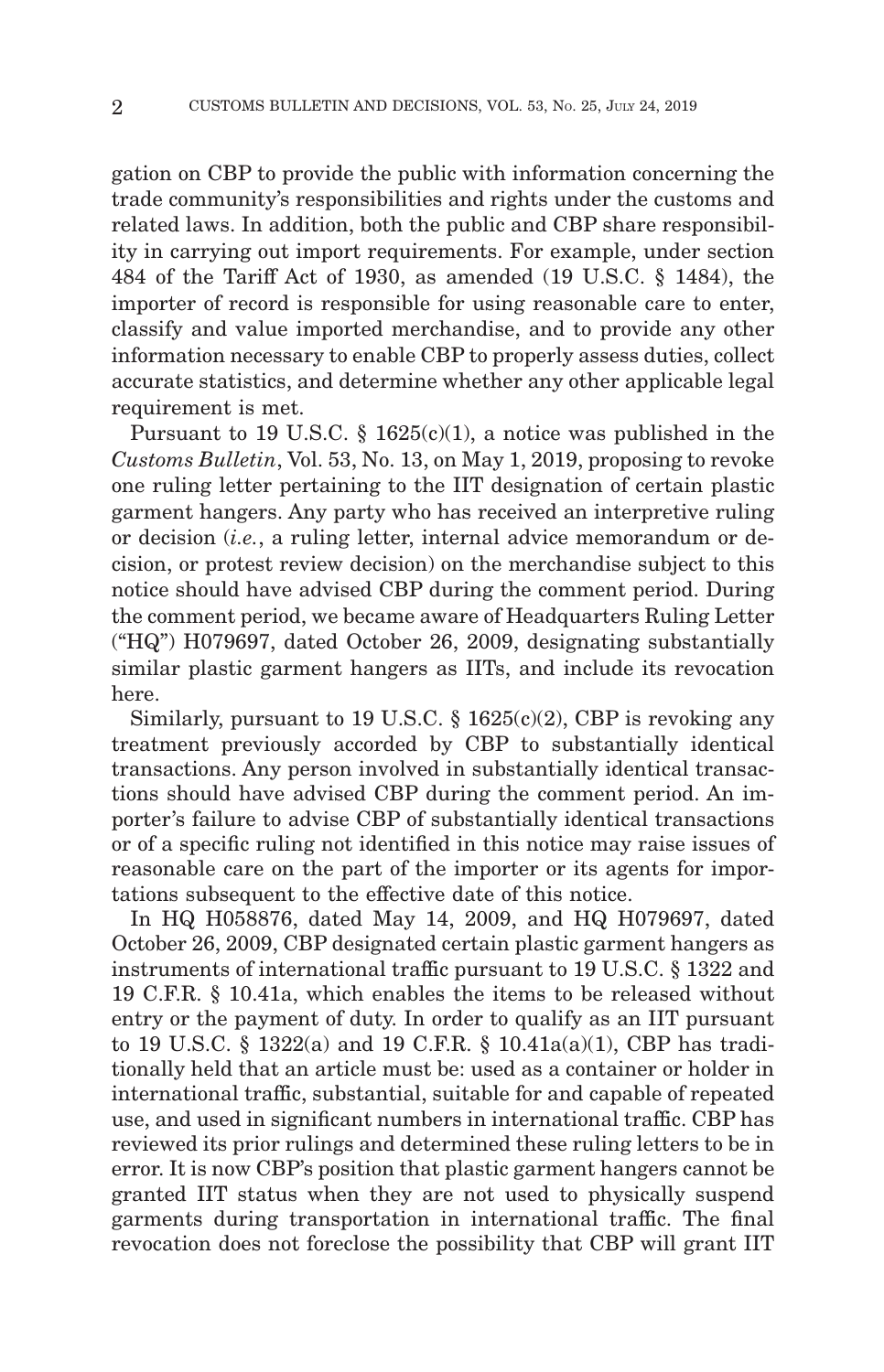status to certain plastic garment hangers in response to future ruling requests that satisfy this analysis, however.

Pursuant to 19 U.S.C. § 1625(c)(1), CBP is revoking HQ H058876 and HQ H079697, and revoking or modifying any other ruling not specifically identified to reflect the analysis contained in HQ H300587, set forth as an attachment to this notice. Additionally, pursuant to 19 U.S.C. § 1625(c)(2), CBP is revoking any treatment previously accorded by CBP to substantially identical transactions.

In accordance with 19 U.S.C. § 1625(c), this ruling will become effective 60 days after publication in the *Customs Bulletin*. Dated: July 5, 2019

> CRAIG T. CLARK *Director Border Security and Trade Compliance Division*

Attachment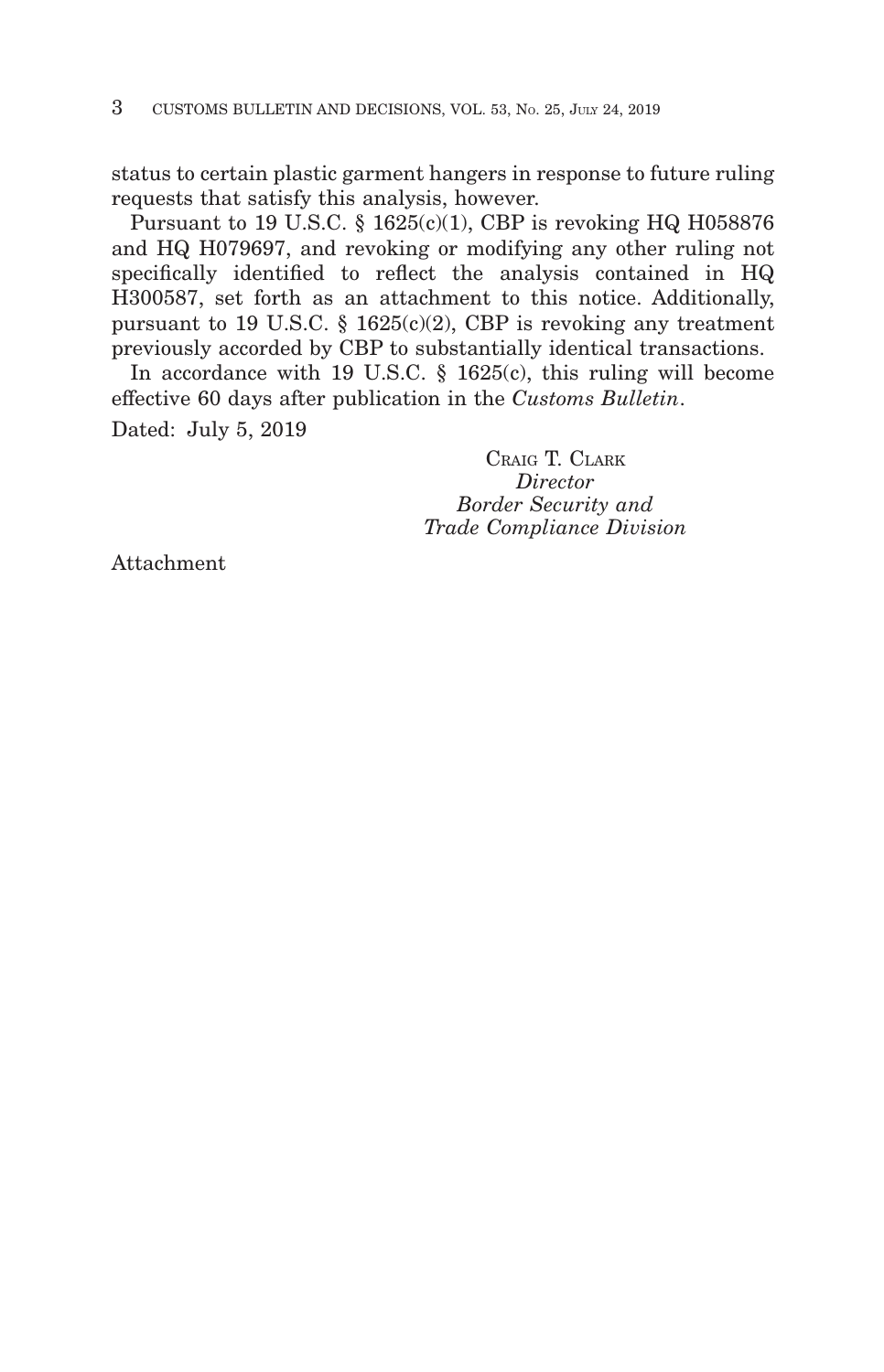#### ATTACHMENT

#### HQ H300587

July 5, 2019 OT:RR:BSTC:CCR H300587 AMW CATEGORY: Carriers

MS. LYNNE W. WENDT, ESQUIRE WENDT & TEMPLES, LLC *401 WESTPARK COURT PEACHTREE CITY, GEORGIA 30269*

RE: Instruments of International Traffic; 19 U.S.C. § 1322(a); 19 C.F.R. § 10.41a; Subheading 9803.00.50, HTSUS; Plastic Garment Hangers; Revocation of HQ H058876 (May 14, 2009) and HQ H079697 (Oct. 26, 2009)

## DEAR MS. WENDT:

This is in response to your correspondence, dated August 22, 2018, and follow-up information submitted on September 30, 2018, on behalf of Braiform Enterprises, LLC ("Braiform"). In your submission, you requested a ruling regarding whether certain styles of plastic garment hangers qualify as "instruments of international traffic" ("IITs") within the meaning of 19 U.S.C. § 1322(a) and 19 C.F.R. § 10.41a and may be released without entry or the payment of duty. Our ruling is set forth below.

Pursuant to section  $625(c)(1)$ , Tariff Act of 1930 (19 U.S.C. § 1625(c)(1)), as amended by section 623 of Title VI, a notice was published in the *Customs Bulletin*, Vol. 53, No. 13, on May 1, 2019, proposing to revoke HQ H058876, dated May 14, 2009, and any treatment accorded to substantially similar transactions. One comment supporting the proposed action and two comments opposing the proposed action were received. A discussion of the comments and CBP's reasoning are found in the "Law and Analysis" section below.

## **FACTS:**

Braiform is a producer and provider of hanging and packaging solutions to garment manufacturers and retailers. U.S. Customs and Border Protection ("CBP") has previously designated 40 different styles of Braiform plastic garment hangers as IITs. *See* HQ H058876 (May 14, 2009). You have requested that CBP issue an IIT designation for approximately 40 new hanger styles, which are designed to "enhance functionality, garment retention and retail display."

Each of the subject hangers is made of Polypropylene or Polystyrene plastic and consists of a molded, one-piece construction. The subject styles include hangers of various sizes for children and adults. The styles include hangers for tops, bottoms, and intimate garments. Many of the hangers have recessed spaces on their hooks intended to carry a size cap. Most styles possess plastic hooks, although your request also includes several modular hangers without hooks, which attach to hangers with hooks to combine multiple garments. You have provided a complete list of the subject hangers, including product identification numbers, descriptions, and photographs. You have also provided samples of several of the hangers and technical specifications for the remaining hangers.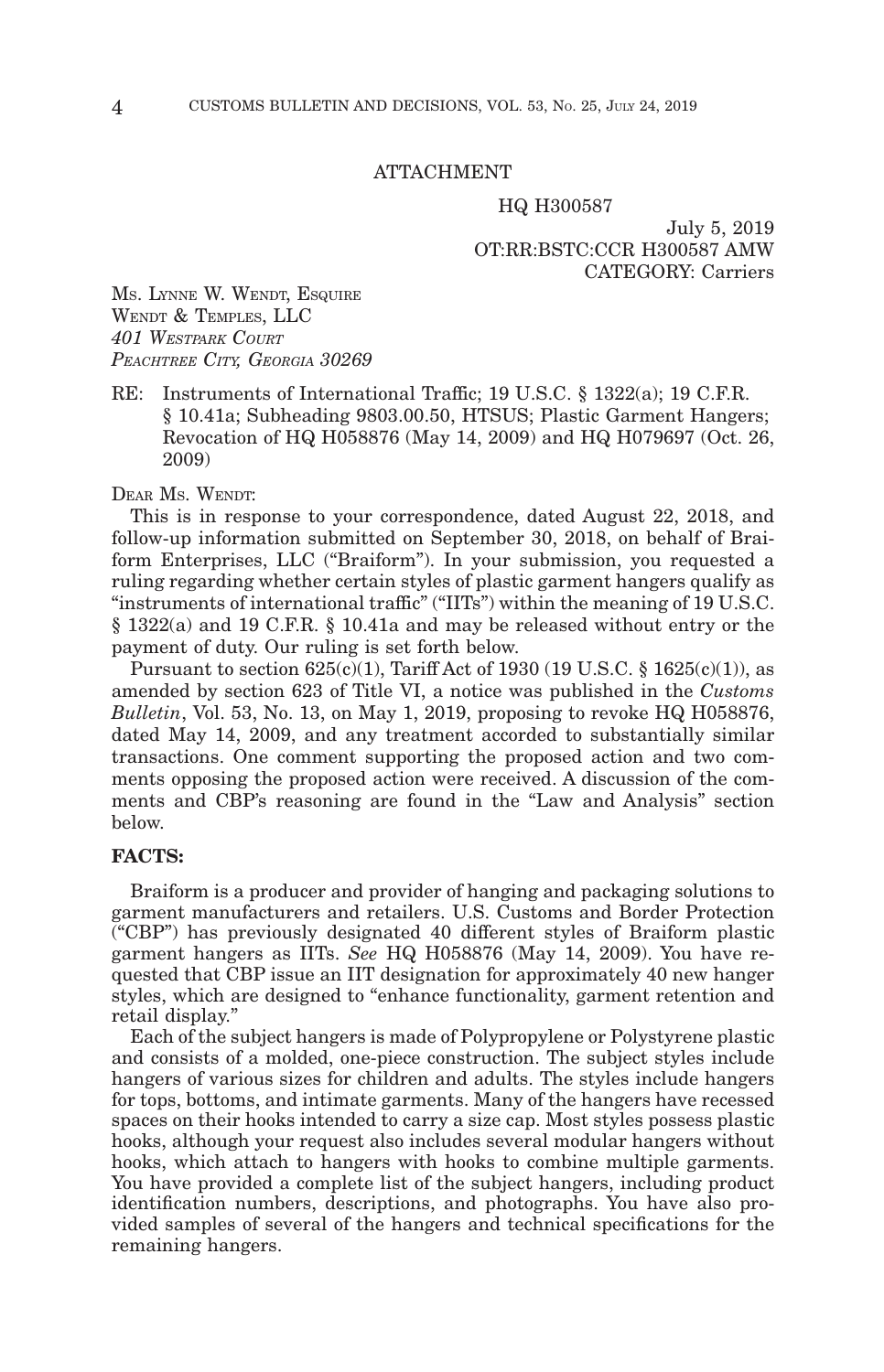## 5 CUSTOMS BULLETIN AND DECISIONS, VOL. 53, NO. 25, JULY 24, 2019

Your submission indicates that the primary purpose of the subject hangers is to display garments in a retail setting:

Braiform clients set high standards for the hangers in the program as the quality of the hanger is the most significant impact on the presentation of the garments to the customer. Garments must stay on the hangers while they are being displayed, and the hangers must hold the garment in such a way that it can be fully viewed by the customer. The hangers must also have an attractive design.

You state that the subject hangers will be used exclusively by  $[$  ] ("Retailer") and will join Braiform's existing closed-loop hanger "Re-Use Program."1 Under this program, Braiform sells hangers to Retailer's foreign manufacturers, who place garments on the hangers and fold the combined garments and hangers into cartons for shipment. The garments on hangers are then sold to Retailer and are transported to the United States. After arriving in the United States, the garments on hangers are distributed to Retailer's stores, where they are hung for display. After the garments are sold, Retailer employees retain the hangers and place them into a collection box. The hanger collection boxes are taken to a central site where the hangers are loaded into a larger box called the "Hanger Big Box" ("HBB"). The HBBs are transported to a Braiform facility for re-use processing, which includes sorting, inspection, and removal of damaged hangers. You state that Retailer returns approximately 80% of its hangers for reuse.

Below are images you provided that depict how the garments on hangers typically arrive at Retailer's locations in the United States. As shown in the pictures, the garments and hangers are combined, folded, and flat packed into a cardboard carton and are either placed without support or anchored to the cardboard box via a loop embedded into the side of the box.



## **ISSUE:**

Whether the subject plastic garment hangers are instruments of international traffic pursuant to 19 U.S.C. § 1322(a) and 19 C.F.R. § 10.41a.

<sup>&</sup>lt;sup>1</sup> You have asked this office for confidential treatment of the name of Braiform's customer. If this office receives a Freedom of Information Act request for your submission, CBP Regulations (19 C.F.R. § 103.35, *et seq*.) regarding the disclosure of business information provide that the submitter of business information will be advised of receipt of a request for such information whenever the business submitter has in good faith designated the information as commercially or financially sensitive information. We accept your request for confidential treatment as a good faith request.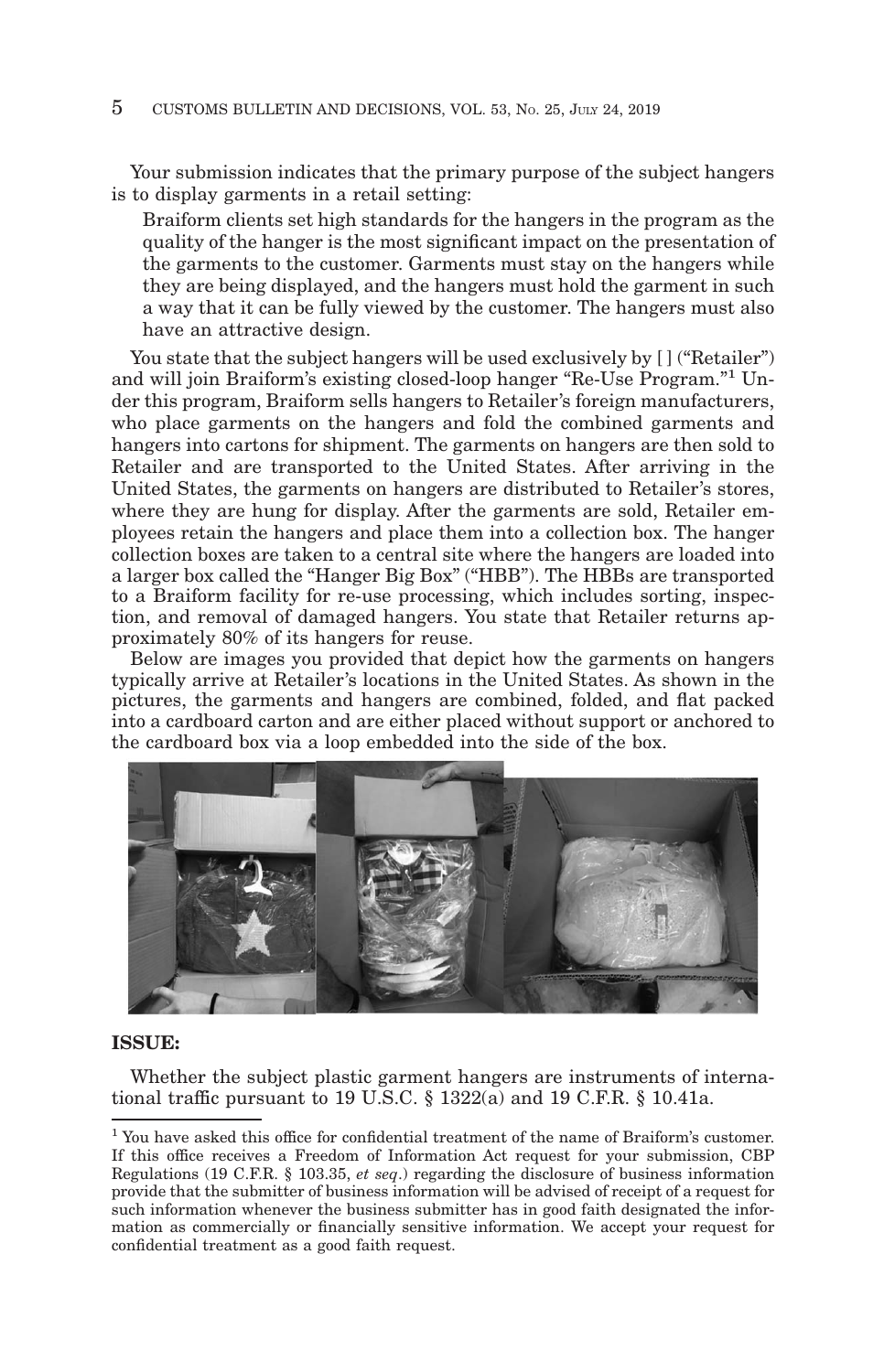## **LAW AND ANALYSIS:**

Pursuant to 19 U.S.C. § 1322(a), "[v]ehicles and other instruments of international traffic...shall be excepted from the application of the customs laws to such extent and subject to such terms and conditions as may be prescribed in regulations...." The relevant CBP regulations implementing this statute are found at 19 C.F.R. § 10.41a, which authorizes the CBP Commissioner to designate as IITs such additional articles not specifically noted in that section. Once designated as such, an IIT may be released without entry or payment of duty.

Subheading 9803.00.50, Harmonized Tariff Schedule of the United States ("HTSUS") provides, in pertinent part, for the duty free treatment of:

*Substantial containers and holders*, if products of the United States . . . , or if of foreign production and previously imported and duty (if any) thereon paid, or *if of a class specified by the Secretary of the Treasury2 as instruments of international traffic*, repair components for containers of foreign production which are instruments of international traffic, and accessories and equipment for such containers, whether the accessories and equipment are imported with a container to be reexported separately or with another container, or imported separately to be reexported with a container . . . (footnote and emphasis supplied).

Subchapter III to Chapter 98 of the HTSUS only applies to:

- (a) Substantial containers or holders which are subject to tariff treatment as imported articles and are:
	- (i) Imported empty and not within the purview of a provision which specifically exempts them from duty; or
	- (ii) Imported containing or holding articles, and which are not of a kind normally sold therewith or are entered separately therefrom; and
- (b) Certain repair components, accessories and equipment.

*See* U.S. Note 1, *et seq.*, Subchapter III to Chapter 98, HTSUS.

CBP has held in its published rulings that in order to qualify as an IIT pursuant to 19 U.S.C.  $\S$  1322(a) and 19 C.F.R.  $\S$  10.41a(a)(1), an article must be used as a container or holder in international traffic. *See* 19 C.F.R. 10.41a ("in use or to be used in the shipment of merchandise in international traffic"); s*ee also, e.g.*, HQ H016491 (Oct. 1, 2007); HQ 114150 (Dec. 12, 1997); and HQ 107545 (May 7, 1985). Next, the article must be substantial, suitable for and capable of repeated use, and used in significant numbers in international traffic. *See, e.g.*, HQ H016491 (Oct. 1, 2007); HQ 114150 (Dec. 12, 1997); HQ 107545 (May 7, 1985); Treas. Dec. 71–159, Cust. B. & Dec. 296 (June 18, 1971); 99 Treas. Dec. 533, No. 56247 (Aug. 26, 1964). CBP has interpreted "reuse" in this context to mean commercial shipping or transportation purposes, not incidental reuse. *See, e.g.*, HQ 116032 (Oct. 30, 2003) (incorporating the analysis of reuse as outlined with respect to General Headnote 6(b), TSUS in *Holly Stores, Inc. v. United States*, 697 F.2d 1387, 1388 (Fed. Cir. 1982), *aff'g* 534 F. Supp. 818 (Ct. Int'l Trade 1981)). We have, furthermore,

 $^2$  This function has been delegated to the Commissioner of CBP pursuant to 31 U.S.C.  $\S$ 321(b) and Treas. Dep't Order 100–16 (May 15, 2003).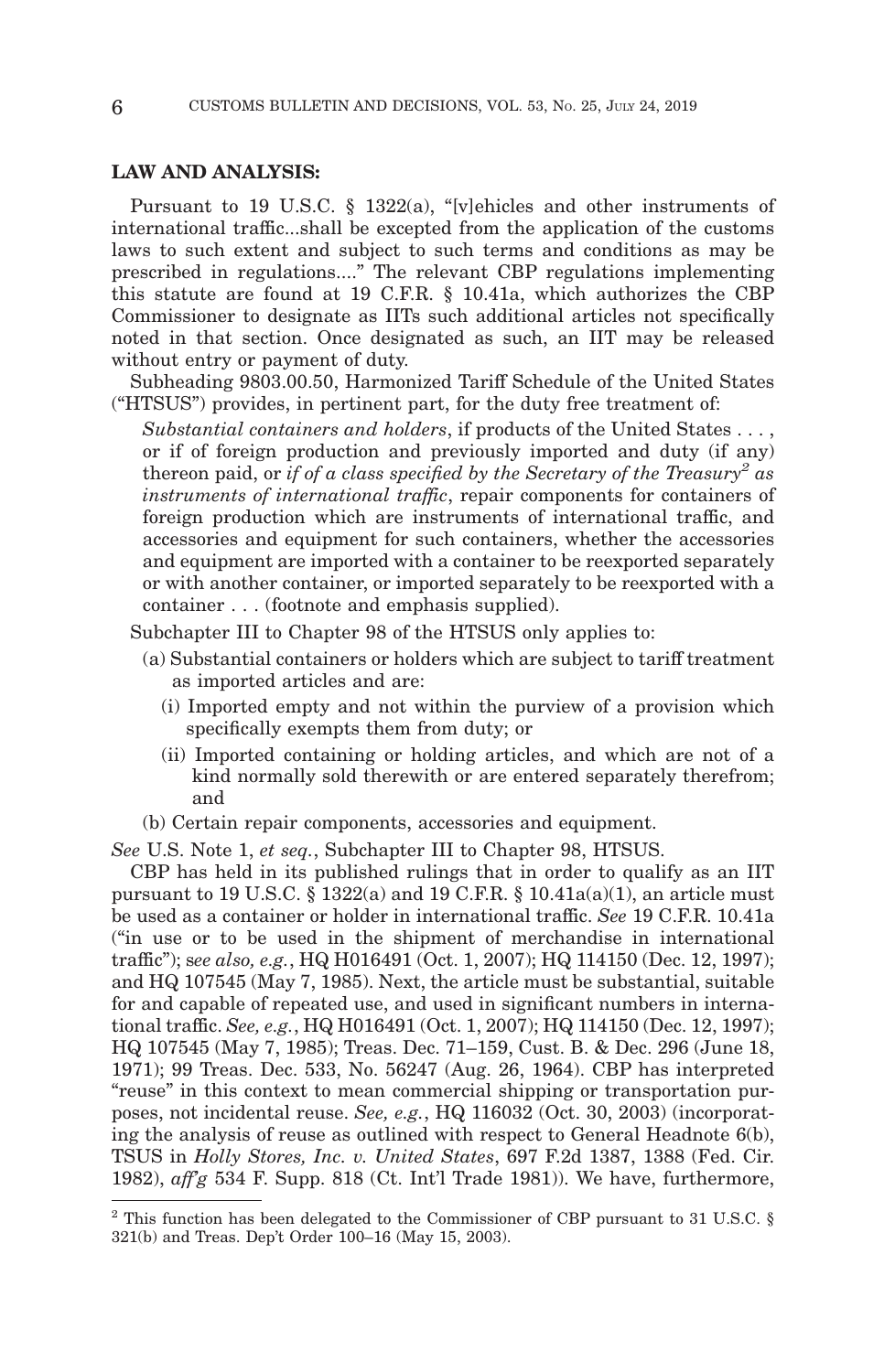held that "repeated use" means "more than twice." *See, e.g.*, HQ 108658 (Nov. 21, 1986).3 CBP has previously designated certain plastic garment hangers as IITs pursuant to this framework. *See* HQ H217477 (Dec. 11, 2012); HQ H183436 (Jan. 19, 2012); HQ H117917 (Oct. 13, 2010); HQ H079697 (Oct. 26, 2009); HQ H064655 (June 16, 2009); HQ H058876 (May 14, 2009); HQ H050604 (Mar. 18, 2009); HQ H042107 (Nov. 24, 2008); and HQ 115684 (Aug. 5, 2002).

Although no statutory or regulatory definition exists for the terms "holder" or "hanger" in the IIT context, we find that the plain meaning of the term "hanger" and prior precedent indicate that a garment hanger must physically suspend the underlying garment during transportation to satisfy the requirement that it act as a holder in international traffic. Merriam-Webster Dictionary, for example, defines "clothes hanger" as, "a curved piece of metal, plastic, or wood that is used for hanging clothing."4 The word "hang," in turn, is defined as follows: "to fasten to some elevated point without support from below."5 As such, it is clear that a garment hanger must physically suspend (*i.e.*, hang) clothing in order to be used as a holder. As discussed in response to the comments below, we find that it is insufficient for a hanger to be horizontally affixed within a cardboard carton during transportation.

This determination is in line with prior CBP rulings. In HQ H282408 (Apr. 12, 2017) we found that metal locking fixtures attached to secure moving parts on modular assemblies during shipment, which are not attached to the pallet carrying the machine, are not IITs even where they protect the machine from shock and vibration during transportation. In doing so, we held that instead of "holding" the underlying machines, the locking fixtures "simply secure parts of the . . . machine to itself." Similarly, even if unsecured plastic hangers are combined with the underlying garments to reinforce the garment's form during transportation, the hangers merely secure the garment to itself, but serve no holding function. This also comports with our analysis in HQ H286142 (July 6, 2017) in which we declined to grant IIT status to "engine hooks" used to load engines on and off of steel engine racks for transportation, but did not attach to the racks in which the engines were transported, on the basis that such hooks "neither contain nor hold anything."

The subject garment hangers cannot be classified as IITs because they do not hold the garments during transportation. According to your follow-up submission, manufacturers typically use Braiform's hangers "to hang the garments, then packs [sic] the garments, mostly in cartons, for transport." The photographs you provided further show that the subject hangers are combined with the corresponding garments and folded into cardboard boxes for shipment to Retailer's stores.<sup>6</sup> We also understand that the hangers are

<sup>3</sup> Because this ruling analyzes Braiform's application for IIT status on the basis below, we do not reach the question of whether the remaining IIT criteria are met (*i.e.*, whether the subject hangers are of durable construction, capable of repeated use, and used in significant numbers in international traffic).

<sup>4</sup> https://www.merriam-webster.com/dictionary/clothes%20hanger (Oct. 5, 2018).

<sup>5</sup> https://www.merriam-webster.com/dictionary/hang (Oct. 11, 2018).

<sup>&</sup>lt;sup>6</sup> We note here that, in a follow-up communication you stated that Retailer occasionally transports hanging garments in "garment on hanger" shipping containers, "but not often." You provided no assertion that the subject hangers would be used to transport garments in this fashion.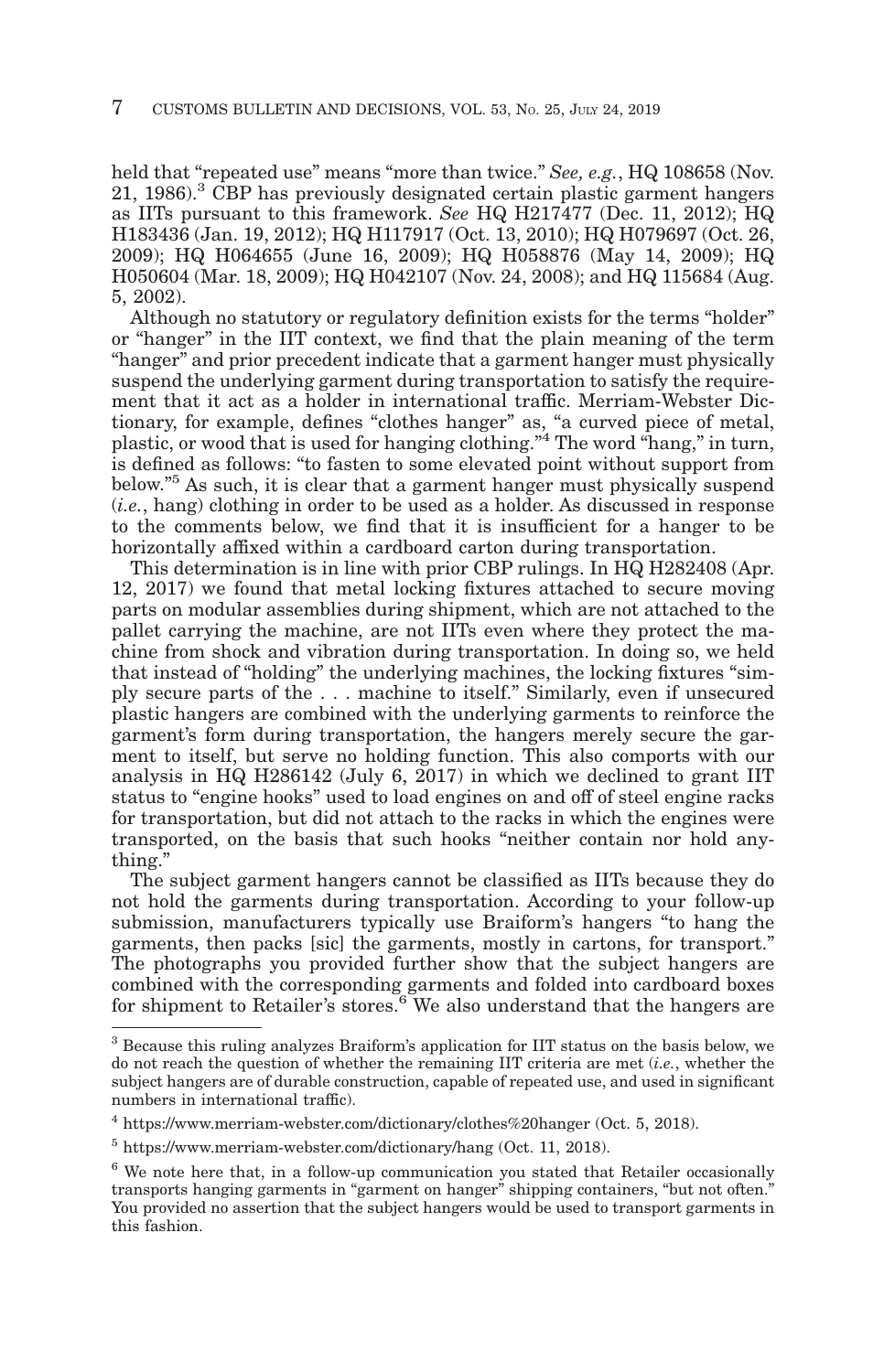periodically affixed to the inside of a carton via a rod or loop. Instead of being suspended by the subject hangers during transportation, the movement of the subject garments through international traffic is effected by the cartons into which they are placed, instead functioning more as packing material during transit. And, although your submission specifies that the subject hangers' design will improve the retail display of garments, you have provided no evidence that the hangers have been specially designed for use in hanging garments in international traffic. *See* HQ H266818 (May 23, 2016) ("The onus is on the importer to provide that evidence. For example, an importer could provide evidence that the hangers are made of durable molded plastic and *are specially designed by the manufacturer for international transit*") (emphasis added).

Finally, based on the additional information now supplied to us, it is clear that, as is the case with the subject hanger models, the Braiform hanger models previously designated as IITs in HQ H058876 (May 14, 2009) are also not used to contain or hold garments during shipment. In granting IIT status to these hangers, we described their role during transportation as follows: "the apparel is *hung* on the appropriate hangers for transportation to the U.S. After receipt in the U.S., the apparel is removed from its packaging while still *hanging* and moved to display racks on the retail floor." HQ H058876 (May 14, 2009) (emphasis added). Nevertheless, your follow-up submission indicates that the word "hang" as used in HQ H058876 imprecisely referred to the mere combination of hangers and garments. Instead of suspending garments during transportation, you state that the hangers are packed "mostly in cartons" for transportation. In addition, photographs you have provided clearly show Braiform's current IIT hangers being folded into boxes for transportation rather than being used to vertically suspend garments.

With regard to the three comments received by CBP, two commenters, including the original requestor, opposed the revocation of ruling HQ H058876. One commenter supported the revocation. One comment was received from the requester in HQ H079697 (Oct. 26, 2009), which identified the transaction in that ruling as substantially similar to the ruling revoked in HQ H058876; we therefore are revoking ruling HQ H079697 as well.

One commenter states that flat-packed garment hangers, whether anchored to the inside of a box or free-floating within the box, are IIT holders based on the plain meaning of the term. In doing so, the commenter provides several conflicting definitions for the term "hold," including: "to have or maintain in the grasp"; "to support in a particular position or keep from falling or moving"; or "to enclose and keep in a container or within bounds."7 We note that these definitions are not uniform, with some supporting the interpretation that a clothes hanger should be affixed vertically (*i.e.*, "to support in a particular position to keep from falling or moving"). As such, we interpret the term "hold" with reference to the form and function of other items defined or designated as IITs pursuant to 19 C.F.R. § 10.41a. This regulation specifically designates as IITs, "[l]ift vans, cargo vans, shipping tanks, skids, pallets, caul boards, and cores for textile fabrics, arriving (whether loaded or empty) in use or to be used in the shipment of merchandise in international traffic...." The items listed in 19 C.F.R. § 10.41a are all

 $7$  https://www.merriam-webster.com/dictionary/hold (June 4, 2019).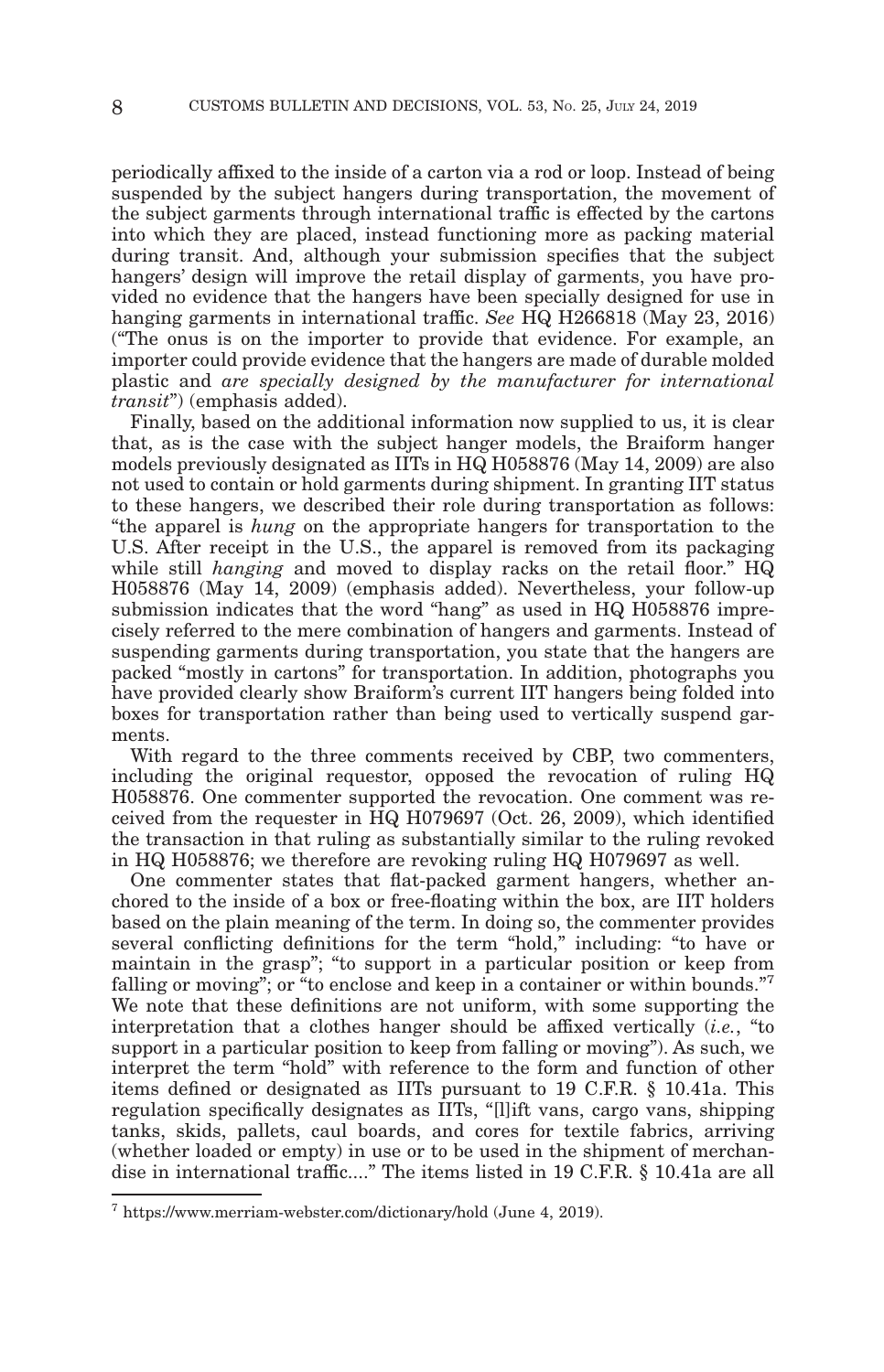intended for use in containing or holding merchandise during their movement through international traffic, with any related use as packing material or retail display being of ancillary importance. As such, to be used as a "holder" in the IIT context, we find that a clothes hanger must be used in accordance with its plain meaning (*i.e.*, to physically hang garments as outlined above) while transporting merchandise through international traffic.

In addition, two commenters cite *Holly Stores, Inc. v. United States*, 534 F. Supp. 818 (Ct. Int'l Trade 1981), *aff'd* 697 F.2d 1387, 1388 (Fed. Cir. 1982), to argue that the subject hangers function as holders even when used in a lay-flat position. Specifically, the commenters note that the U.S. Court of International Trade ("CIT") decision refers to certain plastic hangers as "shipping holders," including those combined with garments in a lay-flat position. *See Holly Stores*, 534 F. Supp. at 821. To begin with, we note that the *Holly Stores* decisions are not binding because neither the CIT nor the U.S. Court of Appeals for the Federal Circuit ("Federal Circuit") considered whether plastic garment hangers qualified for IIT designation.<sup>8</sup> Instead, both decisions analyzed whether certain garment hangers could be classified separately from the underlying garments under General Headnote 6(b), Tariff Schedule of the United States ("TSUS"). *See, Holly Stores*, 534 F. Supp. at 821. The CIT's analysis of GRI 6(b), TSUS is also not dispositive because this provision has since been superseded by General Rule of Interpretation  $(GRI")$  5(b), HTSUS, which relates to the separate classification of certain "packing materials and packing containers." *See JVC Co. of Am. V. United States*, 234 F.3d 1348, 1355 (Fed. Cir. 2000) (citing H.R. Conf. Rep. No. 100–576, at 549–50 (1988)) ("in light of the significant number and nature of changes in nomenclature from the TSUS to the HTSUS, decisions by the Customs Service and the courts interpreting the TSUS are not deemed to be dispositive in interpreting the HTSUS").

Even to the extent *Holly Stores* is relevant in interpreting GRI 5(b), this analysis is distinct from the present matter. GRI 5(b) specifies that "packing materials and packing containers" entered with the underlying product should be classified with that product so long as the packing containers and materials are "of a kind normally used for packing such goods" and are "not suitable for repetitive use." However, the distinction between "packing" containers controlled by GRI 5(b) and IITs is a significant one. The term "packing" can be defined as "material (such as a covering or stuffing) used to protect packed goods (as for shipping)."9 In keeping with this definition, prior CBP rulings interpreting GRI 5(b) have largely related to products intended to be packed with the underlying merchandise, often into a cardboard box or another container, for the purpose of protecting merchandise in transit or at retail. *See, e.g.*, HQ 083436 (Dec. 22, 1989) (canvas cases used to hold personal weighing scales); HQ 086611 (May 17, 1990) (textile drawstring pouches used to protect liquor bottles); and HQ H81389 (June 4, 2001) (form-fitted leather zippered cases used to carry house slippers). In contrast, IIT designation, as outlined above, is typically reserved for items that

 $8$  We also note that CBP has incorporated the standard for "commercial reuse" outlined in *Holly Stores* into IIT designations, but has not referenced the decisions in defining the term holder or container in the IIT context. *See, e.g.*, HQ H102988 (Apr. 29, 2010).

<sup>9</sup> https://www.merriam-webster.com/dictionary/packing (June 10, 2019).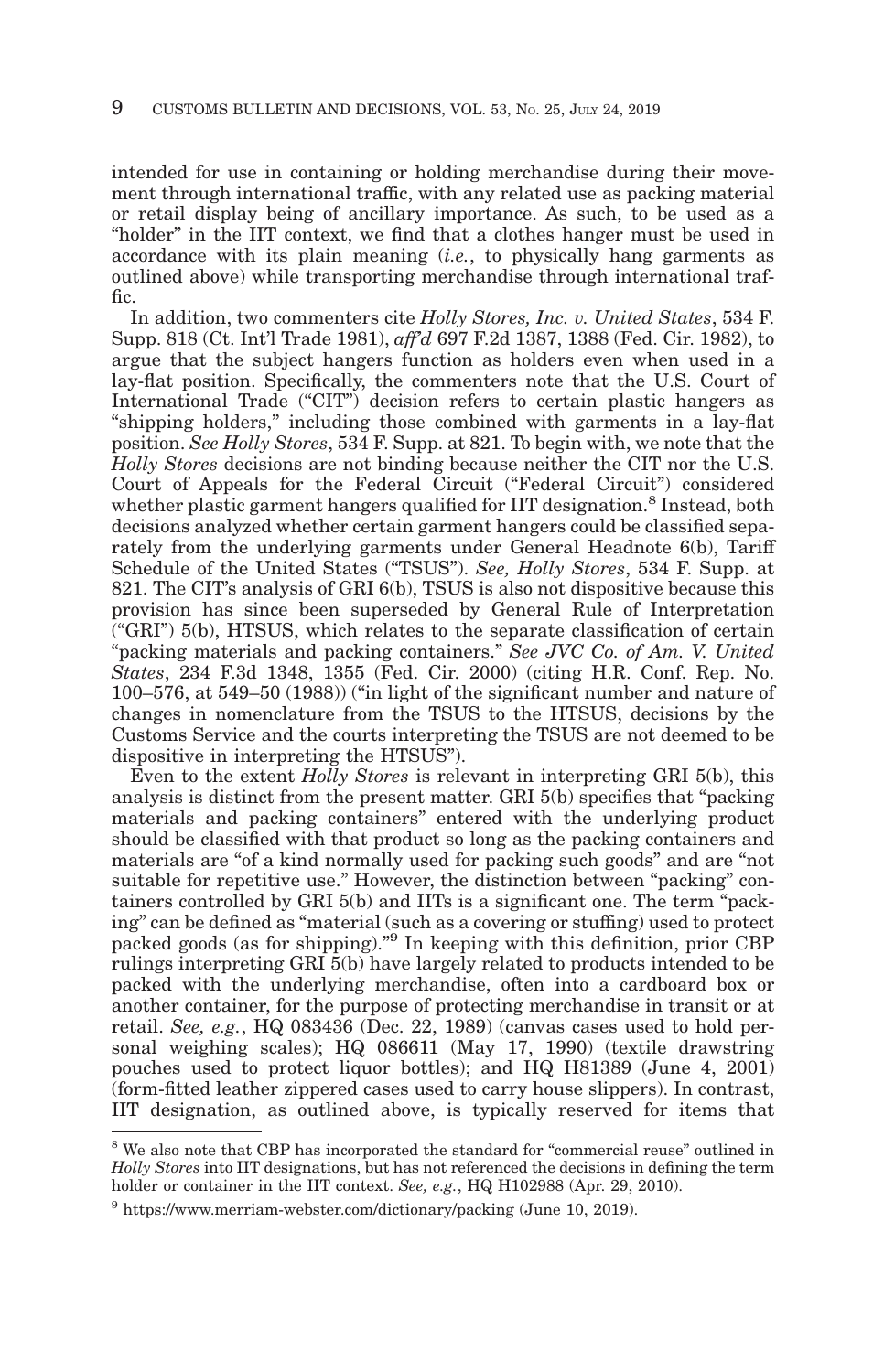primarily operate to convey merchandise through international traffic, such as lift vans, cargo vans, shipping tanks, skids, pallets, caul boards, and cores for textile fabrics as outlined in 19 C.F.R. § 10.41a. In this context, it is clear that plastic garment hangers, when used in a lay-flat position, are more similar to packing material as contemplated under GRI 5(b) than instruments of international traffic outlined in 19 C.F.R. § 10.41a.

In addition, two commenters argue that the subject plastic garment hangers, when flat packed with the underlying garments, should be considered holders because they ostensibly protect garments from creasing and wrinkling during transportation. To support this assertion, the commenters again reference the CIT's non-dispositive decision in *Holly Stores*, in which the court found that certain flat-packed plastic hangers prevent the creasing and wrinkling of garments during transportation. *See Holly Stores*, 534 F. Supp. 818 at 826, fn. 11. Here, we note that consideration of an item's protective function is not a criterion for designation as an IIT holder, but is again more germane to the determination of whether an item represents packing materials or packing containers as controlled by GRI 5(b). *See, e.g.*, HQ H264893 (May 18, 2016) (discussing certain cardboard pallets as packing material where they "protect shoeboxes from being crushed during transport and display"). Further, as outlined above, prior CBP IIT rulings support the proposition that items used to stabilize or maintain merchandise during transportation do not automatically qualify for IIT designation where they provide no holding function. For instance, in HQ H282408, we found that metal locking fixtures attached to secure a machine to itself, but did not attach to the steel pallet carrying the machine, are not IITs even where they protect the machine from shock and vibration during transportation.

Furthermore, the CIT's decision in *Holly Stores* does not even support a finding that flat-packed hangers prevent creasing and wrinkling in all instances. The CIT's decision involves two classes of hangers: (1) plastic hangers flat packed in combination with light-weight garments such as blouses and tops, and (2) metal hangers covered in plastic used to physically hang items such as blazers, heavy coats, and suits in transit. *See Holly Stores*, 534 F. Supp. 818 at 821. Accordingly, the distinction between lighter garments flat packed with hangers and heavier garments that are hung vertically indicates that physical suspension is a more suitable method of preserving the form and function of many garments during transportation. CBP understands, furthermore, that the subject garment hangers, as well as those in the previously issued rulings, are not exclusively used to transport light garments such as tops and blouses. Instead, the subject ruling request and supplemental information indicate that the subject hangers will also be used in combination with a variety of heavier garments, including blue jeans, jackets, sweaters, and vests.

Two commenters state that hangers and garments are periodically affixed to the inside of a carton during transportation (*e.g*., by operation of an internal rod or loop). The commenters argue that this arrangement provides protection from shifting or damage similar to the support provided if the garments were hung vertically from a pole or rope. First, CBP's review of apparel industry sources indicates that this is not uniformly true. One industry source notes, for example, that flat packing garments made from delicate fabrics, as opposed to hanging them vertically, "can cause crushing and creasing requiring reworking (pressing or steaming) before the retailer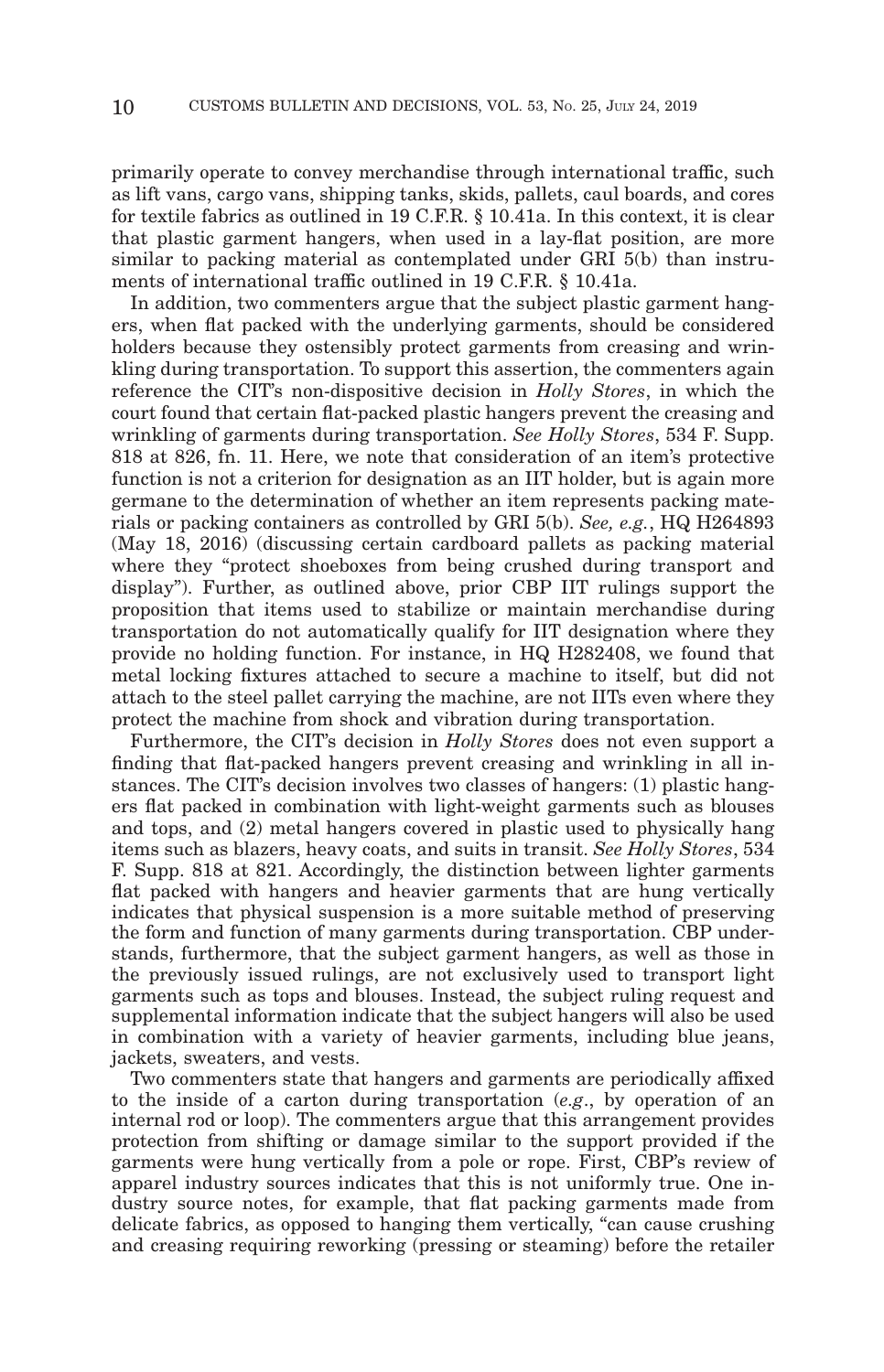can display them for sale."10 In addition, granting IIT status to plastic garment hangers anchored inside a non-IIT cardboard box would be nearly impossible for CBP to administer as neither this comment nor the underlying request articulates which types of hanger/garment pairings are typically affixed horizontally during transportation or whether this practice varies between venders.

One commenter also notes that, in some circumstances, garments may be hung vertically within cardboard boxing. This comment did not specify which type of garments this process is used for or when this might occur, however. As such, we find this comment is outside the scope of the present ruling.

One commenter also argues that plastic garment hangers are analogous to plastic spacers used to separate imported axle housings during shipment, which we granted IIT status in HQ 113999 (July 2, 1997), and paper "air bags" used to fill gaps between pallets, which we granted IIT status in HQ 112474 (Feb. 22, 1993). We find that these rulings are inapplicable in the present matter. Unlike the IIT locking fixtures analyzed in HQ H282408 or engine hooks discussed in HQ H286142, both of which we determined not to be holders, the axle housings and air bags act as holders by applying pressure between the merchandise and external objects (*i.e.*, pallets or other axles). In contrast, the photographs of the subject merchandise provided above show that the flat-packed garment hangers leave ample room for the garments to shift while in transit.

One commenter argues that by revoking HQ H058876, CBP will negatively affect importers of other IIT-designated merchandise. Specifically, the commenter asserts that CBP has long held that "not all IIT-designated merchandise must actually be 'in use' at the time of importation." The commenter cites HQ H036108 (Aug. 27, 2008), in which CBP granted IIT designation to pallet boxes imported empty into the United States, claiming that CBP did not analyze whether the pallets were "carrying," "holding," or "supporting" items during international traffic. This is a misreading of HQ H036108. The ruling specifically states that, although the subject pallet boxes are imported empty, they are used to export automotive parts to Mexico, which is a clear use of the pallet boxes in international traffic. Indeed, it has long been CBP's position that the term "international traffic," as found in  $\S$  10.41a(a)(1), applies to a container or other such instrument brought empty into the United States for use in an exportation planned at or before the time of importation. *See* HQ H115672 (May 14, 2002).

One commenter identifies several additional rulings in which we classified plastic garment hangers as IITs and states that the subject companies ship the subject hangers in the same manner as Braiform. Because these rulings do not specifically discuss the manner of shipment, and because this commenter is unrelated to the requesters in these rulings, we have not specifically revoked these rulings. We note, however, that any person involved in a substantially identical transaction should have notified CBP during the comment period. This commenter also argues that using the subject hangers to display merchandise at the point of sale constitutes diversion. Because this ruling does not discuss diversion, we find this comment outside the scope of

<sup>10</sup>*How to decide the right shipping method for the garments you import*, Rag Trader (Dec. 13, 2016), http://www.ragtrader.com.au/insights/how-to-decide-the-right-shipping-methodfor-the-garments-you-import.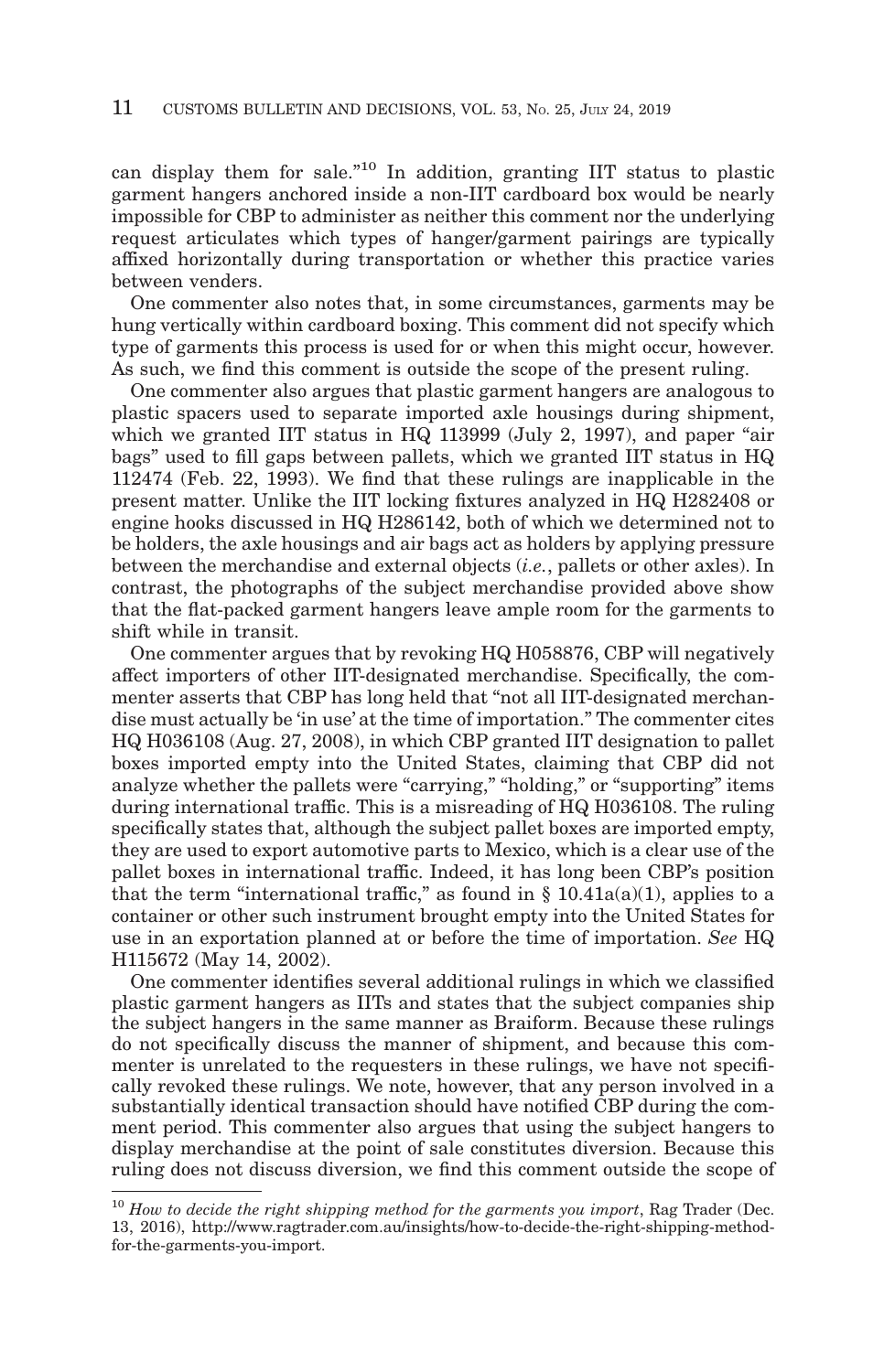our ruling. This commenter also urges CBP to require country of origin labeling for the subject hangers; this comment is also outside the scope of our ruling.

Based on the analysis above, the plastic garment hangers described in the instant request as well as those subject to CBP rulings HQ H058876 and HQ H079697 do not qualify for IIT designation because they are not used as holders in international traffic. This ruling therefore revokes HQ H058876 and HQ H079697, which granted IIT status to several similar models of hangers, to the extent that those hangers are not used to hang garments in international traffic.

## **HOLDING:**

The subject plastic garment hangers are not "instruments of international traffic" within the meaning of 19 U.S.C.  $\S$  1322(a) and 19 C.F.R.  $\S$  10.41a to the extent that they are not used to vertically suspend garments in international traffic.

## **EFFECT ON OTHER RULINGS:**

HQ H058876, dated May 14, 2009, and HQ H079697, dated October 26, 2009, are REVOKED.

In accordance with 19 U.S.C. § 1625(c), this ruling will become effective 60 days after its publication in the *Customs Bulletin*.

> *Sincerely,* CRAIG T. CLARK *Director Border Security and Trade Compliance Division*

Cc: Ms. Margaret R. Polito, Esq. Neville Peterson LLP 17 State Street, 19<sup>th</sup> Floor New York, NY 10004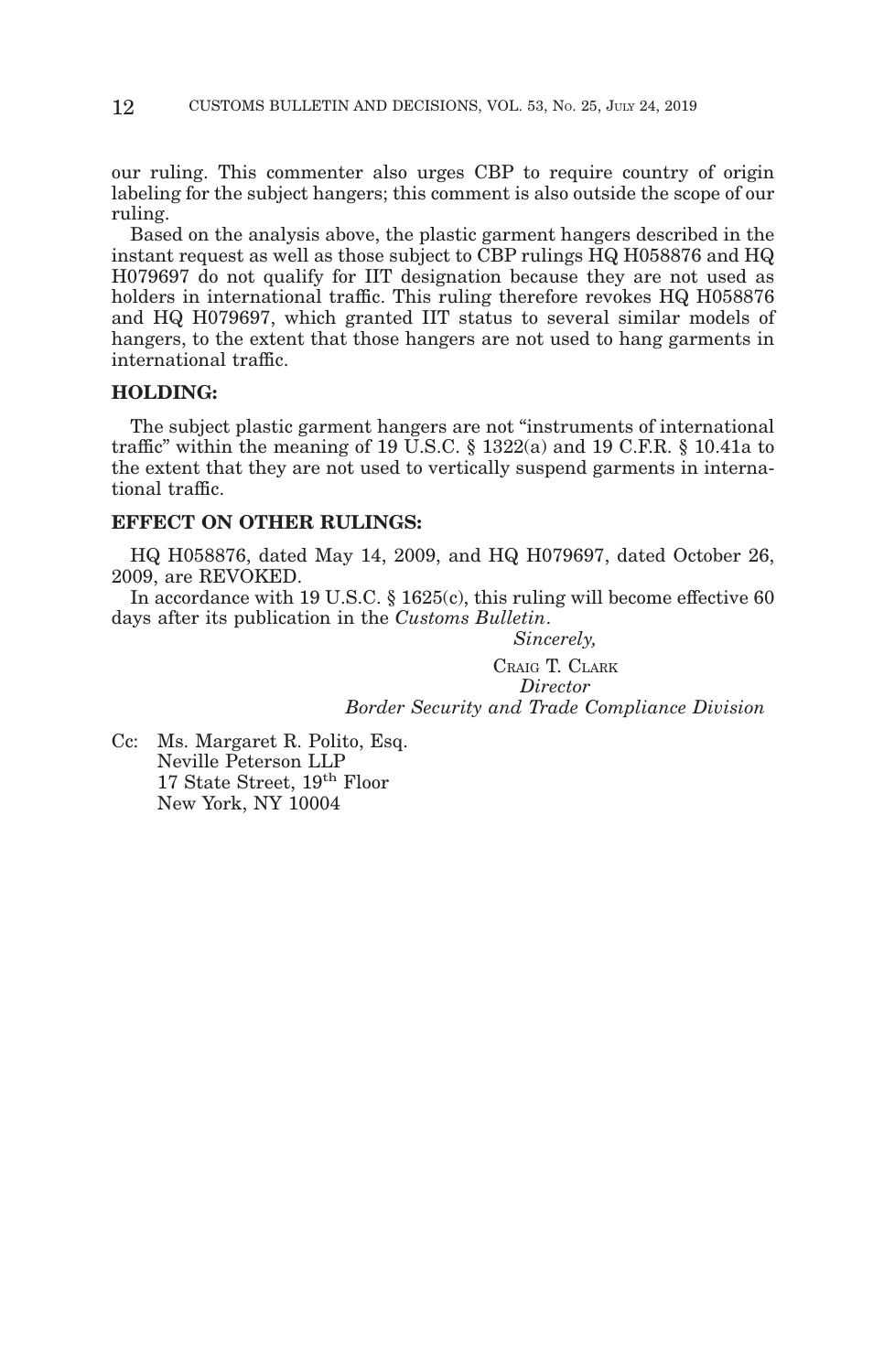# **19 CFR PART 177**

# **MODIFICATION OF ONE RULING LETTER AND REVOCATION OF TREATMENT RELATING TO THE TARIFF CLASSIFICATION OF THE "THERMO ACTION" DIETARY SUPPLEMENT**

**AGENCY:** U.S. Customs and Border Protection, Department of Homeland Security.

**ACTION:** Notice of modification of one ruling letter and of revocation of treatment relating to the tariff classification of the "Thermo Action" dietary supplement.

**SUMMARY:** Pursuant to section 625(c), Tariff Act of 1930 (19 U.S.C. § 1625(c)), as amended by section 623 of title VI (Customs Modernization) of the North American Free Trade Agreement Implementation Act (Pub. L. 103–182, 107 Stat. 2057), this notice advises interested parties that U.S. Customs and Border Protection (CBP) is modifying one ruling letter concerning tariff classification of the "Thermo Action" dietary supplement under the Harmonized Tariff Schedule of the United States ("HTSUS"). Similarly, CBP is revoking any treatment previously accorded by CBP to substantially identical transactions. Notice of the proposed action was published in the *Customs Bulletin*, Vol. 53, No. 13, on May 1, 2019. No comments were received in response to that notice.

**EFFECTIVE DATE:** This action is effective for merchandise entered or withdrawn from warehouse for consumption on or after September 23, 2019.

**FOR FURTHER INFORMATION CONTACT:** Tatiana Salnik Matherne, Food, Textiles and Marking Branch, Regulations and Rulings, Office of Trade, at (202) 325–0351.

# **SUPPLEMENTARY INFORMATION:**

# **BACKGROUND**

Current customs law includes two key concepts: informed compliance and shared responsibility. Accordingly, the law imposes an obligation on CBP to provide the public with information concerning the trade community's responsibilities and rights under the customs and related laws. In addition, both the public and CBP share responsibility in carrying out import requirements. For example, under section 484 of the Tariff Act of 1930, as amended (19 U.S.C. § 1484), the importer of record is responsible for using reasonable care to enter, classify and value imported merchandise, and to provide any other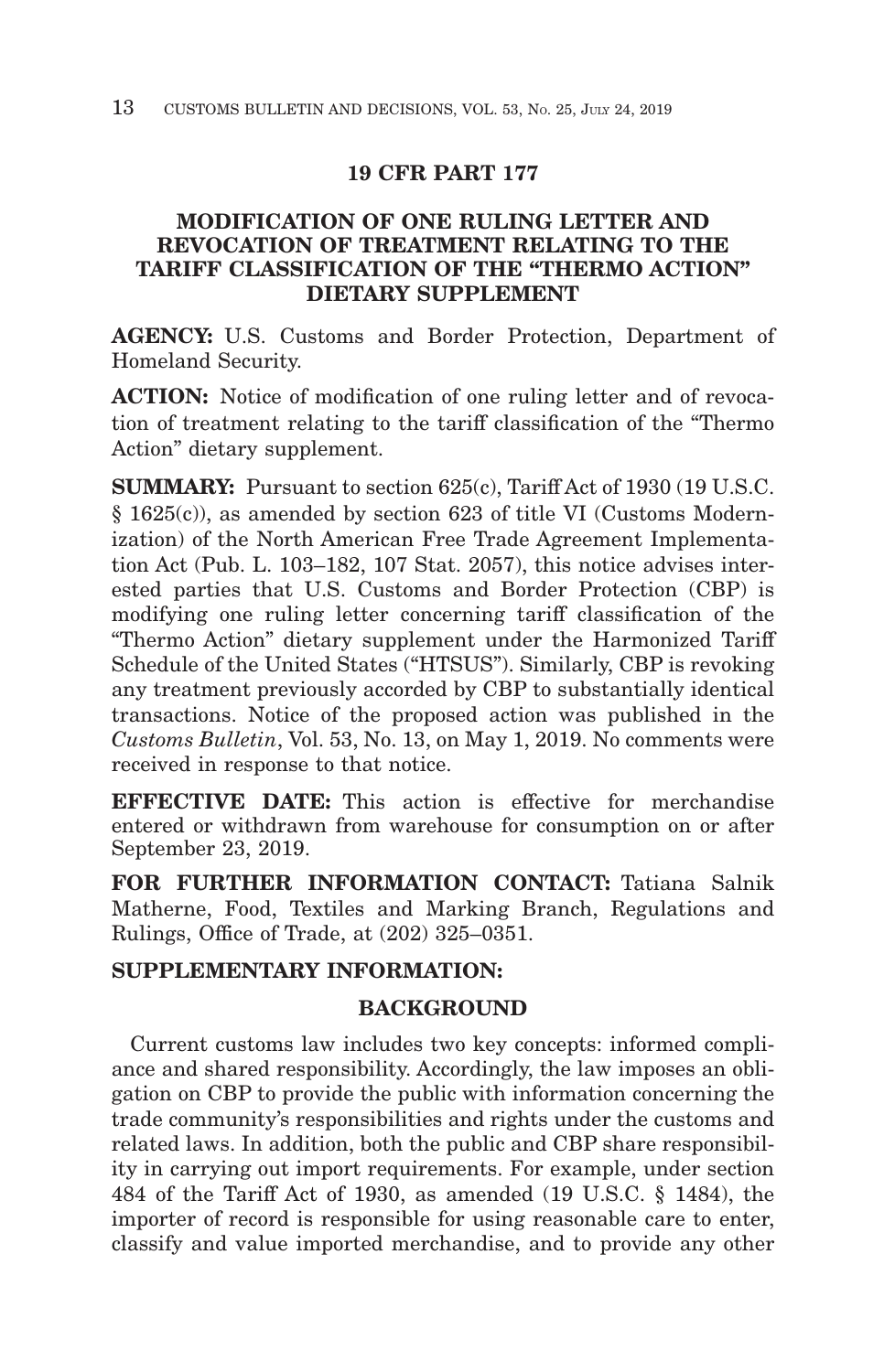information necessary to enable CBP to properly assess duties, collect accurate statistics, and determine whether any other applicable legal requirement is met.

Pursuant to 19 U.S.C. § 1625(c)(1), a notice was published in the *Customs Bulletin*, Vol. 53, No. 13, on May 1, 2019, proposing to modify one ruling letter pertaining to the tariff classification of the "Thermo Action" dietary supplement. Any party who has received an interpretive ruling or decision (i.e., a ruling letter, internal advice memorandum or decision, or protest review decision) on the merchandise subject to this notice should have advised CBP during the comment period.

Similarly, pursuant to 19 U.S.C.  $\S$  1625(c)(2), CBP is revoking any treatment previously accorded by CBP to substantially identical transactions. Any person involved in substantially identical transactions should have advised CBP during the comment period. An importer's failure to advise CBP of substantially identical transactions or of a specific ruling not identified in this notice may raise issues of reasonable care on the part of the importer or its agents for importations of merchandise subsequent to the effective date of this notice.

In New York Ruling Letter ("NY") N293615, dated February 9, 2018, CBP classified the "Thermo Action" dietary supplement in heading 2101, HTSUS, specifically in subheading 2101.20.90, HT-SUS, which provides for "Extracts, essences and concentrates, of coffee, tea or mate and preparations with a basis of these products or with a basis of coffee, tea or maté; roasted chicory and other roasted coffee substitutes, and extracts, essences and concentrates thereof: Extracts, essences and concentrates, of tea or maté, and preparations with a basis of these extracts, essences or concentrates or with a basis of tea or maté: Other: Other: Other." CBP has reviewed NY N293615 and has determined this ruling letter to be in error. It is now CBP's position that the "Thermo Action" supplement is properly classified in heading 2106, HTSUS, specifically in subheading 2106.90.98, HT-SUS, which provides for "Food preparations not elsewhere specified or included: Other: Other: Other: Other: Other: Other."

Pursuant to 19 U.S.C.  $\S$  1625(c)(1), CBP is modifying NY N293615 and revoking or modifying any other ruling not specifically identified to reflect the analysis contained in HQ H295066, set forth as an attachment to this notice. Additionally, pursuant to 19 U.S.C. §  $1625(c)(2)$ , CBP is revoking any treatment previously accorded by CBP to substantially identical transactions.

In accordance with 19 U.S.C. § 1625(c), this ruling will become effective 60 days after publication in the *Customs Bulletin*. Dated: June 28, 2019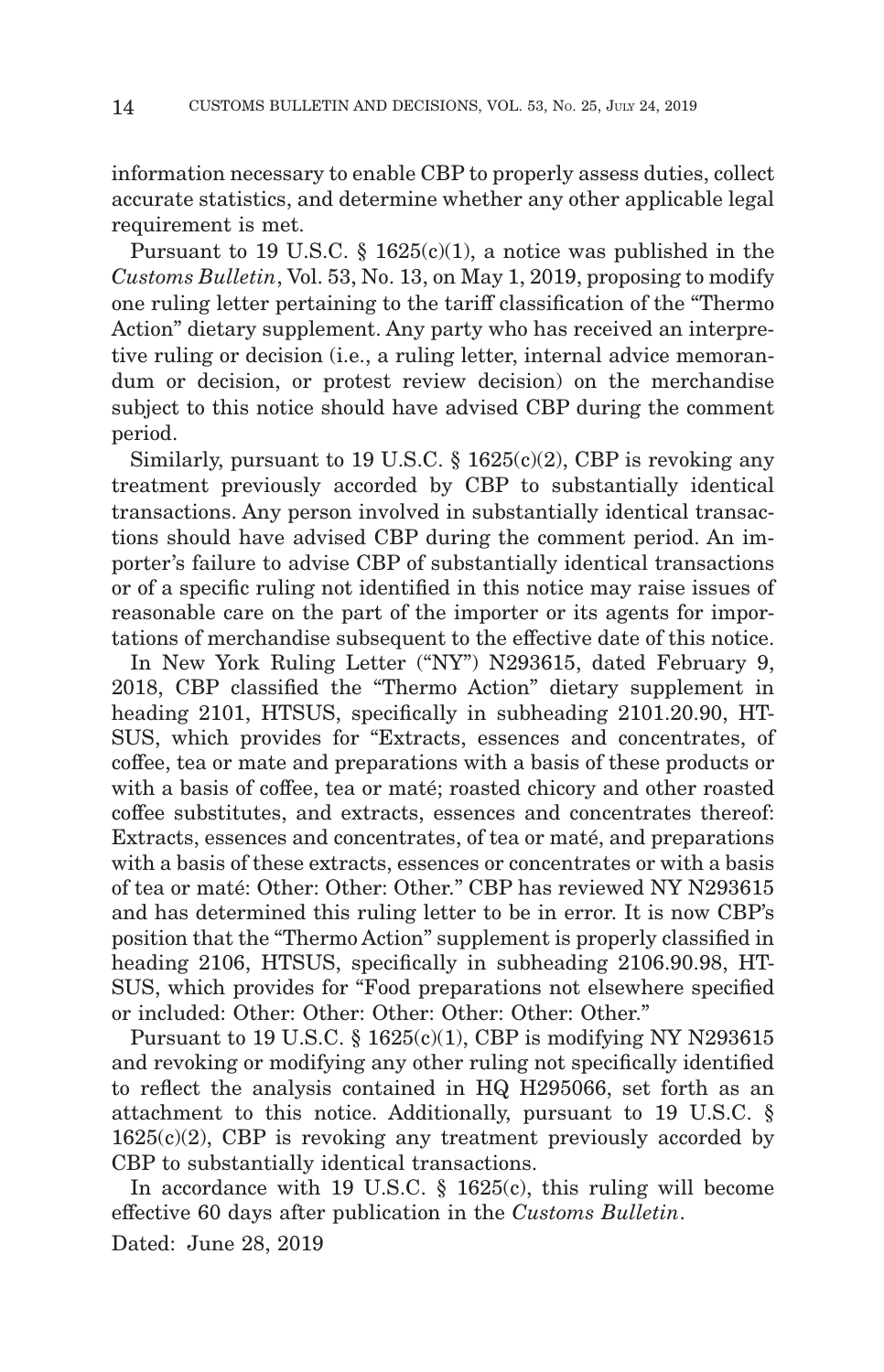15 CUSTOMS BULLETIN AND DECISIONS, VOL. 53, NO. 25, JULY 24, 2019

MYLES B. HARMON, *Director Commercial and Trade Facilitation Division*

*Attachment*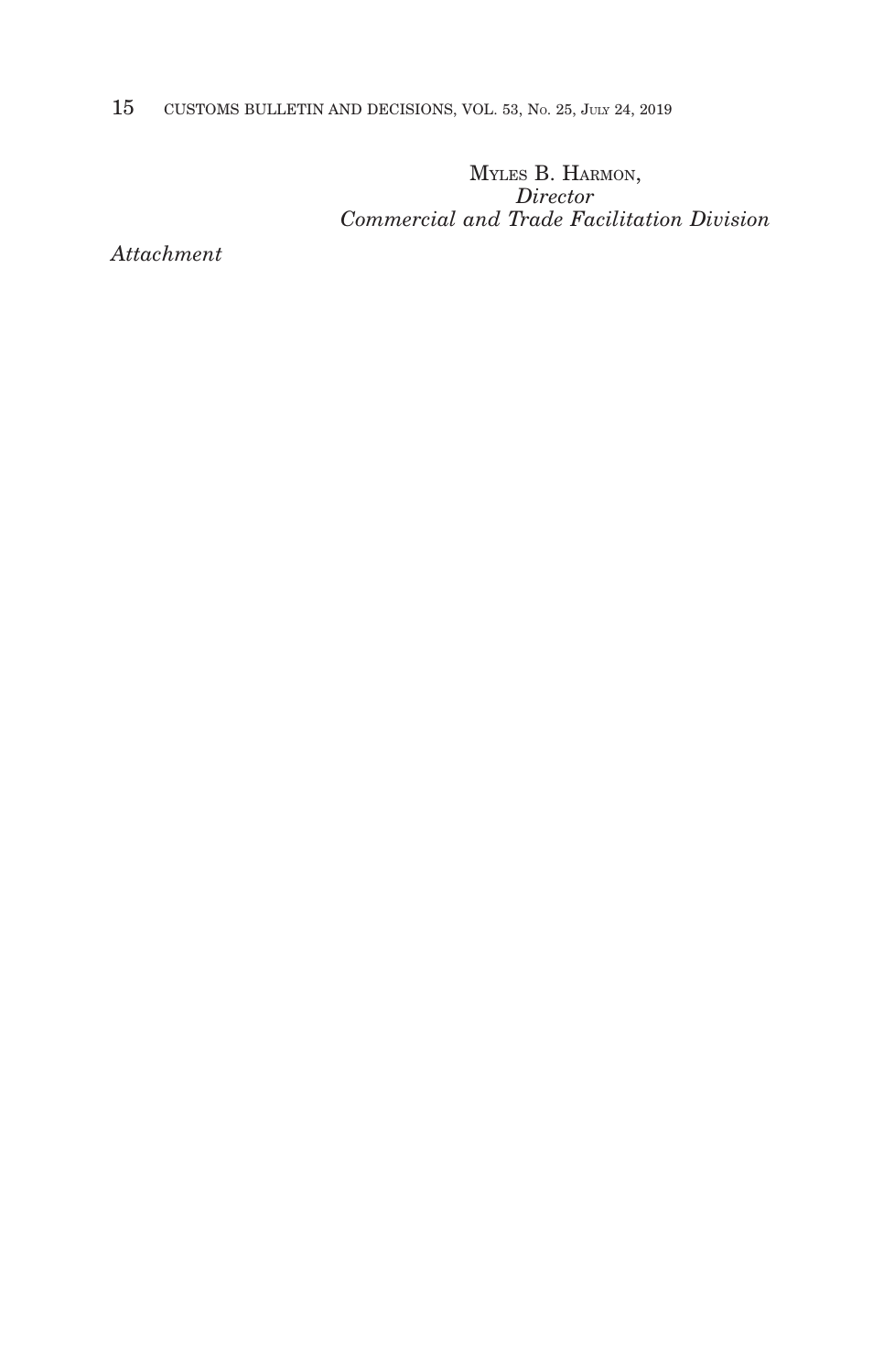#### HQ H295066

June 28, 2019 CLA-2 OT:RR:CTF:FTM H295066 TSM CATEGORY: Classification TARIFF NO.: 2106.90.98

MR. JOSEPH WALTER LIVINGSTON INTERNATIONAL *670 YOUNG STREET TONAWANDA, NY 14150*

#### RE: Modification of New York Ruling Letter ("NY") N293615; The tariff classification of the "Thermo Action" dietary supplement.

#### DEAR MR. WALTER:

This is in reference to New York Ruling Letter ("NY") N293615, dated February 9, 2018, issued to you on behalf of Immunotec, Inc., concerning the tariff classification of the "Thermo Action" dietary supplement under the Harmonized Tariff Schedule of the United States ("HTSUS"). In that ruling, U.S. Customs and Border Protection ("CBP") classified the "Thermo Action" product under heading 2101, HTSUS, which provides for "Extracts, essences and concentrates, of coffee, tea or mate and preparations with a basis of these products or with a basis of coffee, tea or maté; roasted chicory and other roasted coffee substitutes, and extracts, essences and concentrates thereof." Upon additional review, we have found this classification to be incorrect. For the reasons set forth below we hereby modify NY N293615 with regard to the tariff classification of the "Thermo Action" product.

Pursuant to section  $625(c)(1)$ , Tariff Act of 1930 (19 U.S.C. 1625 (c)(1)), as amended by section 623 of title VI (Customs Modernization) of the North American Free Trade Agreement Implementation Act (Pub. L. 103–182, 107 Stat. 2057), a notice was published in the *Customs Bulletin*, Volume 53, No. 13, on May 1, 2019, proposing to modify NY N293615 and revoke any treatment accorded to substantially identical transactions. No comments were received in response to the notice.

## **FACTS:**

NY N293615 states that the "Thermo Action" product contains approximately 59 percent green tea extract and 18 percent guarana. The remaining ingredients are magnesium stearate, microcrystalline cellulose, vegetable capsule (hydroxyropyl methyl cellulose), and a trace amount of chromium. The product is said to function as a dietary supplement that provides weight management. The product is imported for retail sale in bottles containing 120 capsules.

#### **ISSUE:**

What is the tariff classification of the "Thermo Action" product at issue?

## **LAW AND ANALYSIS:**

Classification under the HTSUS is made in accordance with the General Rules of Interpretation ("GRIs"). GRI 1 provides that the classification of goods shall be determined according to the terms of the headings of the tariff schedule and any relative section or chapter notes. In the event that the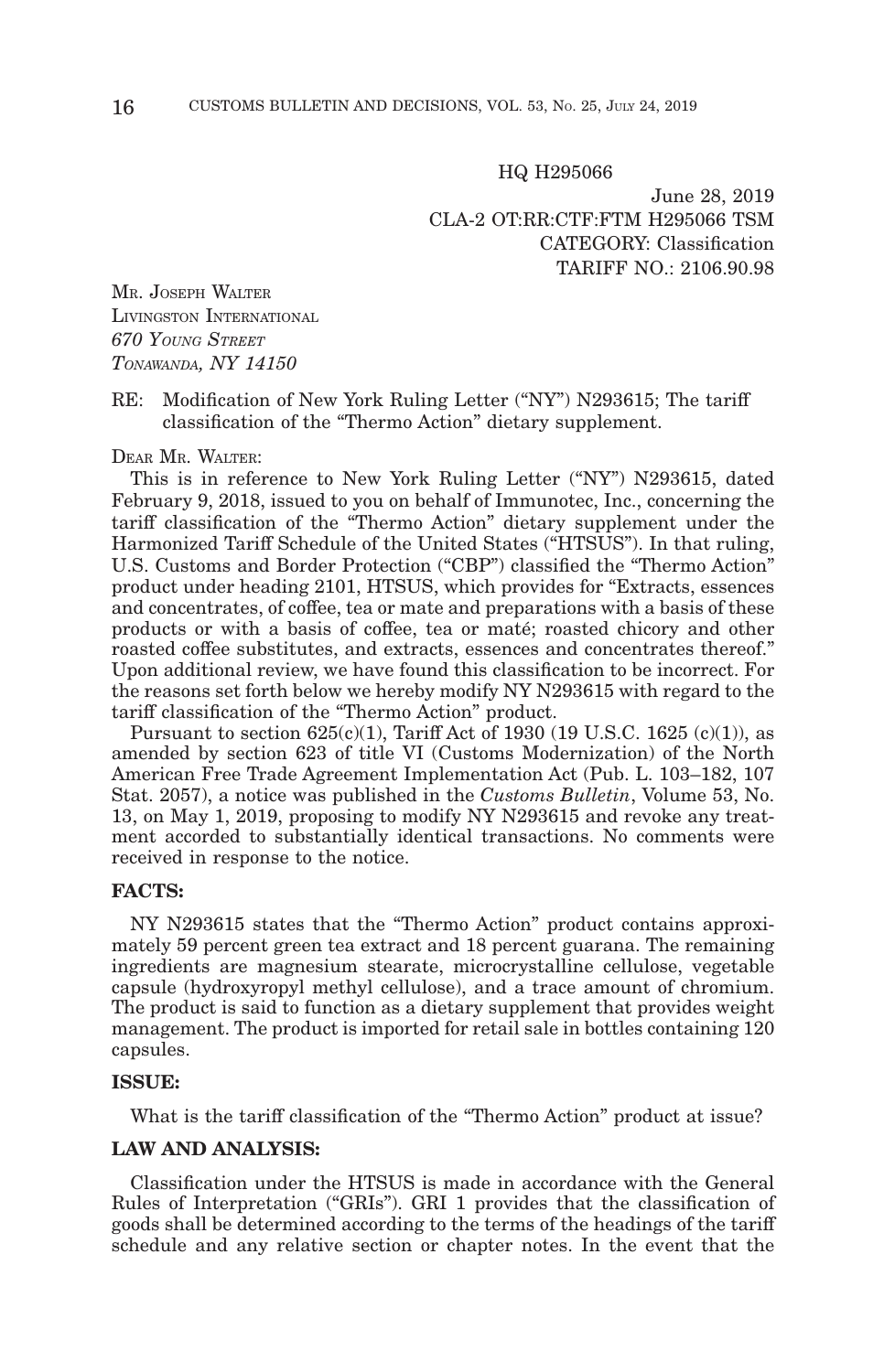goods cannot be classified solely on the basis of GRI 1, and if the headings and legal notes do not otherwise require, the remaining GRIs 2 through 6 may then be applied in order.

The HTSUS provisions under consideration are as follows:

2101 Extracts, essences and concentrates, of coffee, tea or mate and preparations with a basis of these products or with a basis of coffee, tea or maté; roasted chicory and other roasted coffee substitutes, and extracts, essences and concentrates thereof

\* \* \*

2106 Food preparations not elsewhere specified or included

\* \* \*

When interpreting the HTSUS, the Explanatory Notes ("ENs") of the Harmonized Commodity Description and Coding System may be utilized. The ENs, although not dispositive or legally binding, provide a commentary on the scope of each heading, and are generally indicative of the proper interpretation of the HTSUS. *See* T.D. 89–80, 54 Fed. Reg. 35127 (August 23, 1989).

\* \* \*

Explanatory Note to heading 21.01 provides as follows: The heading covers:

- (1) Coffee extracts, essences and concentrates. These may be made from real coffee (whether or not caffeine has been removed) or from a mixture of real coffee and coffee substitutes in any proportion. They may be in liquid or powder form, usually highly concentrated. This group includes products known as instant coffee. This is coffee which has been brewed and dehydrated or brewed and then frozen and dried by vacuum.
- (2) Tea or maté extracts, essences and concentrates. These products correspond, *mutatis mutandis*, to those referred to in paragraph (1).
- (3) Preparations with a basis of the coffee, tea or maté extracts, essences or concentrates of paragraphs (1) and (2) above. These are preparations based on extracts, essences or concentrates of coffee, tea or maté (and not on coffee, tea or maté themselves), and include extracts, etc., with added starches or other carbohydrates.

These products may be presented in lump, granular or powder form, or as liquid or solid extracts. They may also be mixed either with one another or with other ingredients (e.g., salt or alkaline carbonates), and may be put up in various types of containers.

\* \* \*

\* \* \*

Explanatory Note to heading 21.06 provides, in relevant part, as follows: Provided that they are not covered by any other heading of the Nomenclature, this heading covers:

(B) Preparations consisting wholly or partly of foodstuffs, used in the making of beverages or food preparations for human consumption. The heading includes preparations consisting of mixtures of chemicals (organic acids, calcium salts, etc.) with foodstuffs (flour, sugar, milk powder, etc.), for incorporation in food preparations either as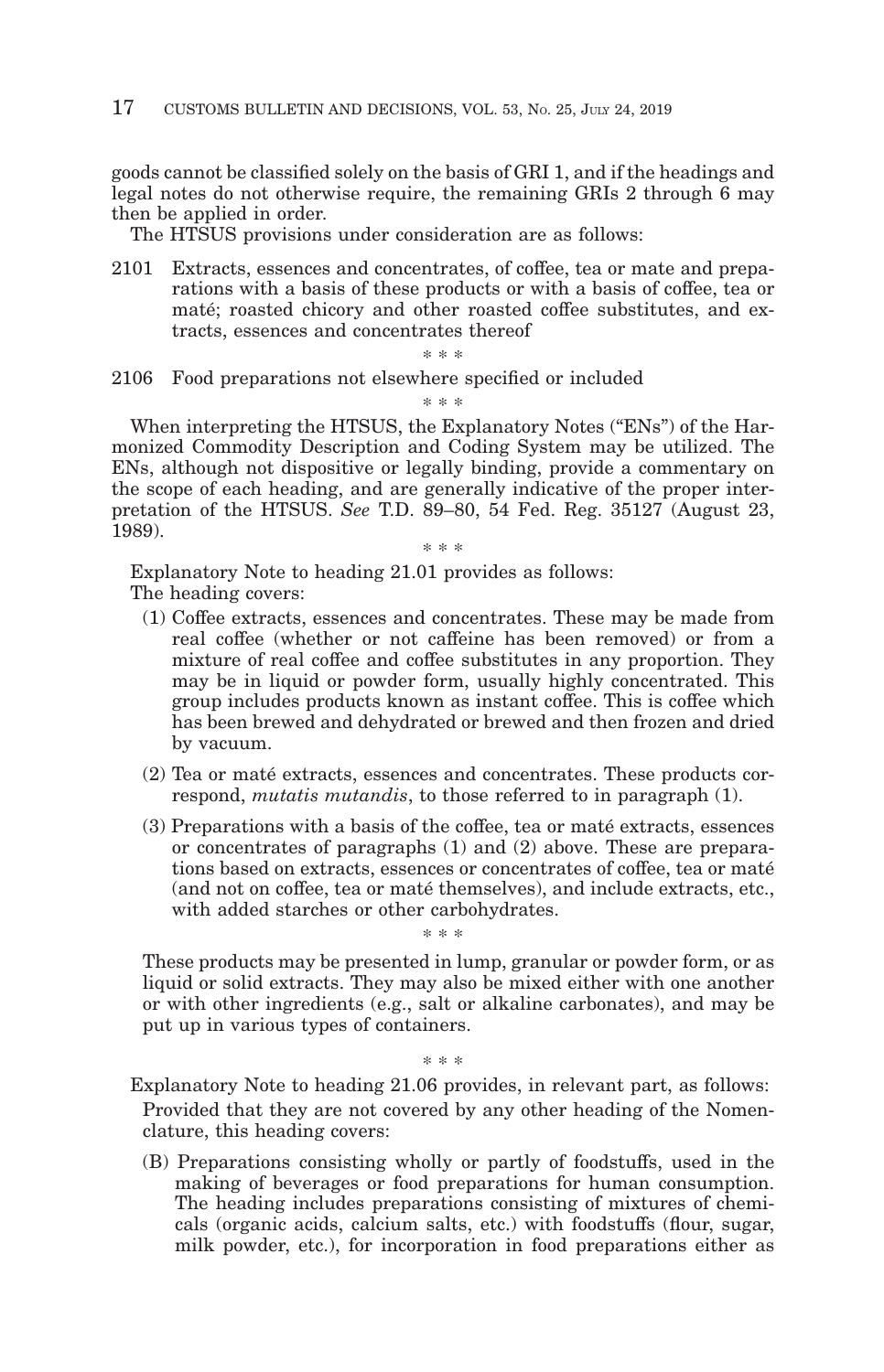ingredients or to improve some of their characteristics (appearance, keeping qualities, etc.)(see the General Explanatory Note to Chapter 38).

#### The heading includes, *inter alia* :

(16) Preparations, often referred to as *food supplements*, based on extracts from plants, fruit concentrates, honey, fructose, etc. and containing added vitamins and sometimes minute quantities of iron compounds. These preparations are often put up in packagings with indications that they maintain general health or well-being. Similar preparations, however, intended for the prevention or treatment of diseases or ailments are **excluded** (**heading** *30.03* or **30.04** ).

\* \* \* Upon additional review, we find that the "Thermo Action" dietary supplement is covered by heading 2106, HTSUS.<sup>1</sup> According to the ENs cited above, this heading provides for preparations, often referred to as food supplements, based on extracts from, among others, plants, and containing mixtures of chemicals (organic acids, calcium salts, etc.) and foodstuffs, for incorporation in food preparations either as ingredients or to improve some of their characteristics (appearance, keeping qualities, etc.)

The "Thermo Action" is a dietary supplement based on tea extract, which is a plant extract, and also contains guarana, a plant ingredient, along with several ingredients intended to improve the supplement's characteristics, such as: (1) magnesium stearate, which functions to prevent capsule contents from sticking; (2) microcrystalline cellulose, which functions as a texturizer, an anti-caking agent, an emulsifier and a bulking agent; and (3) hydroxypropyl cellulose, which is used as a binder, a thickening agent, and a viscosity increasing agent. In addition, the "Thermo Action" supplement is imported in capsule form. *See* HQ 956890, dated December 12, 1994 (classifying food supplements in tablet and capsule forms in heading 2106, HTSUS).

Although in NY N293615, dated February 9, 2018, the "Thermo Action" product was classified in heading 2101, HTSUS, we find this classification to be incorrect. According to the ENs to heading 21.01, this heading provides for preparations based on extracts of coffee, tea or maté, with added starches or other carbohydrates, and presented in lump, granular or powder form. While the "Thermo Action" product is based on tea extract, it also contains other ingredients that are not "added starches or other carbohydrates." Finally, the "Therma Action" product is not imported in lump, granular or powder form.

Based on the foregoing, we find that the "Thermo Action" product is classified in heading 2106, HTSUS, and specifically in subheading 2106.90.98, HTSUS, which provides for "Food preparations not elsewhere specified or included: Other: Other: Other: Other: Other: Other."

## **HOLDING:**

By application of GRIs 1 and 6, we find that the "Thermo Action" product is classified under heading 2106, HTSUS, and specifically in subheading 2106.90.98, HTSUS, which provides for "Food preparations not elsewhere specified or included: Other: Other: Other: Other: Other: Other." The 2018 column one, general rate of duty is 6.4% *ad valorem*.

<sup>1</sup> Food supplements are also called dietary or nutritional supplements. *See https://www. eufic.org/en/healthy-living/article/food-supplements-who-needs-them-and-when*.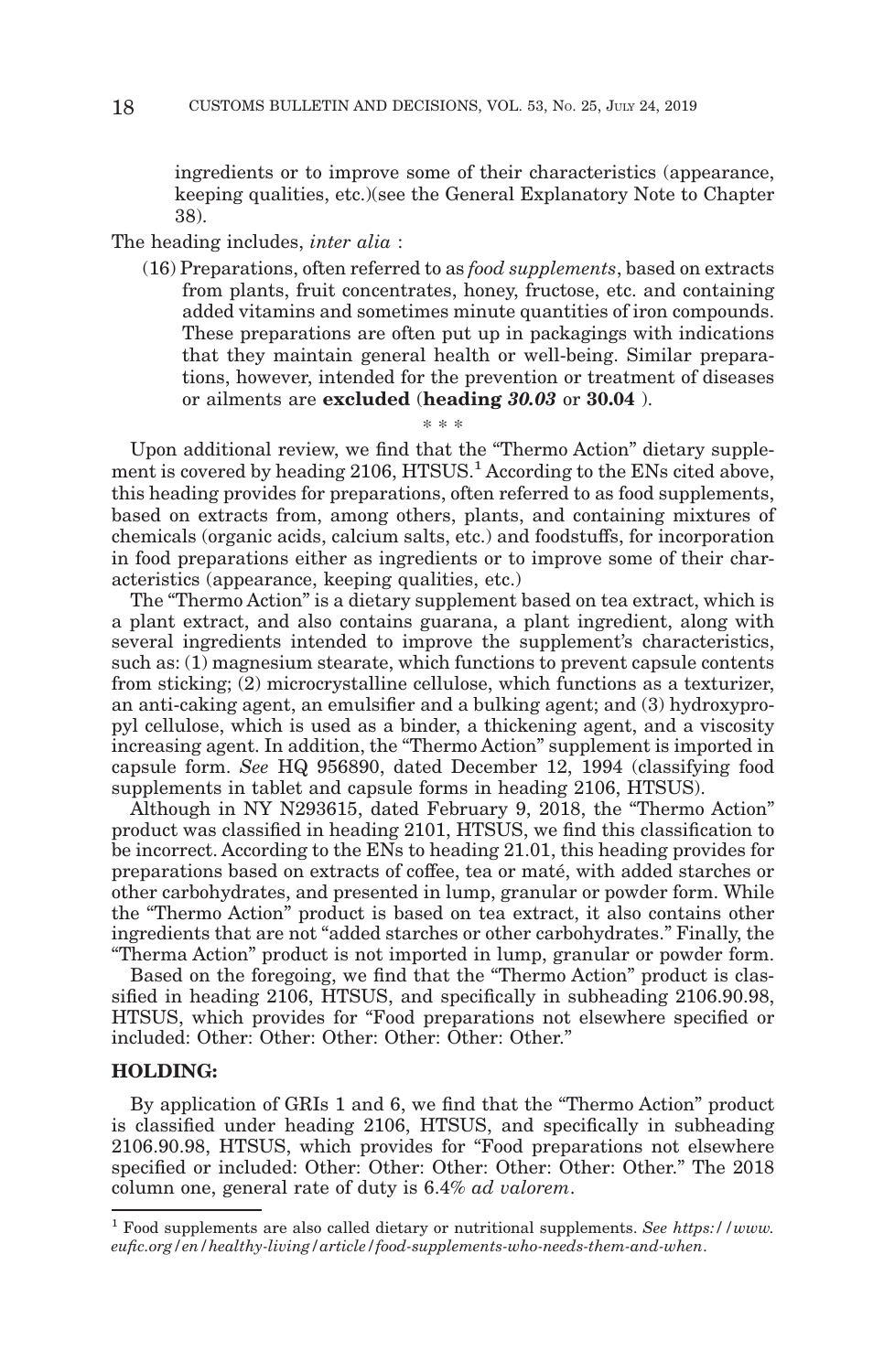19 CUSTOMS BULLETIN AND DECISIONS, VOL. 53, NO. 25, JULY 24, 2019

# **EFFECT ON OTHER RULINGS:**

NY N293615, dated February 9, 2018, is hereby MODIFIED. *Sincerely,*

> MYLES B. HARMON, *Director Commercial and Trade Facilitation Division*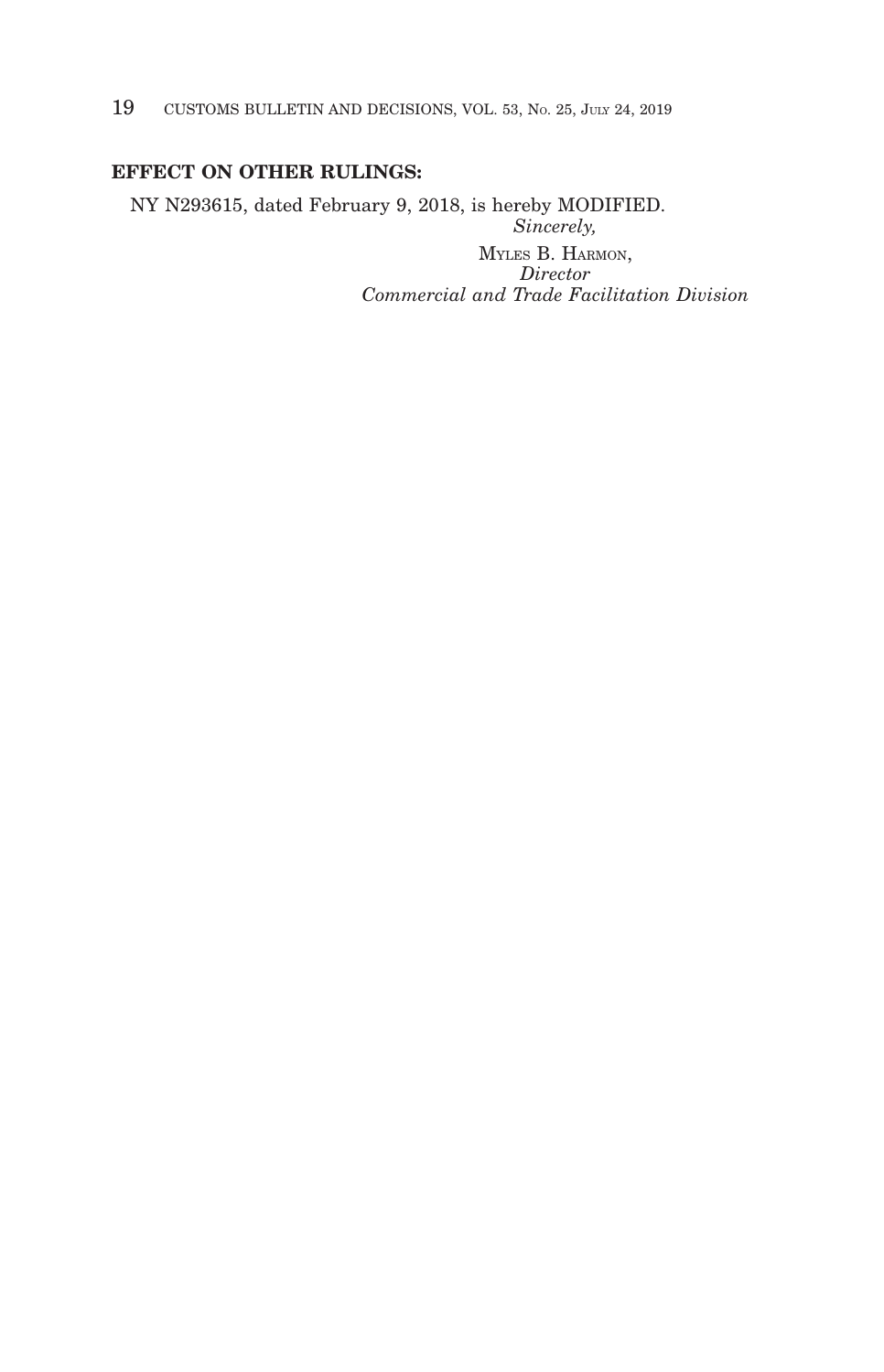# **REVOCATION OF THREE RULING LETTERS AND REVOCATION OF TREATMENT RELATING TO THE TARIFF CLASSIFICATION OF TEXTILE CAR COVERS**

**AGENCY:** U.S. Customs and Border Protection, Department of Homeland Security.

**ACTION:** Notice of revocation of three ruling letters, and revocation of treatment relating to the tariff classification of textile car covers.

**SUMMARY:** Pursuant to section 625(c), Tariff Act of 1930 (19 U.S.C. § 1625(c)), as amended by section 623 of title VI (Customs Modernization) of the North American Free Trade Agreement Implementation Act (Pub. L. 103–182, 107 Stat. 2057), this notice advises interested parties that U.S. Customs and Border Protection (CBP) is revoking three ruling letters concerning tariff classification of textile car covers under the Harmonized Tariff Schedule of the United States (HTSUS). Similarly, CBP is revoking any treatment previously accorded by CBP to substantially identical transactions. Notice of the proposed action was published in the *Customs Bulletin*, Vol. 53, No. 15, on May 15, 2019. No comments were received in response to that notice.

**EFFECTIVE DATE:** This action is effective for merchandise entered or withdrawn from warehouse for consumption on or after September 23, 2019.

FOR FURTHER INFORMATION CONTACT: Parisa J. Ghazi, Food, Textiles and Marking Branch, Regulations and Rulings, Office of Trade, at (202) 325–0272.

# **SUPPLEMENTARY INFORMATION: BACKGROUND**

Current customs law includes two key concepts: informed compliance and shared responsibility. Accordingly, the law imposes an obligation on CBP to provide the public with information concerning the trade community's responsibilities and rights under the customs and related laws. In addition, both the public and CBP share responsibility in carrying out import requirements. For example, under section 484 of the Tariff Act of 1930, as amended (19 U.S.C. § 1484), the importer of record is responsible for using reasonable care to enter, classify and value imported merchandise, and to provide any other information necessary to enable CBP to properly assess duties, collect accurate statistics, and determine whether any other applicable legal requirement is met.

Pursuant to 19 U.S.C.  $\S$  1625(c)(1), a notice was published in the *Customs Bulletin*, Vol. 53, No. 15, on May 15, 2019, proposing to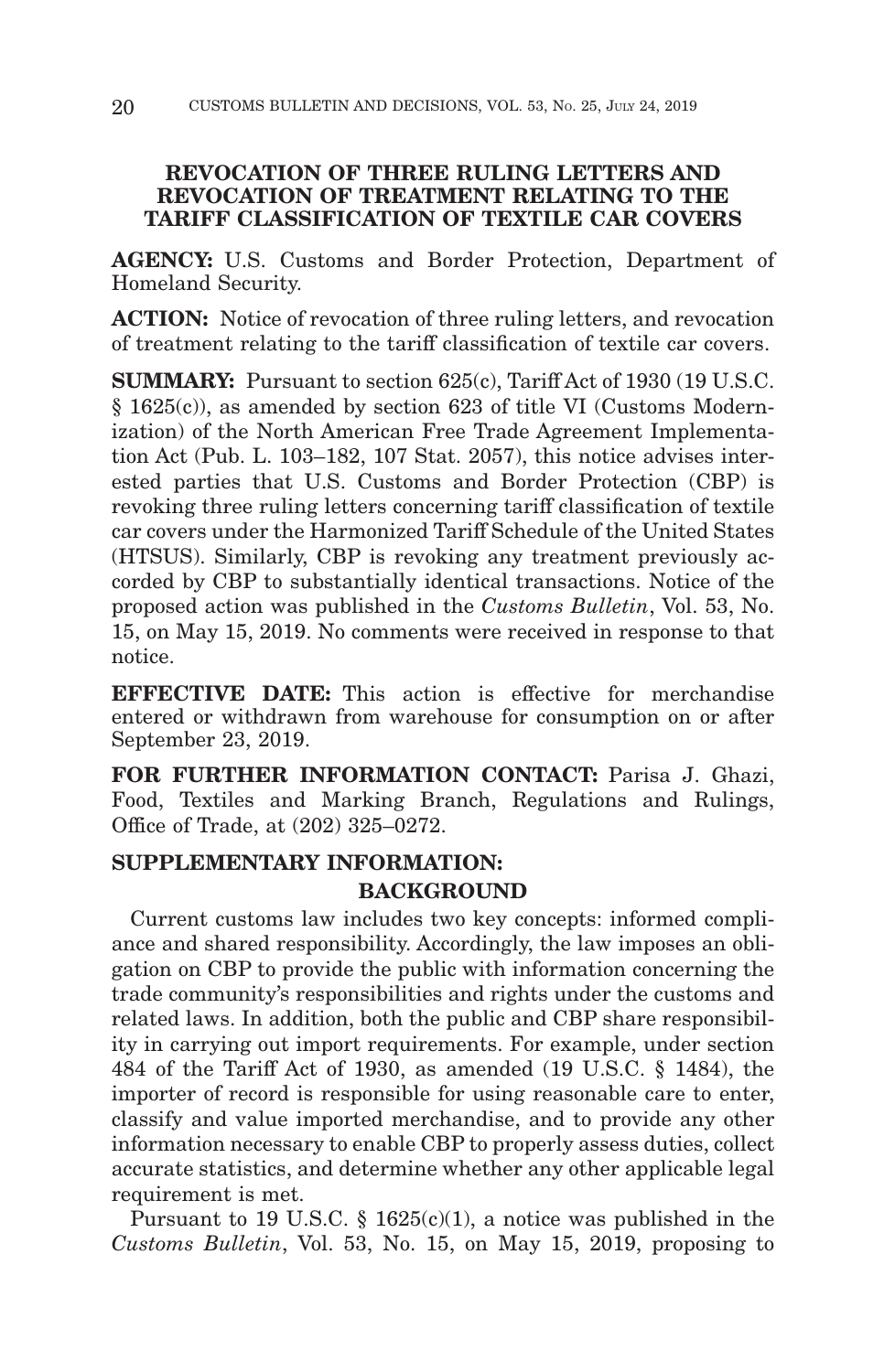revoke three ruling letters pertaining to the tariff classification of textile car covers. Any party who has received an interpretive ruling or decision (i.e., a ruling letter, internal advice memorandum or decision, or protest review decision) on the merchandise subject to this notice should have advised CBP during the comment period.

Similarly, pursuant to 19 U.S.C. § 1625(c)(2), CBP is revoking any treatment previously accorded by CBP to substantially identical transactions. Any person involved in substantially identical transactions should have advised CBP during the comment period. An importer's failure to advise CBP of substantially identical transactions or of a specific ruling not identified in this notice may raise issues of reasonable care on the part of the importer or its agents for importations of merchandise subsequent to the effective date of this notice.

In NY 864763, dated July 8, 1991, NY 866826, dated September 20, 1991, and Headquarters Ruling Letter ("HQ") 088040, dated January 16, 1991, CBP classified textile car covers in heading 8708, HTSUS, specifically in subheading 8708.99.50, HTSUS, which provided for "Parts and accessories of the motor vehicles of headings 8701 to 8705: Other parts and accessories: Other: Other: Other." CBP has reviewed NY 864763, NY 866826, and HQ 088040 and has determined the ruling letters to be in error. It is now CBP's position that textile car covers are properly classified, in heading 6307, HTSUS, specifically in subheading 6307.90.98, HTSUS, which provides for "Other made up articles, including dress patterns: Other: Other: Other."

Pursuant to 19 U.S.C. § 1625(c)(1), CBP is revoking NY 864763, NY 866826, and HQ 088040, insofar as the textile covers are concerned, and revoking or modifying any other ruling not specifically identified to reflect the analysis contained in HQ H260066, set forth as an attachment to this notice. Additionally, pursuant to 19 U.S.C. §  $1625(c)(2)$ , CBP is revoking any treatment previously accorded by CBP to substantially identical transactions.

In accordance with 19 U.S.C. § 1625(c), this ruling will become effective 60 days after publication in the *Customs Bulletin*. Dated: July 9, 2019

> YULIYA A. GULIS *for* MYLES B. HARMON, *Director Commercial and Trade Facilitation Division*

*Attachment*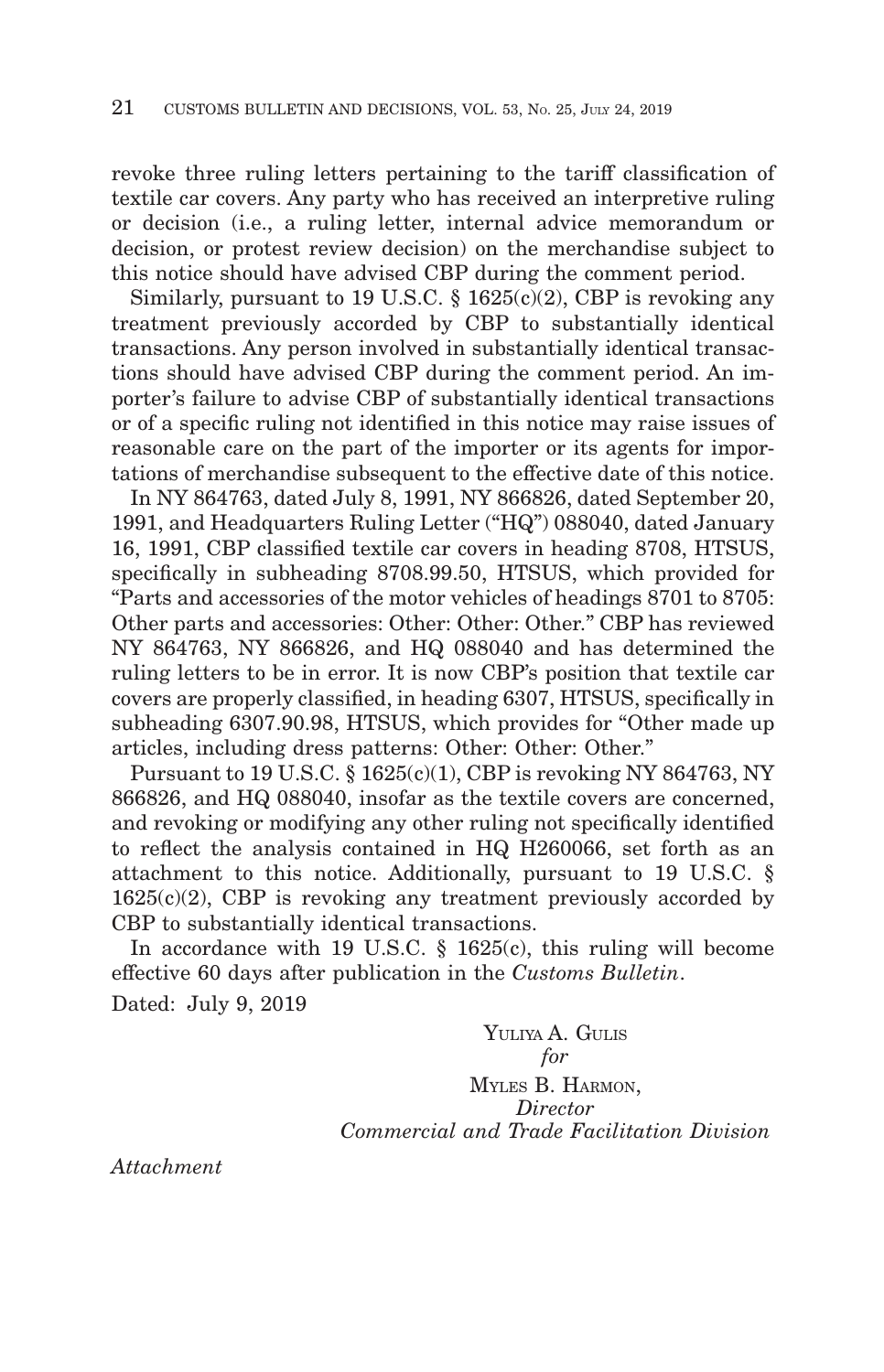HQ H260066

July 9, 2019 OT:RR:CTF:FTM H260066 PJG CATEGORY: Classification TARIFF NO.: 6307.90.98

MR. MARK SOMMER *2 POPPYTRAIL ROLLING HILLS, CA 90274*

RE: Revocation of NY 864763, NY 866826, and HQ 088040; tariff classification of textile car covers

DEAR MR. SOMMER:

On July 8, 1991, U.S. Customs and Border Protection ("CBP") issued to you New York Ruling Letter ("NY") 864763. It concerned the tariff classification of a car cover under the Harmonized Tariff Schedule of the United States ("HTSUS"). We have reconsidered NY 864763 and found it to be in error.

CBP is also revoking NY 866826, dated September 20, 1991, which involved the classification of three automobile covers in heading 8708, HTSUS. The ruling is being revoked with regard to the non-woven polypropylene car cover and the non-woven polyester/nylon car cover.<sup>1</sup> We are revoking the classification of the vinyl car cover in a separate revocation ruling.

Finally, CBP is revoking HQ 088040, dated January 16, 1991, which concerned the classification of an automobile sun protection system, which permanently mounted to the vehicle, and was imported with its hardware for installation.

Pursuant to section  $625(c)(1)$ , Tariff Act of 1930 (19 U.S.C. § 1625(c)(1)), as amended by section 623 of Title VI (Customs Modernization) of the North American Free Trade Agreement Implementation Act, Pub. L. No. 103–182, 107 Stat. 2057, 2186 (1993), notice of the proposed action was published on May 15, 2019, in Volume 53, Number 15, of the *Customs Bulletin*. No comments were received in response to this notice.

## **FACTS:**

In NY 864763, the subject car cover was described as follows:

The imported product is a car cover made primarily of nylon material, with elastic straps and a leather piece. You indicate that the cover is specifically designed and fitted to cover the windows and roof area of a Chevrolet Corvette automobile. The cover is affixed to the automobile by means of the elastic straps with VELCRO fasteners.

In NY 864763, CBP classified the subject merchandise in heading 8708, HTSUS, and specifically under subheading 8708.99.5085, HTSUSA<sup>2</sup>, which provided for "Parts and accessories of the motor vehicles of headings 8701 to 8705: Other parts and accessories: Other: Other: Other."

In HQ 088040, the automobile sun protection system called the "Car-Shadow" was described as follows:

 $1$  Although this ruling only affects two of the articles which are the subject of NY 866826, the effect will be that the classification of all the articles will be changed, effectively revoking NY 866826.

<sup>&</sup>lt;sup>2</sup> This language is from the 1991 version of the HTSUSA, and this particular subheading does not exist in the 2019 version of the HTSUSA.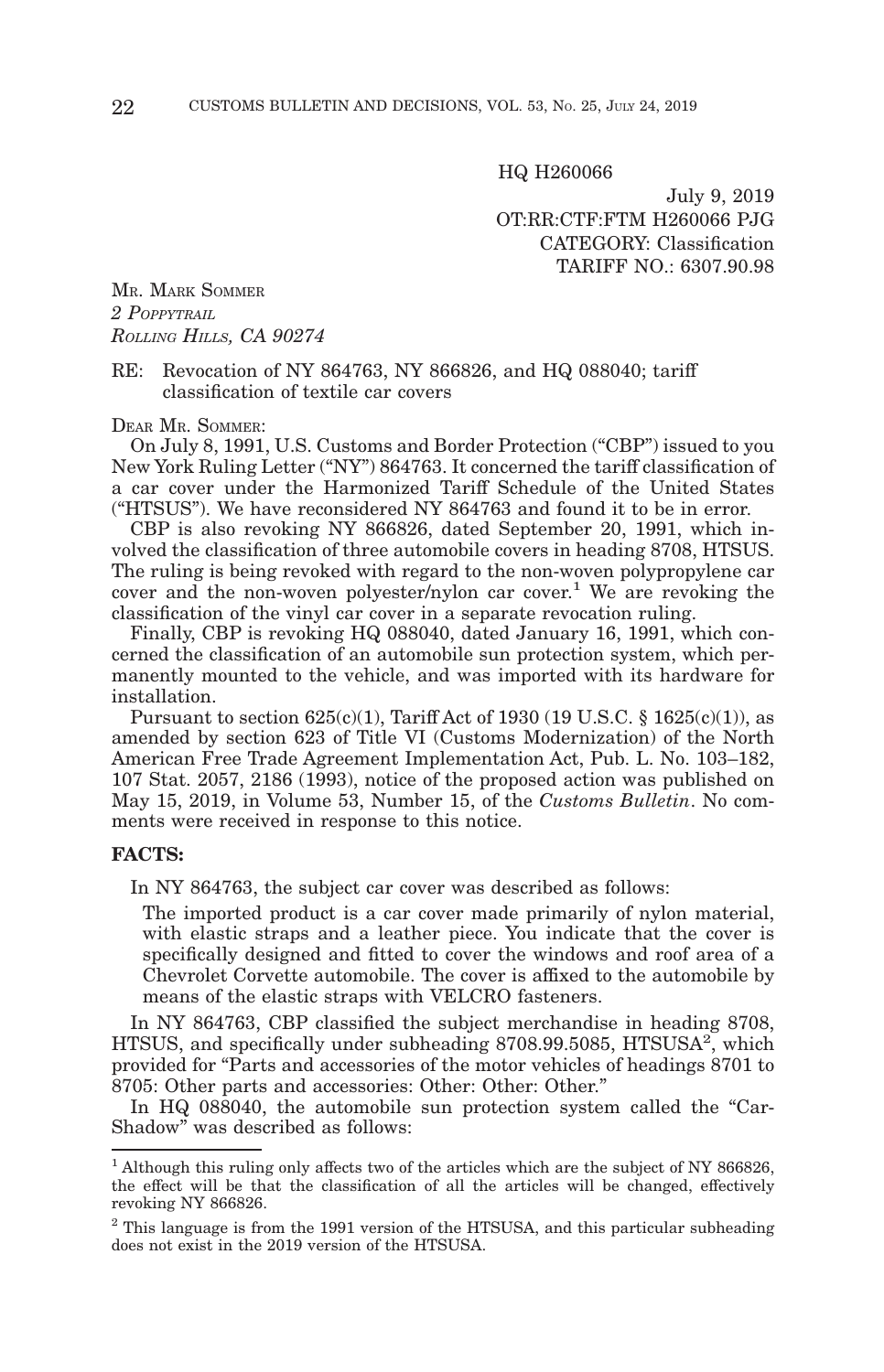a weather protection system for automobiles, vans, and trucks. The apparatus is permanently mounted to the vehicle. The inquirer states that the product is suited to those areas of the country that are subject to extreme heat caused by the hot, bright sun. It is stated that the Car-Shadow can reduce interior heat in a vehicle by as much as 30 degrees Celsius (54 degrees Fahrenheit). It also helps protect the upholstery from fading, keeps the steering wheel from getting hot, and lessens the chances of dashboard cracking due to the continual exposure to heat buildup in the vehicle. In cold climates the Car-Shadow prevents ice and frost on the car.

The Car-Shadow operates as a roller shade which is integrated into a rear spoiler. When needed to reduce interior heat the cover is pulled over the parked vehicle and fastened to the hood of the vehicle by means of a clasp. The shade covers the roof, front, rear, and side windows of the automobile. It is available in different sizes and will fit most models of automobiles. The Car-Shadow is imported with its hardware (two mounting plates with fastening screws, nuts, washers, wrench and hex wrench). Installation instructions indicate that the mounting plates are positioned on the trunk lid and the Car-Shadow housing (with the cover positioned over a roller mechanism) is mounted on the outer surface of the trunk.

## **ISSUE:**

Whether the subject car covers are classifiable in heading 6307, HTSUS, which provides for "Other made up articles, including dress patterns," or under heading 8708, HTSUS, which provides for "Parts and accessories of the motor vehicles of headings 8701 to 8705."

# **LAW AND ANALYSIS:**

Classification determinations under the Harmonized Tariff Schedule of the United States ("HTSUS") are made in accordance with the General Rules of Interpretation ("GRI"). GRI 1 provides that the classification of goods shall be determined according to the terms of the headings of the tariff schedule and any relative Section or Chapter Notes. In the event that the goods cannot be classified solely on the basis of GRI 1, and if the headings and legal notes do not otherwise require, the remaining GRIs may then be applied.

GRI 2(b) provides as follows:

Any reference in a heading to a material or substance shall be taken to include a reference to mixtures or combinations of that material or substance with other materials or substances. Any reference to goods of a given material or substance shall be taken to include a reference to goods consisting wholly or partly of such material or substance. The classification of goods consisting of more than one material or substance shall be according to the principles of rule 3.

GRI 3(b) provides as follows:

When, by application of rule 2(b) or for any other reason, goods are, prima facie, classifiable under two or more headings, classification shall be effected as follows:

(b) Mixtures, composite goods consisting of different materials or made up of different components, and goods put up in sets for retail sale, which cannot be classified by reference to  $3(a)$ , shall be classified as if they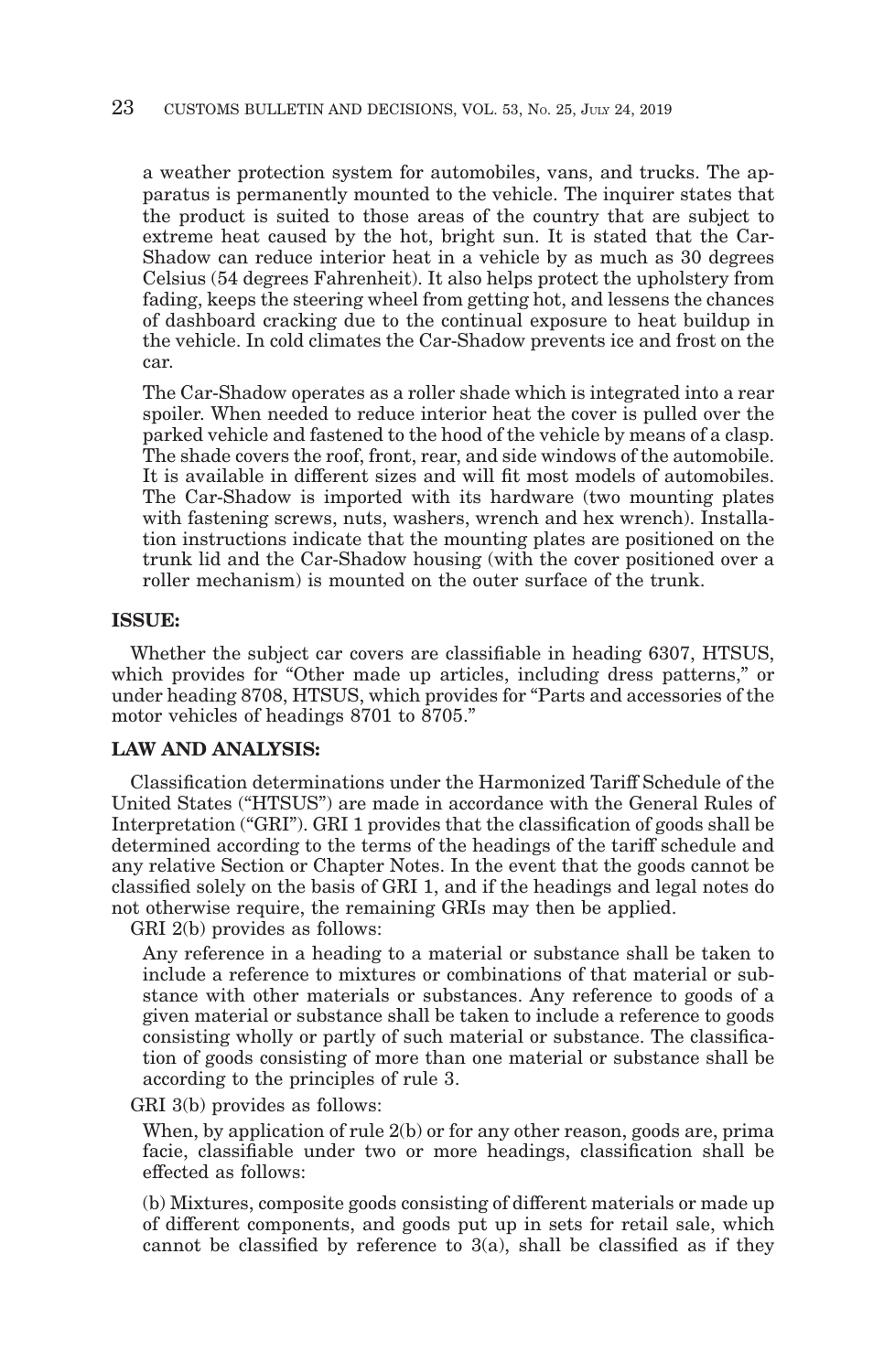consisted of the material or component which gives them their essential character, insofar as this criterion is applicable.

The 2019 HTSUS provisions under consideration are as follows:

**6307** Other made up articles, including dress patterns:

**8708** Parts and accessories of the motor vehicles of headings 8701 to 8705:

Note 3 to Section XVII states as follows:

References in chapters 86 to 88 to "parts" or "accessories" do not apply to parts or accessories which are not suitable for use solely or principally with the articles of those chapters. A part or accessory which answers to a description in two or more of the headings of those chapters is to be classified under that heading which corresponds to the principal use of that part or accessory.

The Harmonized Commodity Description and Coding System Explanatory Notes ("ENs") constitute the "official interpretation of the Harmonized System" at the international level. *See* 54 Fed. Reg. 35127, 35128 (Aug. 23, 1989). While neither legally binding nor dispositive, the ENs "provide a commentary on the scope of each heading" of the HTSUS and are "generally indicative of [the] proper interpretation" of these headings. *See id.*

ENs (XII) to GRI 2(b) states:

(XII) It does not, however, widen the heading so as to cover goods which cannot be regarded, as required under Rule 1, as answering the description in the heading; this occurs where the addition of another material or substance deprives the goods of the character of goods of the kind mentioned in the heading.

EN to Section XVII states, in pertinent part:

\* \* \*

#### (III) **PARTS AND ACCESSORIES**

\* \* \*

It should, however, be noted that these headings apply **only** to those parts or accessories which comply with **all three** of the following conditions:

 (a) They must not be excluded by the terms of Note 2 to this Section (see paragraph (A) below).

and (b) They must be suitable for use solely or principally with the articles of Chapters 86 to 88 (see paragraph (B) below).

and (c) They must not be more specifically included elsewhere in the Nomenclature (see paragraph (C) below).

\* \* \*

EN to 63.06 states, in pertinent part:

This heading covers a range of textile articles usually made from strong, close-woven canvas.

(1) **Tarpaulins**. These are used to protect goods stored in the open or loaded on ships, wagons, lorries, etc., against bad weather. They are generally made of coated or uncoated man-made fibre fabrics, or heavy to fairly heavy canvas (of hemp, jute, flax or cotton). They are waterproof. Those made of canvas are usually rendered waterproof or rotproof by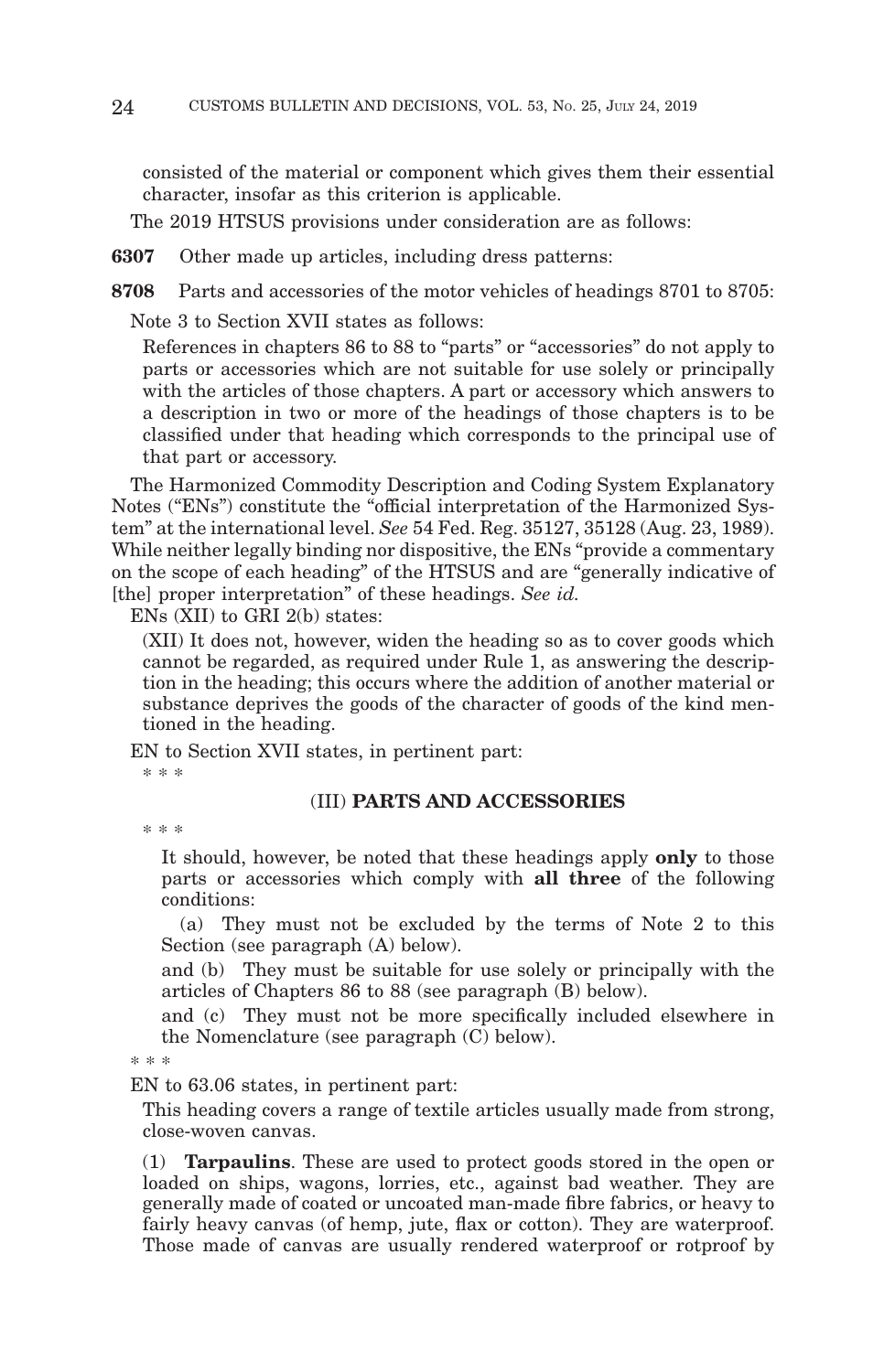treatment with tar or chemicals. Tarpaulins are generally in the form of rectangular sheets, hemmed along the sides, and may be fitted with eyelets, cords, straps, etc. Tarpaulins which are specially shaped (e.g., for covering hayricks, decks of small vessels, lorries, etc.) also fall in this heading **provided** they are flat.

Tarpaulins should not be confused with loose covers for motor-cars, machines, etc., made of tarpaulin material to the shape of these articles, nor with flat protective sheets of lightweight material made up in a similar manner to tarpaulins (**heading 63.07**).

EN to 63.07 states, in pertinent part:

This heading covers made up articles of any textile material which are **not included** more specifically in other headings of Section XVI or elsewhere in the Nomenclature.

It includes, in particular:

\* \* \*

(7) Loose covers for motor–cars, machines, suitcases, tennis rackets, etc. \* \* \*

EN to 87.08 states, in pertinent part:

This heading covers parts and accessories of the motor vehicles of headings 87.01 to 87.05, **provided** the parts and accessories fulfil **both** the following conditions:

(i) They must be identifiable as being suitable for use solely or principally with the above-mentioned vehicles;

and (ii) They must not be excluded by the provisions of the Notes to Section XVII (see the corresponding General Explanatory Note).

Parts and accessories of this heading include :

(A) Assembled motor vehicle chassis-frames (whether or not fitted with wheels **but without engines**) and parts thereof (side-members, braces, cross-members; suspension mountings; supports and brackets for the coachwork, engine, running-boards, battery or fuel tanks, etc.).

(B) Parts of bodies and associated accessories, for example, floor boards, sides, front or rear panels, luggage compartments, etc.; doors and parts thereof; bonnets (hoods); framed windows, windows equipped with heating resistors and electrical connectors, window frames; running-boards; wings (fenders), mudguards; dashboards; radiator cowlings; numberplate brackets; bumpers and over-riders; steering column brackets; exterior luggage racks; visors; non-electric heating and defrosting appliances which use the heat produced by the engine of the vehicle; safety seat belts designed to be permanently fixed into motor vehicles for the protection of persons; floor mats (**other than** of textile material or unhardened vulcanised rubber), etc. Assemblies (including unit construction chassis-bodies) **not** yet having the character of incomplete bodies, e.g., not yet fitted with doors, wings (fenders), bonnets (hoods) and rear compartment covers, etc., are classified in this heading and not in heading 87.07.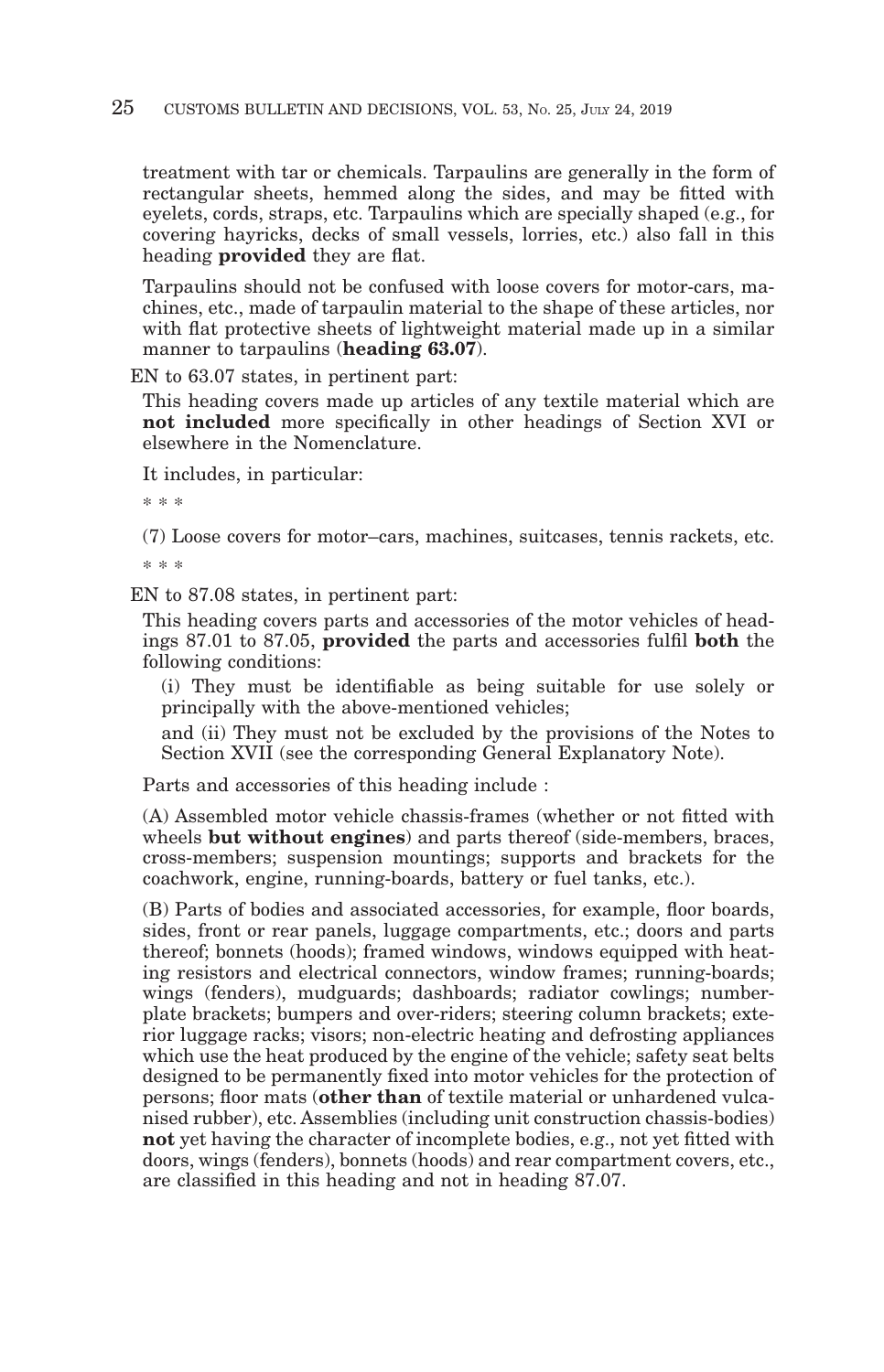(C) Clutches (cone, plate, hydraulic, automatic, etc., but **not** the electromagnetic clutches of **heading 85.05**), clutch casings, plates and levers, and mounted linings.

(D) Gear boxes (transmissions) of all types (mechanical, overdrive, preselector, electro-mechanical, automatic, etc.); torque converters; gear box (transmission) casings; shafts (**other than** internal parts of engines or motors); gear pinions; direct-drive dog-clutches and selector rods, etc.

(E) Drive-axles, with differential; non-driving axles (front or rear); casings for differentials; sun and planet gear pinions; hubs, stub-axles (axle journals), stub-axle brackets.

(F) Other transmission parts and components (for example, propeller shafts, half-shafts; gears, gearing; plain shaft bearings; reduction gear assemblies; universal joints). But the heading **excludes** internal parts of engines, such as connecting-rods, push-rods and valvelifters of **heading 84.09** and crank shafts, cam shafts and flywheels of **heading 84.83**.

(G) Steering gear parts (for example, steering column tubes, steering track rods and levers, steering knuckle tie rods; casings; racks and pinions; servo-steering mechanisms).

(H) Brakes (shoe, segment, disc, etc.) and parts thereof (plates, drums, cylinders, mounted linings, oil reservoirs for hydraulic brakes, etc.); servo-brakes and parts thereof.

(IJ) Suspension shock-absorbers (friction, hydraulic, etc.) and other suspension parts (**other than** springs), torsion bars.

(K) Road wheels (pressed steel, wire-spoked, etc.), whether or not fitted with tyres; tracks and sets of wheels for tracked vehicles; rims, discs, hub-caps and spokes.

(L) Control equipment, for example, steering wheels, steering columns and steering boxes, steering wheel axles; gear-change and hand-brake levers; accelerator, brake and clutch pedals; connecting-rods for brakes, clutches.

(M) Radiators, silencers (mufflers) and exhaust pipes, fuel tanks, etc.

(N) Clutch cables, brakes cables, accelerator cables and similar cables, consisting of a flexible outer casing and a moveable inner cable. They are presented cut to length and equipped with end fittings.

(O) Safety airbags of all types with inflater system (e.g., driver-side airbags, passenger-side airbags, airbags to be installed in door panels for side-impact protection or airbags to be installed in the ceiling of the vehicle for extra protection for the head) and parts thereof. The inflater systems include the igniter and propellant in a container that directs the expansion of gas into the airbag. The heading **excludes** remote sensors or electronic controllers, as they are not considered to be parts of the inflater system.

\* \* \*

In *Bauerhin Techs. Ltd. P'ship. v. United States*, 110 F.3d 774 (Fed. Cir. 1997), the court identified two distinct lines of cases defining the word "part."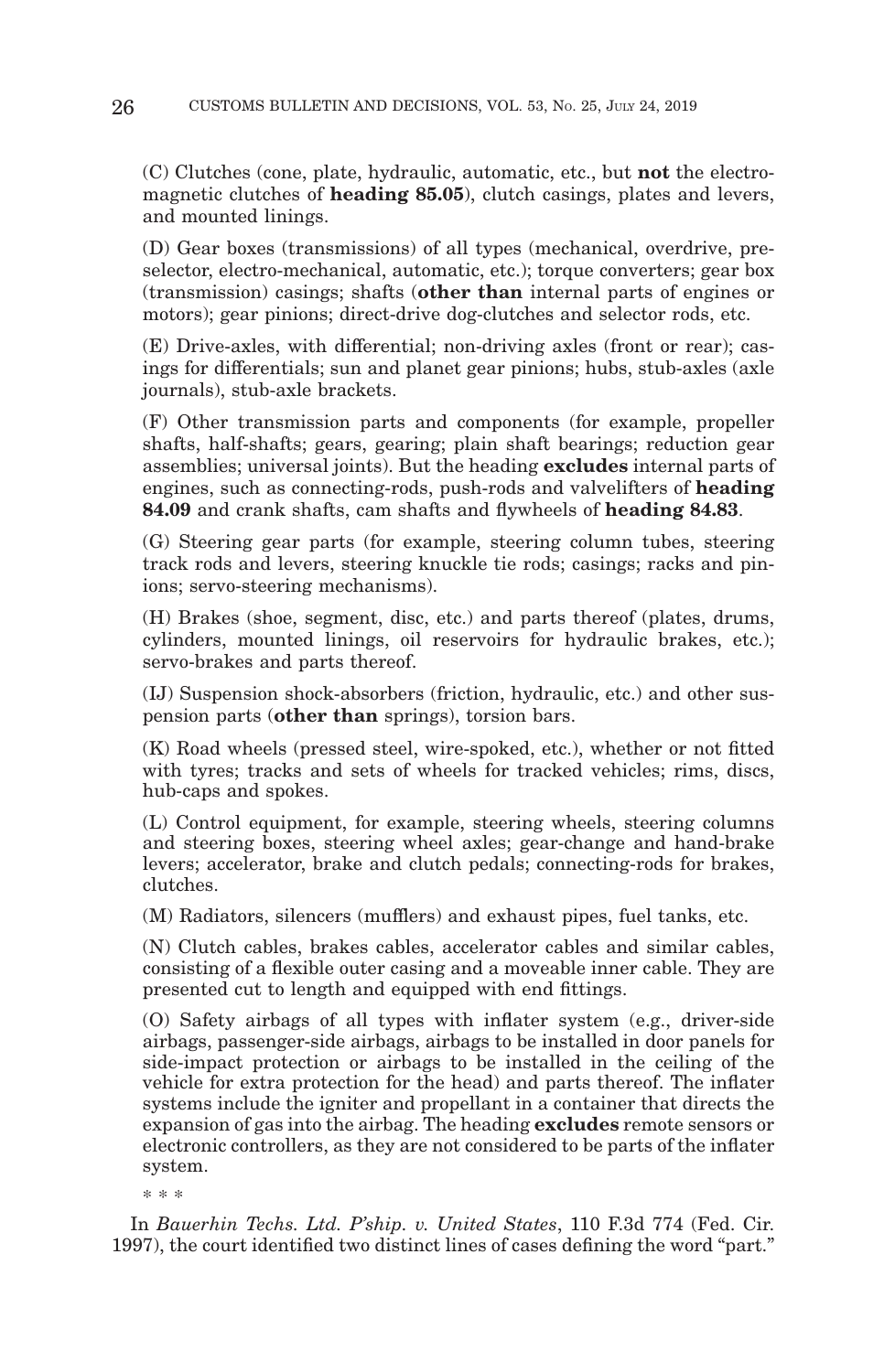Consistent with *United States v. Willoughby Camera Stores, Inc.*, 21 C.C.P.A. 322, 324 (1933) (citations omitted), one line of cases holds that a part of an article "is something necessary to the completion of that article. . . . [W]ithout which the article to which it is to be joined, could not *function as such article*." The other line of cases evolved from *United States v. Pompeo*, 43 C.C.P.A. 9, 14 (1955), which held that a device may be a part of an article even though its use is optional and the article will function without it, if the device is dedicated for use upon the article, and, once installed, the article will not operate without it. The definition of "parts" was also discussed in *Rollerblade, Inc. v. United States*, 282 F.3d 1349, 1353 (Fed. Cir. 2002), wherein the United States Court of Appeals for the Federal Circuit ("CAFC") defined parts as "an essential element or constituent; integral portion which can be separated, replaced, etc." *Id.* at 1353 (citing Webster's New World Dictionary 984 (3d College Ed. 1988). This line of reasoning has been applied in previous CBP rulings. *See e.g.*, HQ H255093 (Jan. 14, 2015); HQ H238494 (June 26, 2014); HQ H027028 (Aug. 19, 2008).

Insofar as the term "accessory" is concerned, the Court of International Trade ("CIT") has previously referred to the common meaning of the term because the term is not defined by the HTSUS or its legislative history. *See Rollerblade, Inc. v. United States*, 24 Ct. Int'l Trade 812, 815–819 (2000), *aff'd*, 282 F.3d 1349 (Fed. Cir. 2002)). We also employ the common and commercial meanings of the term "accessory", as the CIT did in *Rollerblade, Inc.*, wherein the court derived from various dictionaries "that an accessory must relate directly to the thing accessorized." *See Rollerblade, Inc.*, 24 Ct. Int'l Trade at 817. In *Rollerblade, Inc.*, the CAFC noted that "an 'accessory' must bear a direct relationship to the primary article that it accessorizes." 282 F.3d at 1352 (holding that inline roller skating protective gear is not an accessory because it "does not directly act on" or "contact" the roller skates). In support of its finding that the protective gear was not an accessory to roller skates, the CAFC also noted that the "protective gear does not directly affect the skates' operation." *Id.* at 1353.

The subject merchandise in this case is not a "part" under any of the tests provided in the judicial decisions described above. It is not a "part" under the *Willoughby* test because a car can function without the instant cover. It is also not a "part" under the Pompeo test because firstly, it is secured onto the car using its elastic straps with VELCRO fasteners, which likely would not constitute being "installed", but also because even if it were considered "installed", the car can still operate without the cover. *See also Rollerblade, Inc.*, 282 F.3d at 1353 (the CAFC found that the protective gear was not a part to the roller skates because they did not "attach to or contact" the roller skates, they were "not necessary to make the skates ... work", nor were "they necessary to make the skates ... work efficiently or safely.") In any case, the subject merchandise is not a "part" because it is not essential, constituent or integral to the vehicle. *See id*.

The subject merchandise is also not an "accessory" of motor vehicles. Like the protective gear in *Rollerblade, Inc.* and the truck tents classified in HQ H242603 (April 3, 2015), the car cover at issue does not directly affect the car's operation nor does it contribute to the car's effectiveness. *See Rollerblade, Inc.*, 282 F.3d at 1353; HQ 960950 (Jan. 16, 1998) (stating that "[a]ccessories are of secondary importance," but must "somehow contribute to the effectiveness of the principal article"). Instead, the instant car cover provides protection to a car when it is not in use. In fact, like the truck tents in HQ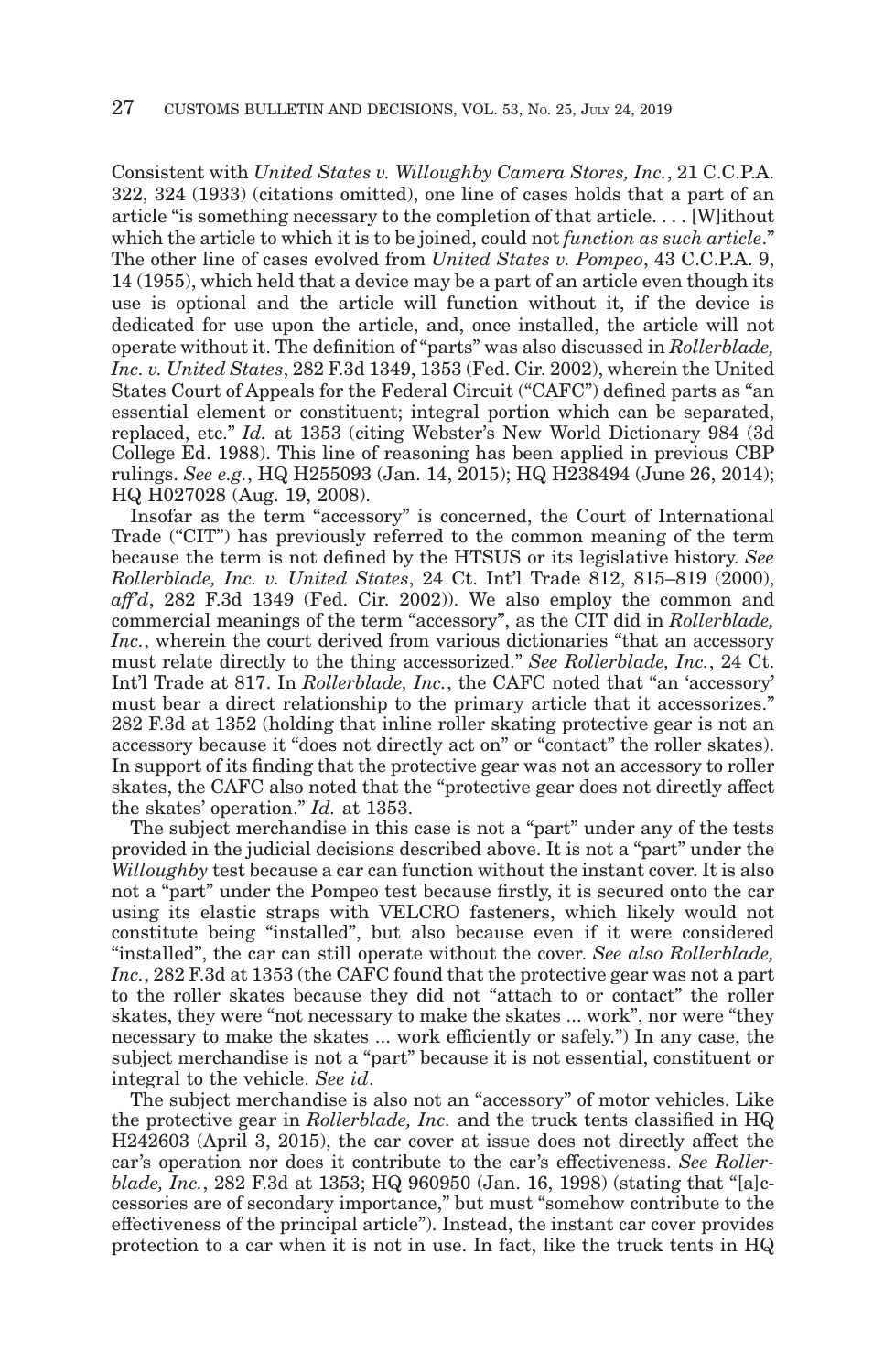H242603, in order for the car cover to be usable thereon, the car must be parked. Also, like the truck tents in HQ H242603 (April 3, 2015), the car cover does not contribute to the car's safe and efficient use.

Although the subject car cover is sometimes in contact with the car (unlike the protective gear in *Rollerblade, Inc.*, which was never in contact with roller skates), the car cover is not in contact with the car while the car is in use. In this regard, we note that the exemplars of parts and accessories provided in EN 87.08, such as mudguards, exterior luggage racks, number-plate brackets, and floor mats, stay on the motor vehicle when it is in use and when it not in use. Therefore, the car cover is neither a part nor an accessory because unlike the exemplars in the EN and unlike the articles in *Rollerblade*, it is in contact with the car only when the car is not in use and consequently cannot bear a direct relationship to the operation of the car. Since the subject merchandise is neither a "part" nor an "accessory" we need not consider General Explanatory Note (III) to Section XVII or the remainder of EN 87.08.

In HQ 953273, dated February 16, 1993, CBP cited to HQ 087596, dated January 31, 1991, wherein CBP distinguished between "loose" and fitted motor vehicle covers and classified fitted motor vehicle covers as parts and accessories for motor vehicles. In HQ 953273, CBP determined on the basis of EN 63.06, that "there is no reason to distinguish between 'loose' motor vehicle covers and fitted covers" and that "the authors of the Harmonized Commodity Description and Coding System did not intend for motor vehicle covers to be classified as parts and accessories for motor vehicles. Instead, automobile covers must be viewed as items related to tarpaulins." CBP proceeded to note that motor vehicle covers are not classifiable as tarpaulins because they are not flat, but "this fact does not transform the covers into parts and accessories. Rather, they are to be classified as other made up textile articles not more particularly described in the Nomenclature under heading 6307." Ultimately, CBP classified the subject motor vehicle covers under subheading 6307.90.9986, HTSUS, which provided for "Other made up articles, including dress patterns: Other: Other: Other: Other: Other." This same reasoning was used in HQ 953272 and HQ 953274, both dated February 16, 1993.

In NY 864763, we stated that the subject merchandise is made primarily of nylon material, with elastic straps and VELCRO fasteners, and a leather piece. After applying GRI 2(b) and EN (XII) to GRI 2(b), we do not find that the existence of the elastic straps with VELCRO fasteners and the leather piece preclude the merchandise from being considered a made up article of textile material under heading 6307, HTSUS, because the article itself, the car cover, is composed of textile fabric, and the elastic straps with VELCRO fasteners, and presumably, the leather piece, are used to secure the car cover to the car, and do not deprive the article of the character of a textile article.

In accordance with the reasoning in HQ 953272, HQ 953273, and HQ 953274, we find that the subject merchandise is classified in heading 6307, HTSUS, specifically under subheading 6307.90.98, HTSUS, which provides for "Other made up articles, including dress patterns: Other: Other: Other."

We are also revoking NY 866826, which involved the classification of three automobile covers in heading 8708, HTSUS. The ruling is being revoked with regard to the non-woven polypropylene car cover and the non-woven polyester/nylon car cover. We are revoking the classification of the vinyl car cover in a separate revocation ruling. The non-woven polypropylene car cover and the non-woven polyester/nylon car cover are both made up articles of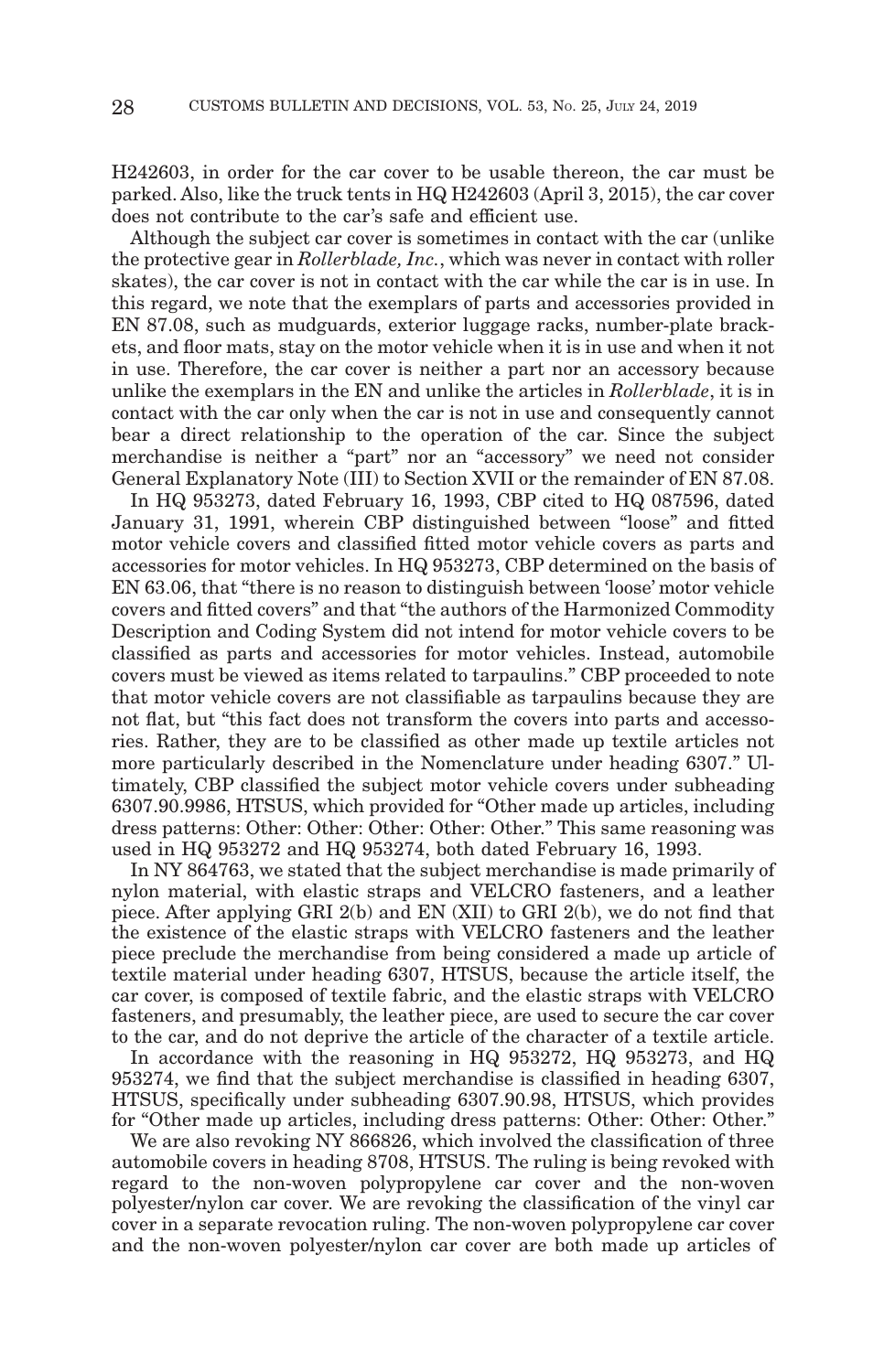textile material and are properly classified in subheading 6307.90.98, HT-SUS, which provides for "Other made up articles, including dress patterns: Other: Other: Other."

Finally, we are revoking HQ 088040 because the sun protection system, which was classified under heading 8708, HTSUS, is neither a part nor an accessory. Specifically, the sun protection system is not a part under *Willoughby* or *Pompeo* because it is not "necessary to the completion" of the car and the car can still function without it. *See Willoughby*, 21 C.C.P.A. at 324; *Pompeo*, 43 C.C.P.A. at 14. Finally, it is not a part under *Rollerblade*, because it is not "an essential element or constituent" of the car, nor is it an "integral portion" of the car, as it is not necessary to the operation of the car nor does it impact its ability to function. *See* 282 F.3d at 1353. Although the sun protection system is in direct contact with the car when it is mounted, the sun protection system is not an accessory because it does not directly affect the car's operation. *See id.* Moreover, unlike the exemplars provided in EN 87.08, the sun protection system is only meant to be used when the car is not in use. Accordingly, the sun protection system in HQ 088040 is not classifiable under heading 8708, HTSUS, as a part or accessory of motor vehicles. In accordance with the reasoning in HQ 953272, HQ 953273, and HQ 953274, we find that the sun protection system is classified in heading 6307, HTSUS, specifically under subheading 6307.90.98, HTSUS, which provides for "Other made up articles, including dress patterns: Other: Other: Other."

However, HQ 088040 states that the sun protection system is imported together with its hardware (two mounting plates with fastening screws, nuts, washers, wrench and hex wrench) for installation and these articles are classifiable under more than one heading so we must consider GRI 3 for the classification of this merchandise. GRI 3(b) addresses the classification of goods put up in sets for retail sale and it states that retail sets shall be classified as if they consisted of the component which gives them their essential character. EN(X) to GRI 3(b) states the following:

(X) For the purposes of this Rule, the term "goods put up in sets for retail sale" shall be taken to mean goods which:

(a) consist of at least two different articles which are, *prima facie*, classifiable in different headings. Therefore, for example, six fondue forks cannot be regarded as a set within the meaning of this Rule;

(b) consist of products or articles put up together to meet a particular need or carry out a specific activity; and

(c) are put up in a manner suitable for sale directly to end users without repacking (e.g., in boxes or cases or on boards).

Applying the definition of the phrase "goods put up in sets for retail sale" provided in EN(X) to GRI 3(b), the sun protection system and its accompanying hardware meet the first requirement because they consist of at least two different articles that are *prima facie* classifiable in different headings of the HTSUS. The products also meet the second requirement because the hardware is provided together with the sun protection system in order to facilitate the mounting of the sun protection system onto a car. Finally, HQ 088040 does not provide any reason to believe that the sun protection system and its hardware will need to be repacked. Therefore, the sun protection system and its hardware are "goods put up in sets for retail sale," which must be classified using GRI 3(b).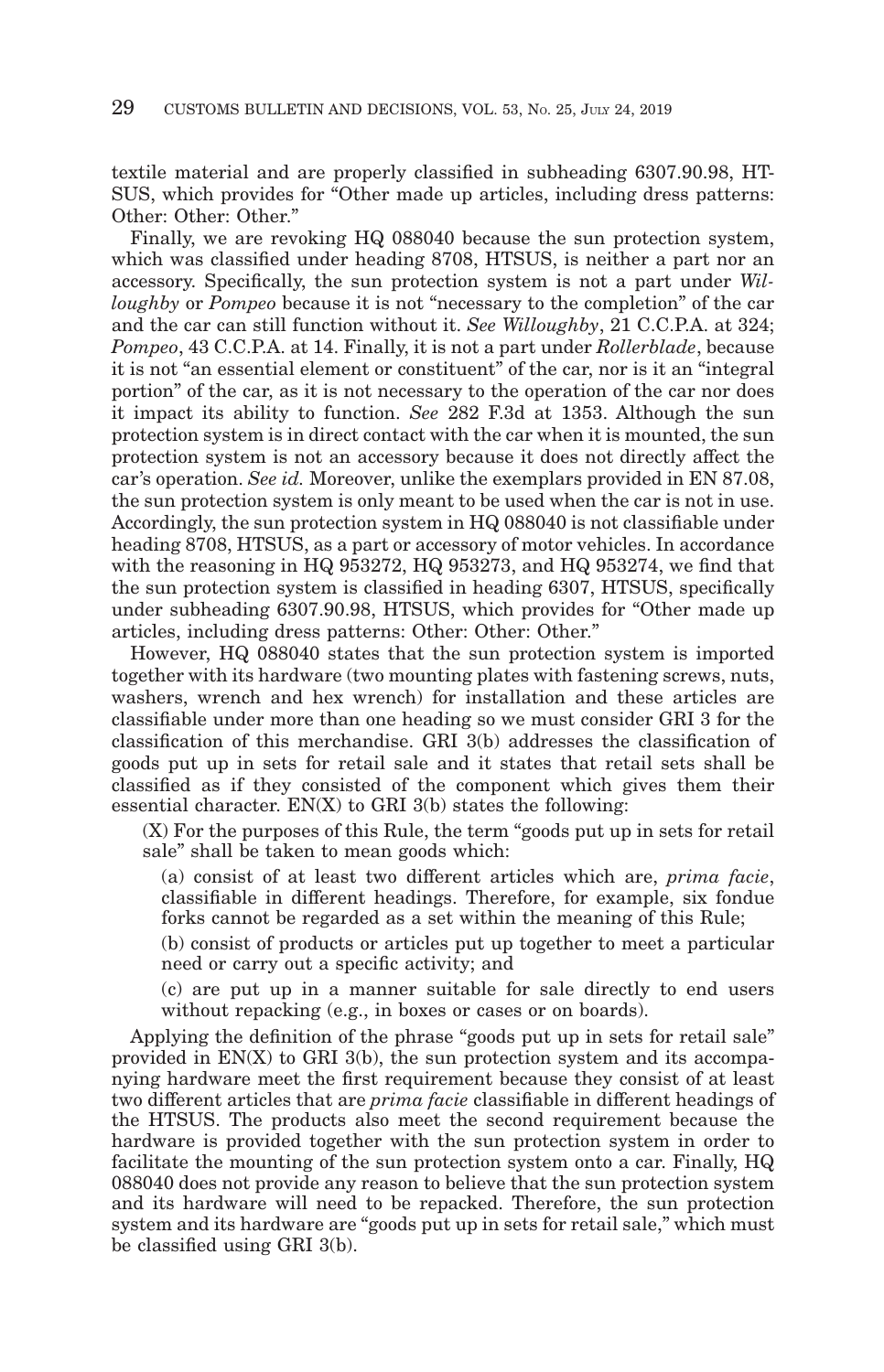EN GRI 3(b) (VIII) lists factors to help determine the essential character of such goods, specifically: "the nature of the material or component, its bulk, quantity, weight or value, or by the role of a constituent material in relation to the use of the goods." The U.S. Court of International Trade has indicated that the factors listed in EN GRI 3(b) (VIII) are "instructive" but "not exhaustive" and has indicated that the goods must be "reviewed as a whole." *The Home Depot, U.S.A., Inc. v. United States*, 30 Ct. Int'l Trade 445, 459–460 (2006) (citing *A.N. Deringer, Inc. v. United States*, 66 Cust. Ct. 378, 384 (1971) (citation omitted)). With regard to the good which imparts the essential character, the court has stated that it is "'that which is indispensable to the structure, core or condition of the article, i.e., what it is.'" *Id*. at 460 (citing *A.N. Deringer, Inc.*, 66 Cust. Ct. at 383).

The bulk, weight and value of the sun protection system supersedes that of its hardware. Moreover, the sun protection system is indispensable to the core of the set because the set is designed to protect a car from extreme heat caused by the sun and to protect it from the accumulation of ice and frost. Therefore, the essential character of the sun protection system and its hardware is imparted by the sun protection system. Accordingly, by application of GRIs 3(b) and 6, the sun protection system and its hardware is properly classified under 6307.90.98, HTSUS.

## **HOLDING:**

Under the authority of GRIs 1,  $2(b)^3$ ,  $3(b)^4$ , and 6 the subject textile car covers are classified under heading 6307, HTSUS, specifically under subheading 6307.90.98, HTSUS, which provides for "Other made up articles, including dress patterns: Other: Other: Other." The 2019 column one, general rate of duty is 7 percent *ad valorem*.

Duty rates are provided for your convenience and are subject to change. The text of the most recent HTSUS and the accompanying duty rates are provided on the internet at www.usitc.gov/tata/hts/.

## **EFFECT ON OTHER RULINGS:**

HQ 088040, dated January 16, 1991, is REVOKED.

NY 864763, dated July 8, 1991, is REVOKED.

NY 866826, dated September 20, 1991, is REVOKED.

In accordance with 19 U.S.C. § 1625(c), this ruling will become effective 60 days after its publication in the *Customs Bulletin*.

*Sincerely,*

YULIYA A. GULIS

*for*

MYLES B. HARMON, *Director Commercial and Trade Facilitation Division*

<sup>3</sup> GRI 2(b) only applies to the subject merchandise in NY 864763, dated July 8, 1991.

<sup>4</sup> GRI 3(b) only applies to the subject merchandise in HQ 088040, dated January 16, 1991.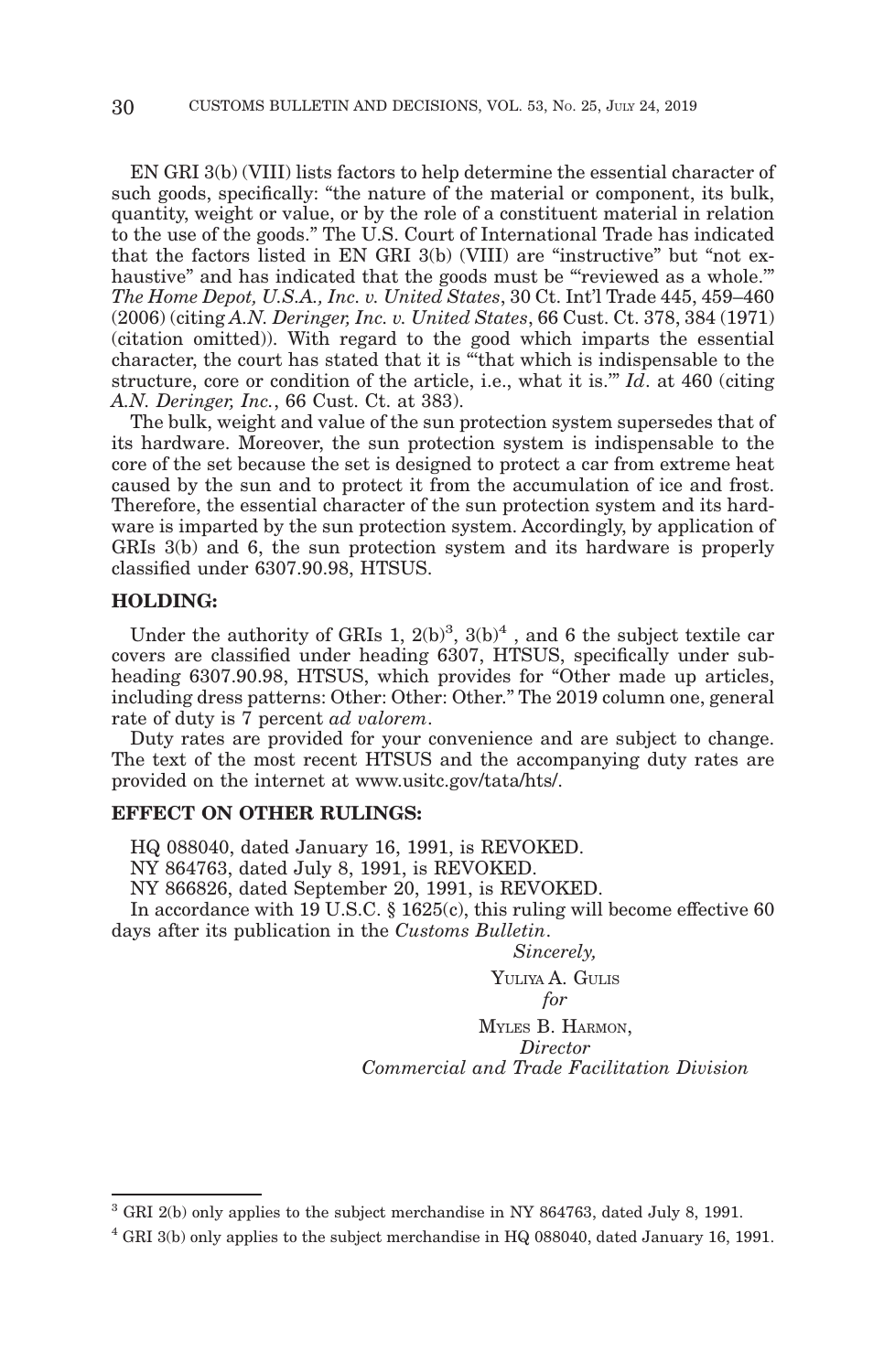# **19 CFR PART 177**

# **MODIFICATION OF TWO RULING LETTERS AND REVOCATION OF TREATMENT RELATING TO THE TARIFF CLASSIFICATION AND STATUS UNDER THE AFRICAN GROWTH AND OPPORTUNITY ACT OF FRUIT PRODUCTS CONTAINING PINEAPPLE AND MANGO WITH LIME JUICE AND PINEAPPLE AND BANANA WITH LIME JUICE**

**AGENCY:** U.S. Customs and Border Protection, Department of Homeland Security.

**ACTION:** Notice of modification of two ruling letters and revocation of treatment relating to the tariff classification of products containing pineapple and mango with lime juice, and pineapple and banana with lime juice.

**SUMMARY:** Pursuant to section 625(c), Tariff Act of 1930 (19 U.S.C. § 1625(c)), as amended by section 623 of title VI (Customs Modernization) of the North American Free Trade Agreement Implementation Act (Pub. L. 103–182, 107 Stat. 2057), this notice advises interested parties that U.S. Customs and Border Protection (CBP) is modifying two ruling letters concerning tariff classification under the Harmonized Tariff Schedule of the United States ("HTSUS") and status under the African Growth and Opportunity Act ("AGOA"), of fruit products containing pineapple and mango with lime juice and pineapple and banana with lime juice. Similarly, CBP is revoking any treatment previously accorded by CBP to substantially identical transactions. Notice of the proposed action was published in the *Customs Bulletin*, Vol. 53, No. 15, on May 15, 2019. No comments were received in response to that notice.

**EFFECTIVE DATE:** This action is effective for merchandise entered or withdrawn from warehouse for consumption on or after September 23, 2019.

**FOR FURTHER INFORMATION CONTACT:** Tatiana Salnik Matherne, Food, Textiles and Marking Branch, Regulations and Rulings, Office of Trade, at (202) 325–0351.

# **SUPPLEMENTARY INFORMATION:**

# **BACKGROUND**

Current customs law includes two key concepts: informed compliance and shared responsibility. Accordingly, the law imposes an obligation on CBP to provide the public with information concerning the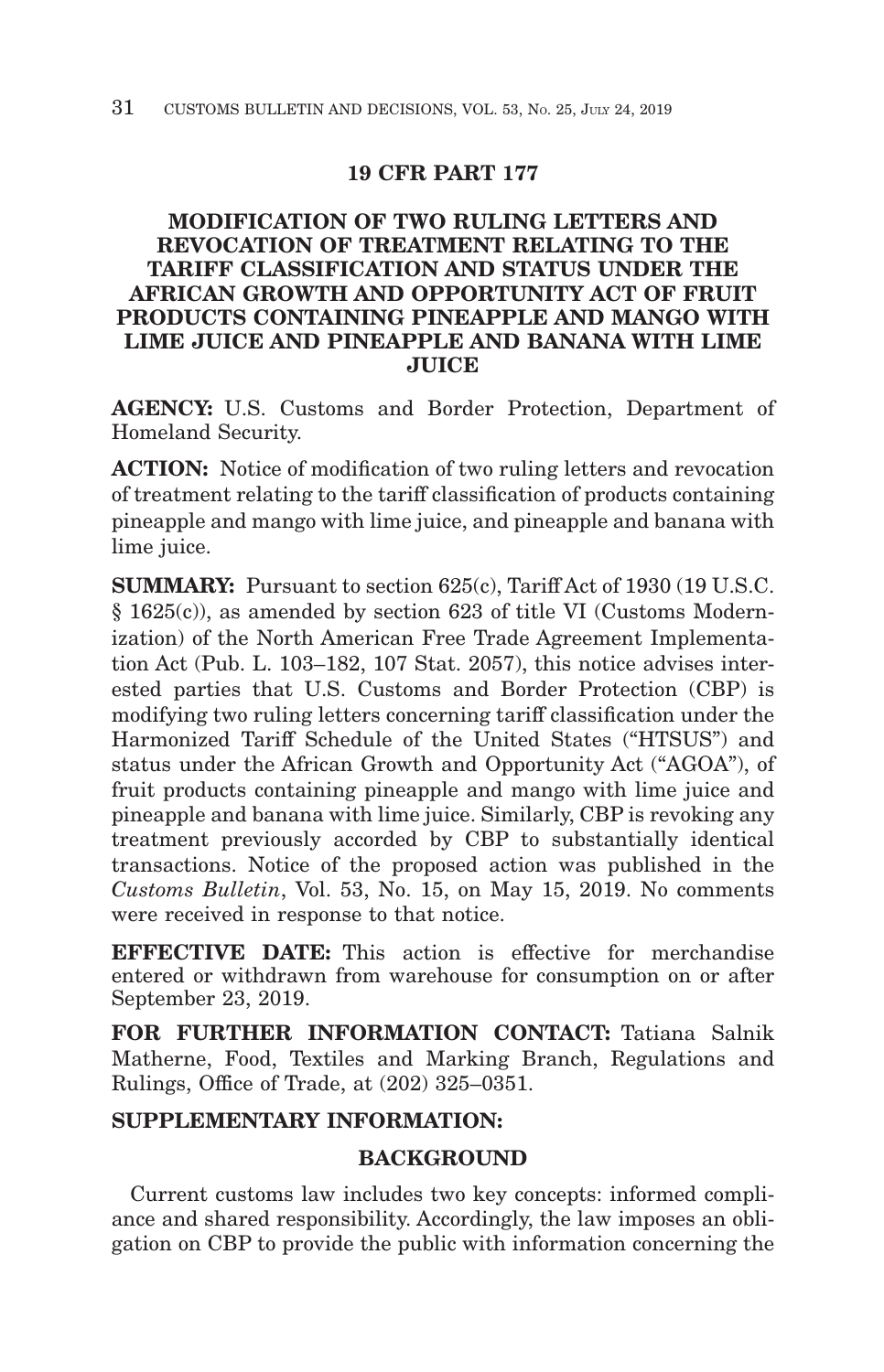trade community's responsibilities and rights under the customs and related laws. In addition, both the public and CBP share responsibility in carrying out import requirements. For example, under section 484 of the Tariff Act of 1930, as amended (19 U.S.C. § 1484), the importer of record is responsible for using reasonable care to enter, classify and value imported merchandise, and to provide any other information necessary to enable CBP to properly assess duties, collect accurate statistics, and determine whether any other applicable legal requirement is met.

Pursuant to 19 U.S.C. § 1625(c)(1), a notice was published in the *Customs Bulletin*, Vol. 53, No. 15, on May 15, 2019, proposing to modify two ruling letters pertaining to the tariff classification and status under the AGOA of fruit products containing pineapple and mango with lime juice, and pineapple and banana with lime juice. Any party who has received an interpretive ruling or decision (i.e., a ruling letter, internal advice memorandum or decision, or protest review decision) on the merchandise subject to this notice should have advised CBP during the comment period.

Similarly, pursuant to 19 U.S.C.  $\S$  1625(c)(2), CBP is revoking any treatment previously accorded by CBP to substantially identical transactions. Any person involved in substantially identical transactions should have advised CBP during the comment period. An importer's failure to advise CBP of substantially identical transactions or of a specific ruling not identified in this notice may raise issues of reasonable care on the part of the importer or its agents for importations of merchandise subsequent to the effective date of this notice.

In NY N296311, dated May 18, 2018, CBP classified fruit products containing pineapple and mango with lime juice and pineapple and banana with lime juice, in heading 2008, HTSUS, specifically in subheading 2008.97.90, HTSUS, which provides for "Fruit, nuts and other edible parts of plants, otherwise prepared or preserved, whether or not containing added sugar or other sweetening matter or spirit, not elsewhere specified or included: Other, including mixtures other than those of subheading 2008.19: Mixtures: Other." Further, in NY N296311 CBP determined that the fruit products at issue are not entitled to duty-free treatment under the AGOA.

In NY N293259, dated February 7, 2018, CBP classified fruit products containing pineapple and mango with lime juice, and pineapple and banana with lime juice in heading 2008, specifically in subheading 2008.97.10, HTSUS, which provides for "Fruit, nuts and other edible parts of plants, otherwise prepared or preserved, whether or not containing added sugar or other sweetening matter or spirit, not elsewhere specified or included: Other, including mixtures other than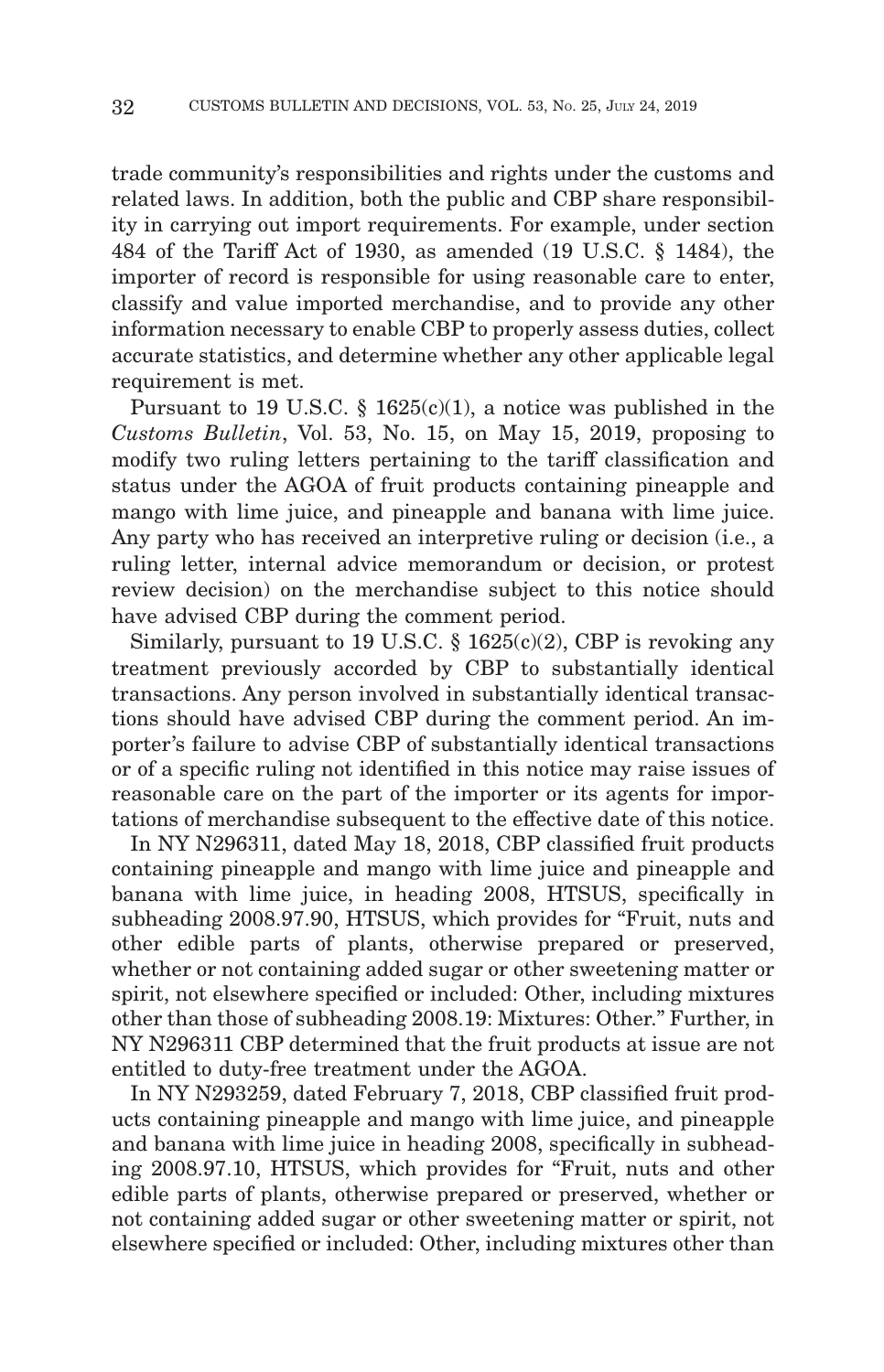those of subheading 2008.19: Mixtures: In airtight containers and not containing apricots, citrus fruits, peaches or pears."

CBP has reviewed NY N296311 and NY N293259, and has determined these ruling letters to be in error. It is now CBP's position that the fruit products at issue are properly classified in heading 0813, HTSUS, specifically in subheading 0813.50.00, HTSUS, which provides for "Fruit, dried, other than that of headings 0801 to 0806; mixtures of nuts or dried fruits of this chapter: Mixtures of nuts or dried fruits of this chapter." Further, it is now CBP's position that the fruit products at issue are entitled to duty-free treatment under the AGOA.

Pursuant to 19 U.S.C. § 1625(c)(1), CBP is modifying NY N293259 and NY N296311, and revoking or modifying any other ruling not specifically identified to reflect the analysis contained in HQ H298338, set forth as an attachment to this notice. Additionally, pursuant to 19 U.S.C.  $\S$  1625(c)(2), CBP is revoking any treatment previously accorded by CBP to substantially identical transactions.

In accordance with 19 U.S.C. § 1625(c), this ruling will become effective 60 days after publication in the *Customs Bulletin*. Dated: July 8, 2019

> YULIYA A. GULIS *for* MYLES B. HARMON, *Director Commercial and Trade Facilitation Division*

*Attachment*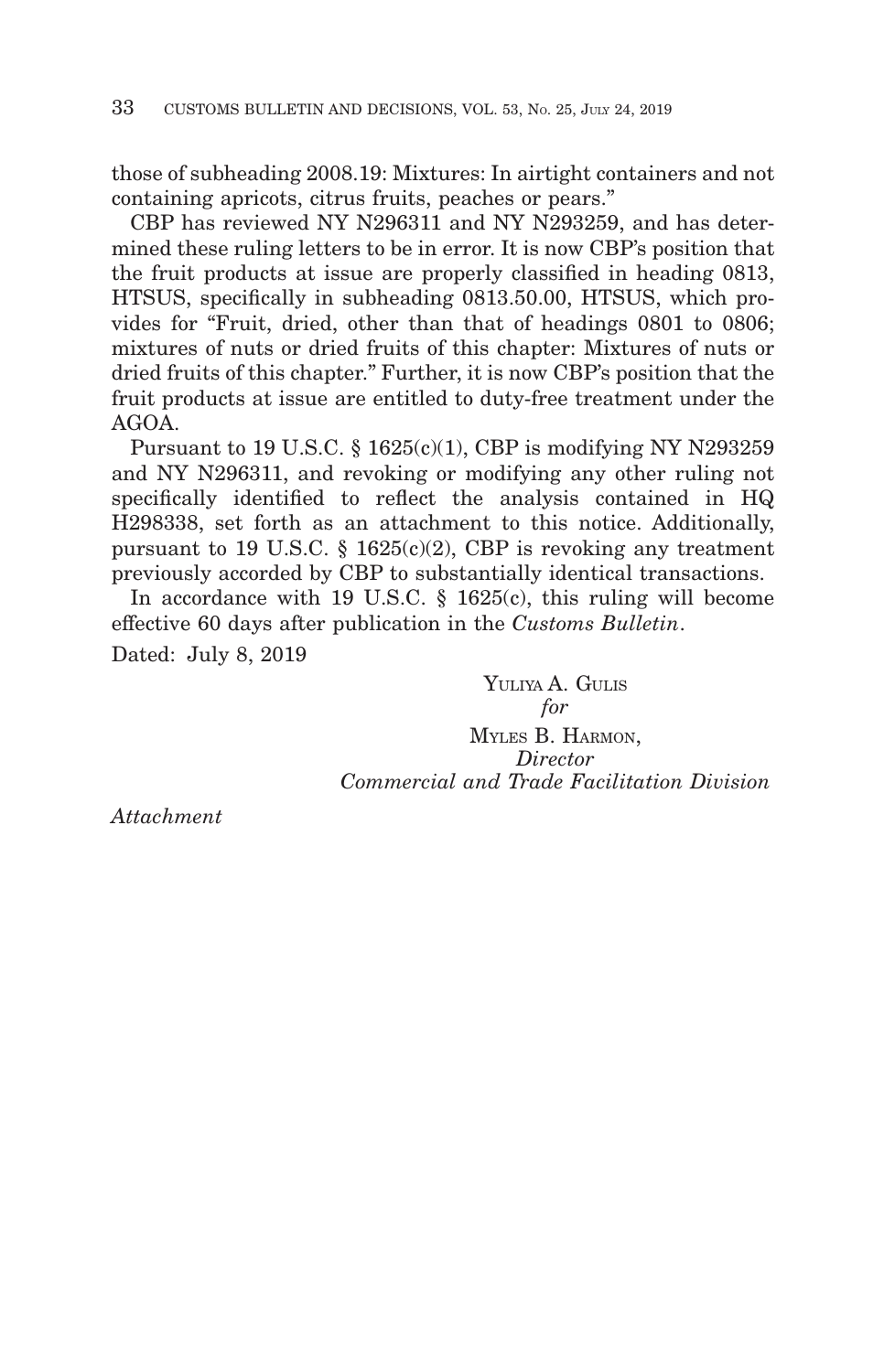HQ H298338

July 8, 2019 CLA-2 OT:RR:CTF:FTM H298338 TSM CATEGORY: Classification TARIFF NO.: 0813.50.00

MS. JAN FOREST J. FOREST CONSULTING *5604 CHEVY CHASE PARKWAY, NW WASHINGTON, DC 20015*

RE: Modification of NY N296311 and NY N293259; Tariff classification and status under the African Growth and Opportunity Act of fruit products from Ghana

## DEAR MS. FOREST:

This is in reference to New York Ruling Letter (NY) N296311, issued to J. Forest Consulting on May 18, 2018, concerning the tariff classification of certain fruit products containing pineapple and mango with lime juice, and pineapple and banana with lime juice. In that ruling, U.S. Customs and Border Protection ("CBP") classified the subject merchandise under subheading 2008.97.90, Harmonized Tariff Schedule of the United States ("HTSUS"), which provides for "Fruit, nuts and other edible parts of plants, otherwise prepared or preserved, whether or not containing added sugar or other sweetening matter or spirit, not elsewhere specified or included: Other, including mixtures other than those of subheading 2008.19: Mixtures: Other." The fruit products at issue, classified under subheading 2008.97.90, HTSUS, were determined not to be entitled to duty-free treatment under the African Growth and Opportunity ACT (AGOA).

This is also in reference to NY N293259, issued to J. Forest Consulting on February 7, 2018. In that ruling, CBP classified the fruit products containing pineapple and mango with lime juice, and pineapple and banana with lime juice under subheading 2008.97.10, HTSUS, which provides for "Fruit, nuts and other edible parts of plants, otherwise prepared or preserved, whether or not containing added sugar or other sweetening matter or spirit, not elsewhere specified or included: Other, including mixtures other than those of subheading 2008.19: Mixtures: In airtight containers and not containing apricots, citrus fruits, peaches or pears." The fruit products at issue, classified under subheading 2008.97.10, HTSUS, were determined to be entitled to duty free treatment under the AGOA.

Upon additional review, we have found NY N296311 to be incorrect with respect to the tariff classification and status under the AGOA of the fruit products containing pineapple/mango with lime juice and pineapple/banana with lime juice. We have also found NY N293259 to be incorrect with regard to the tariff classification of the fruit products containing pineapple/mango with lime juice and pineapple/banana with lime juice. The tariff classification of the other products at issue in those rulings, as well as their status under the AGOA, are not at issue here. For the reasons set forth below, we hereby modify NY N296311 with respect to the tariff classification and status under the AGOA of the fruit products containing pineapple/mango with lime juice and pineapple/banana with lime juice. We also modify NY N293259 with respect to the tariff classification of the fruit products containing pineapple/ mango with lime juice and pineapple/banana with lime juice.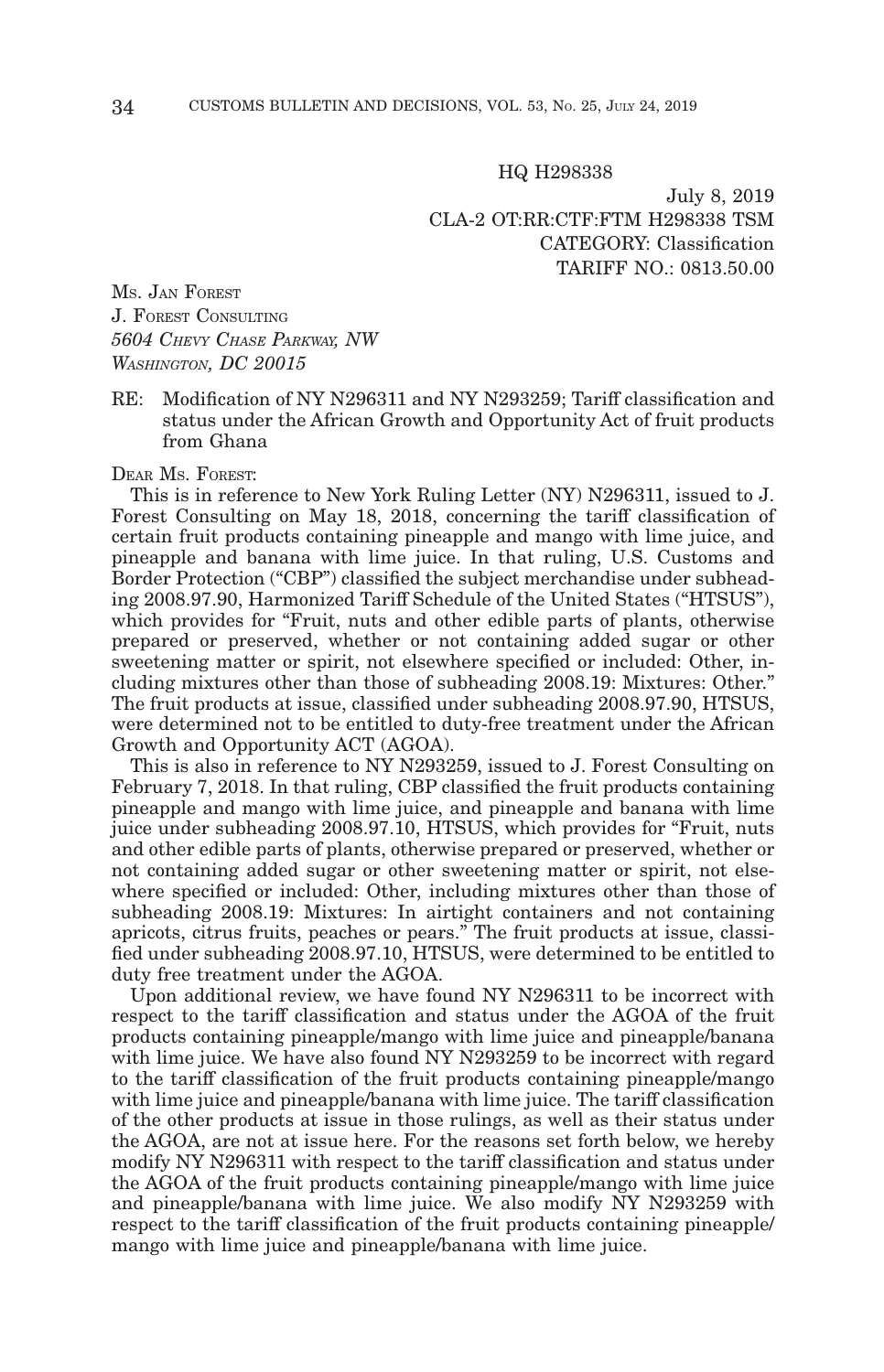Pursuant to section  $625(c)(1)$ , Tariff Act of 1930 (19 U.S.C. 1625 (c)(1)), as amended by section 623 of title VI (Customs Modernization) of the North American Free Trade Agreement Implementation Act (Pub. L. 103–182, 107 Stat. 2057), a notice was published in the *Customs Bulletin*, Volume 53, No. 15, on May 15, 2019, proposing to modify NY N296311 and NY N293259, and revoke any treatment accorded to substantially identical transactions. No comments were received in response to the notice.

#### **FACTS:**

NY N296311, describes the subject merchandise as follows:

The pineapple/mango with lime juice products are said to be 49 percent pineapple, 49 percent mango, and 2 percent lime juice. The pineapple/ banana with lime juice products are said to be 49 percent pineapple, 49 percent banana, and 2 percent lime juice.

The fruit products will be imported in the shape of round balls for retail sale in airtight printed packaging weighing 2.5 grams, net or 5 grams, net, depending on the customer request. Some of the 2.5 gram, and 5 gram balls will be bulk packed in an airtight bag in Ghana and later coated with chocolate in the U.S.

The product ingredients are locally grown in Ghana. The manufacturing process for all of the products consists of washing, peeling, cutting; drying the fruit in a drying tunnel at temperatures between 60 and 70 degrees Celsius for approximately 14 to 18 hours; mixing, grinding and pressing the fruit into round balls that are each individually wrapped in cellophane.

The applicable subheading for the pineapple/mango with lime juice products, and the pineapple/banana with lime juice products will be 2008.97.9094, HTSUS, which provides for fruit, nuts and other edible parts of plants, otherwise prepared or preserved, whether or not containing added sugar or other sweetening matter or spirit, not elsewhere specified or included . . . other, including mixtures other than those of subheading 2008.19 . . . mixtures . . . other . . . other . . . other.

The fruit products classifiable under subheading 2008.97.9094, HTSUS, are not entitled to duty-free treatment under AGOA.

\* \* \*

NY N293259, describes the subject merchandise as follows:

The pineapple/mango with lime juice products are said to be 49 percent pineapple, 49 percent mango, and 2 percent lime juice. The pineapple/ banana with lime juice products are said to be 49 percent pineapple, 49 percent banana, and 2 percent lime juice.

The product ingredients are locally grown in Ghana. The manufacturing process for all of the products consists of washing, peeling, cutting; drying the fruit in a drying tunnel at temperatures between 60 and 70 degrees Celsius for approximately 14 to 18 hours; mixing, grinding and pressing the fruit into rectangles and squares that are each individually wrapped in cellophane.

The applicable subheading for the pineapple/mango with lime juice, and pineapple/banana with lime juice products will be 2008.97.1040, HTSUS,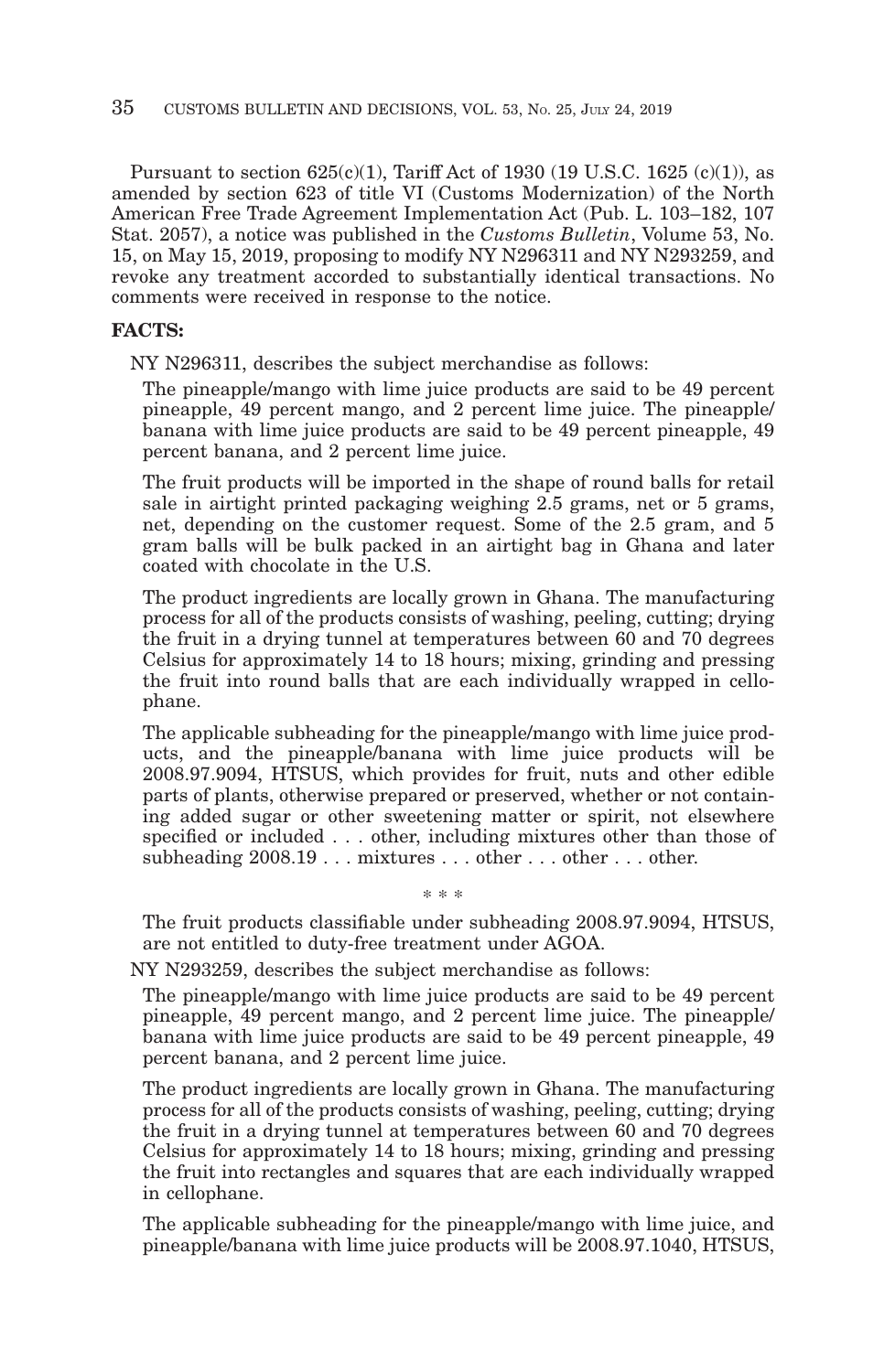which provides for fruit, nuts and other edible parts of plants, otherwise prepared or preserved, whether or not containing added sugar or other sweetening matter or spirit, not elsewhere specified or included . . . other, including mixtures other than those of subheading 2008.19 . . . mixtures . . . in airtight containers and not containing apricots, citrus fruits, peaches or pears . . . other.

\* \* \*

Based on the information submitted, the fruit products would be "products of" Ghana, and they would satisfy the 35 percent value-content requirement for AGOA purposes. Accordingly, the subject goods, classifiable under subheading 2008.97.1040, HTSUS, are products of Ghana, and will be entitled to duty-free treatment under the African Growth and Opportunity Act (AGOA/"D"), upon satisfaction of the above-described requirements and compliance with all applicable regulations.

#### **ISSUE:**

What is the tariff classification of the subject fruit products containing pineapple/mango with lime juice, and pineapple/banana with lime juice?

## **LAW AND ANALYSIS:**

Classification under the HTSUS is determined in accordance with the General Rules of Interpretation (GRIs). GRI 1 provides that the classification of goods shall be determined according to the terms of the headings of the tariff schedule and any relative section or chapter notes. In the event that the goods cannot be classified solely on the basis of GRI 1, and if the headings and legal notes do not otherwise require, the remaining GRIs 2 through 6 may then be applied in order.

General Note 16, HTSUS, provides in relevant parts as follows:

Products of Countries Designated as Beneficiary Countries under the African Growth and Opportunity Act (AGOA).

(a) The following sub-Saharan African countries, having been designated as beneficiary sub-Saharan African countries for purposes of the African Growth and Opportunity Act (AGOA), have met the requirements of the AGOA and, therefore, are to be afforded the tariff treatment provided in this note, shall be treated as beneficiary sub-Saharan African countries for purposes of this note:

\* \* \*

Republic of Ghana

\* \* \*

(b) Articles provided for in a provision for which a rate of duty appears in the "Special" subcolumn followed by the symbol "D" in chapters 1 through 97 of the tariff schedule are those designated by the President to be eligible articles pursuant to section 111(a) of the AGOA and section 506A of the Trade Act of 1974 ("the 1974 Act"). Whenever an eligible article which is a good of a designated beneficiary sub-Saharan African country enumerated in subdivision (a) of this note is imported directly into the customs territory of the United States, such article shall be entitled to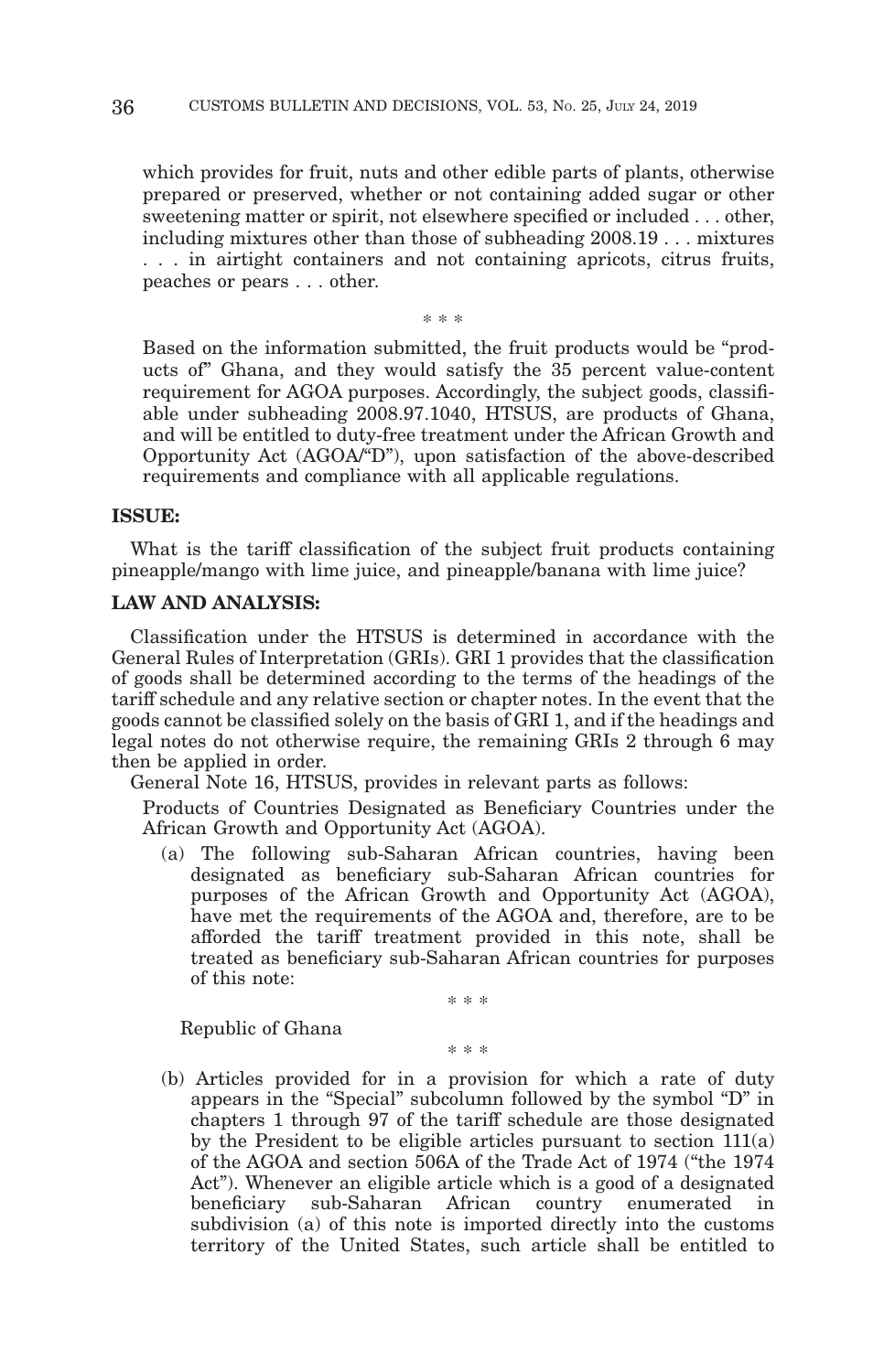receive the duty-free treatment provided for herein, without regard to the limitations on preferential treatment of eligible articles in section  $503(c)(2)(A)$  of the 1974 Act, provided that such good —

- (i) is the growth, product or manufacture of a designated beneficiary sub-Saharan African country enumerated in subdivision (a) of this note, and
- $(iii)$  the sum of  $-$ 
	- (A) the cost or value of the materials produced in one or more designated beneficiary sub-Saharan African countries, plus
	- (B) the direct costs of processing operations performed in the designated beneficiary sub-Saharan African country or any two or more designated beneficiary sub-Saharan African countries that are members of the same association of countries which is treated as one country under section 507(a)2 of the 1974 Act, is not less than 35 per centum of the appraised value of such article at the time it is entered. If the cost or value of the materials produced in the customs territory of the United States is included with respect to an eligible article, an amount not to exceed 15 per centum of the appraised value of such article at the time it is entered that is attributed to such United States cost or value may be applied toward determining the percentage referred to in clause (ii)(B) above. No article or material of a designated beneficiary sub-Saharan African country enumerated in subdivision (a) of this note and receiving the tariff treatment specified in this note shall be eligible for such duty-free treatment by virtue of having merely undergone simple combining or packing operations, or mere dilution with water or mere dilution with another substance that does not materially alter the characteristics of the article.

In addition, in interpreting the HTSUS, the Explanatory Notes (ENs) of the Harmonized Commodity Description and Coding System may be utilized. The ENs to the Harmonized Commodity Description and Coding System represent the official interpretation of the tariff at the international level. While neither legally binding nor dispositive, the ENs provide a commentary on the scope of each heading of the HTSUS and are generally indicative of the proper interpretation of these headings. See T.D. 89–80, 54 Fed. Reg. 35127, 35128 (August 23, 1989).

\* \* \*

\* \* \* The General EN to Chapter 8 provides, in pertinent part, the following:

This Chapter covers fruit, nuts and peel of citrus fruit or melons (including watermelons), generally intended for human consumption (whether as presented or after processing). They may be fresh (including chilled), frozen (whether or not previously cooked by steaming or boiling in water or containing added sweetening matter) or dried (including dehydrated,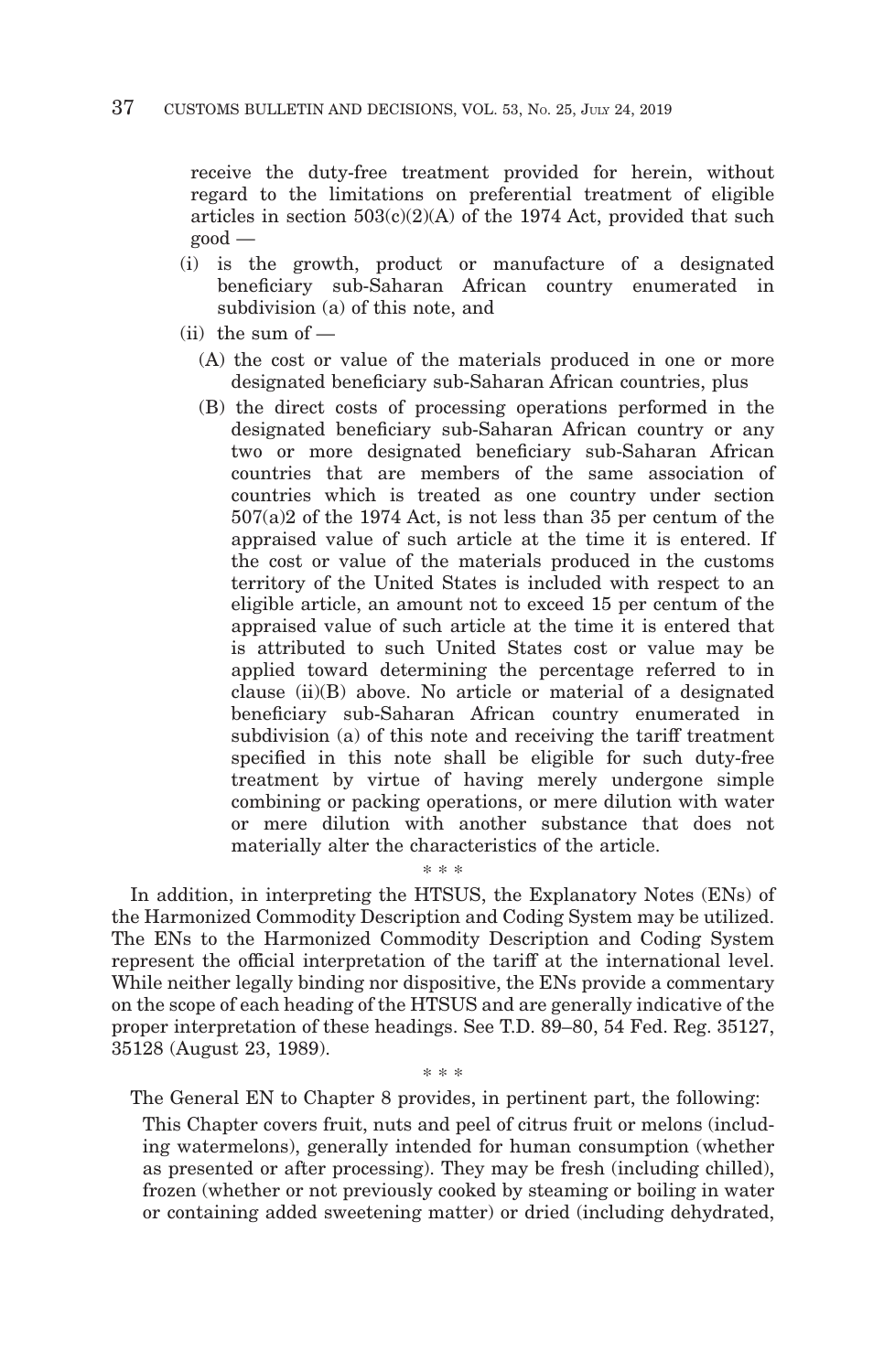evaporated or freeze-dried); **provided** they are unsuitable for immediate consumption in that state, they may be provisionally preserved (e.g., by sulphur dioxide gas, in brine, in sulphur water or in other preservative solutions).

\* \* \*

Fruit and nuts of this Chapter may be whole, sliced, chopped, shredded, stoned, pulped, grated, peeled or shelled.

It should be noted that homogenisation, by itself, does not qualify a product of this Chapter for classification as a preparation of Chapter 20.

\* \* \*

The EN to heading 08.13 provides in relevant part as follows:

# (A) **Dried fruit.**

This heading includes dried fruits which when fresh are classified in headings *08.07* to *08.10*. They are prepared either by direct drying in the sun or by industrial processes (e.g., tunnel-drying).

The fruits most commonly processed in this way are apricots, prunes, apples, peaches and pears. Dried apples and pears are used for the manufacture of cider or perry as well as for culinary purposes. With the exception of prunes, the fruits are usually halved or sliced, and stoned, cored or seeded. They may also be presented (particularly in the case of apricots and prunes) in the form of slices or blocks of pulp, dried or evaporated.

The heading covers tamarind pods. It also includes tamarind pulp, without sugar or other substances added and not otherwise processed, with or without seeds, strings or pieces of the endocarp.

## (B) **Mixtures of nuts or dried fruits.**

The heading also covers all mixtures of nuts or dried fruits of this Chapter (including mixtures of nuts or dried fruits falling in the same heading). It therefore includes mixtures of fresh or dried nuts, mixtures of dried fruits (excluding nuts) and mixtures of fresh or dried nuts and dried fruits. These mixtures are often presented in boxes, cellulose packets, etc.

Certain dried fruits or mixtures of dried fruits of this heading may be put up (e.g., in sachets) for making herbal infusions or herbal "teas". These products remain classified here.

However, the heading **excludes** such products consisting of a mixture of one or more of the dried fruits of this heading with plants or parts of plants of other Chapters or with other substances such as one or more plant extracts (generally **heading** *21.06*).

\* \* \*

The HTSUS provisions under consideration are as follows:

| 0813       | Fruit, dried, other than that of headings 0801 to 0806; mix-<br>tures of nuts or dried fruits of this chapter: |
|------------|----------------------------------------------------------------------------------------------------------------|
| 0813.50.00 | Mixtures of nuts or dried fruits of this chapter                                                               |
|            | * * *                                                                                                          |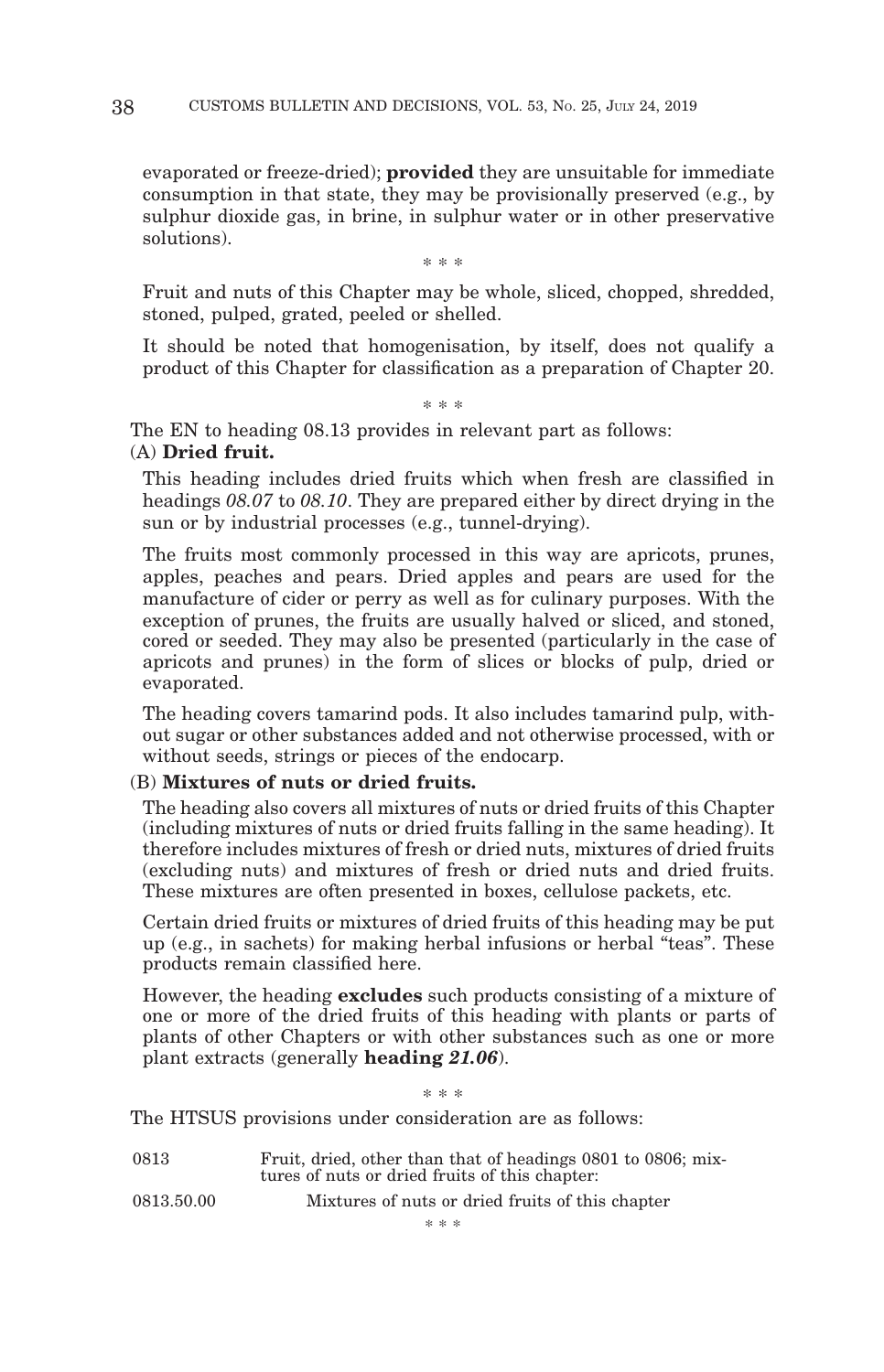2008 Fruit, nuts and other edible parts of plants, otherwise prepared or preserved, whether or not containing added sugar or other sweetening matter or spirit, not elsewhere specified or included:

\* \* \* Other, including mixtures other than those of subheading 2008.19: \* \* \* 2008.97 Mixtures: 2008.97.10 In airtight containers and not containing apricots, citrus fruits, peaches or pears \* \* \* 2008.97.90 Other \* \* \*

Upon review, we noted that the pineapple/mango and pineapple/banana fruit products at issue are dried in a drying tunnel at temperatures between 60 and 70 degrees Celsius for approximately 14 to 18 hours. Online research shows that typical fruit drying temperatures range between 140 and 158 degrees Fahrenheit (corresponding to 60 – 70 degrees Celsius), and typical fruit drying times range between 6 and 36 hours.<sup>1</sup> Accordingly, we find that the fruit products at issue are dried fruit products of heading 0813, HTSUS, which provides for "Fruit, dried, other than that of headings 0801 to 0806; mixtures of nuts or dried fruits of this chapter." We note that although in NY N296311 and NY N293259 these products were classified under heading 2008, HTSUS, as "products otherwise prepared or preserved," upon additional review we find that the record does not support a conclusion that they have been "otherwise prepared or preserved" beyond drying. *See also* NY I81943, dated June 7, 2002 (classifying fruit products containing apricot, blackberry, blueberry, passion fruit, raspberry, strawberry, cherry and apple, dried at a temperature of 55 degrees Celsius for 12 hours, under heading 0813, HTSUS).

Based on the foregoing, we conclude that the pineapple/mango and pineapple/banana fruit products at issue are classified in heading 0813, HTSUS, and specifically in subheading 0813.50.00, HTSUS, which provides for "Fruit, dried, other than that of headings 0801 to 0806; mixtures of nuts or dried fruits of this chapter: Mixtures of nuts or dried fruits of this chapter."

We next consider whether the products at issue are entitled to duty-free treatment under the AGOA. General Note 16(a), referenced above, lists the sub-Saharan African countries which have been designated as beneficiaries for purposes of the AGOA. One of the designated beneficiaries is the Republic of Ghana. Further, General Note 16(b) states in relevant part that articles provided for in a provision for which a rate of duty appears in the "Special" subcolumn followed by the symbol "D" are eligible for preferential treatment, provided that those articles are: (i) the growth, product or manufacture of a designated beneficiary sub-Saharan African country enumerated in subdivision (a) of note 16, and (ii) the sum of - (A) the cost or value of the materials produced in one or more designated beneficiary Sub-Saharan African countries, plus (B) the direct costs of processing operations performed in the

<sup>1</sup>*http://www.cals.uidaho.edu/edcomm/pdf/pnw/pnw0397.pdf*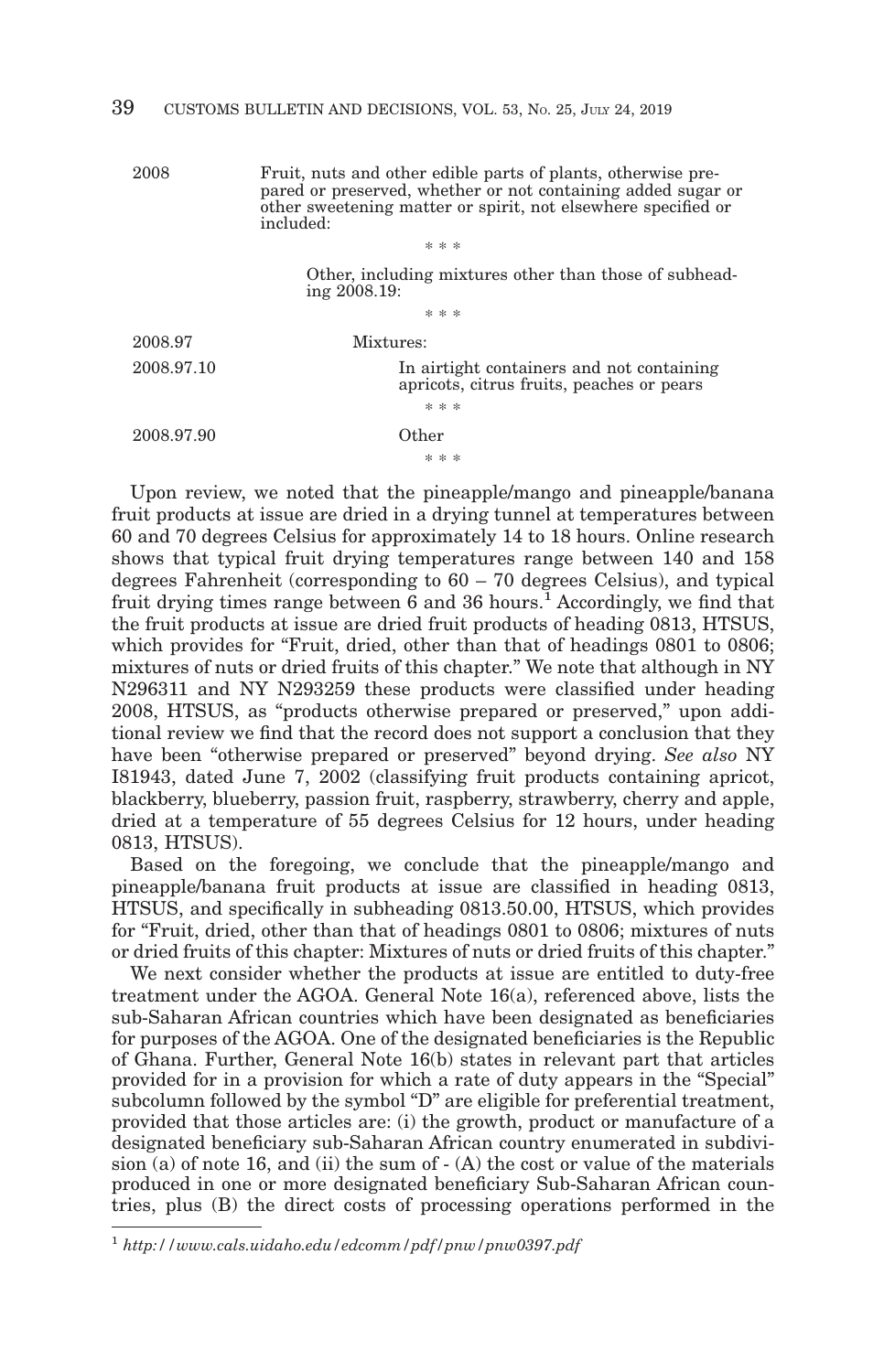designated beneficiary sub-Saharan African country, is not less than 35 per centum of the appraised value of such article at the time it is entered.

The pineapple/mango and pineapple/banana fruit products at issue are classified under subheading 0813.50.00, HTSUS, which is a provision for which a rate of duty of "*Free*" appears in the "Special" subcolumn followed by the symbol "D." Further, based on the information provided, we find that  $(1)$ the fruit products are produced in Ghana and  $(2)$  approximately  $69.4 - 71.2$ percent of the total cost of production is attributed to the cost or value of the materials produced in Ghana, and approximately 19.9 - 21.2 percent of the total cost of production is attributed to the direct costs of processing operations performed in Ghana. Therefore, the sum of the cost or value of materials produced in Ghana, plus the direct costs of processing operations performed in Ghana, is not less than 35 percent of the appraised value of the subject fruit products at the time they are entered.

Based on the foregoing, we conclude that the pineapple/mango and pineapple/banana fruit products at issue, classified under subheading 0813.50.00, HTSUS, are products of Ghana and will be entitled to duty-free treatment under the African Growth and Opportunity Act (AGOA/"D"), upon satisfaction of the above-described requirements and compliance with all applicable regulations.

## **HOLDING:**

By application of GRI 1, we find that the pineapple/mango and pineapple/ banana fruit products at issue are classified in heading 0813, HTSUS. Specifically, they are classified in subheading 0813.50.00, HTSUS, which provides for "Fruit, dried, other than that of headings 0801 to 0806; mixtures of nuts or dried fruits of this chapter: Mixtures of nuts or dried fruits of this chapter." The 2018 column one, general rate of duty is 14%. The pineapple/ mango and pineapple/banana fruit products at issue will be entitled to dutyfree entry upon satisfaction of the relevant AGOA requirements.

## **EFFECT ON OTHER RULINGS:**

NY N296311, dated May 18, 2018, is hereby MODIFIED with regard to the tariff classification and preferential treatment under the AGOA of fruit products containing pineapple and mango with lime juice, and pineapple and banana with lime juice. NY N293259, dated February 7, 2018, is hereby MODIFIED with regard to the tariff classification of fruit products containing pineapple and mango with lime juice, and pineapple and banana with lime juice.

> *Sincerely,* YULIYA A. GULIS *for* MYLES B. HARMON, *Director Commercial and Trade Facilitation Division*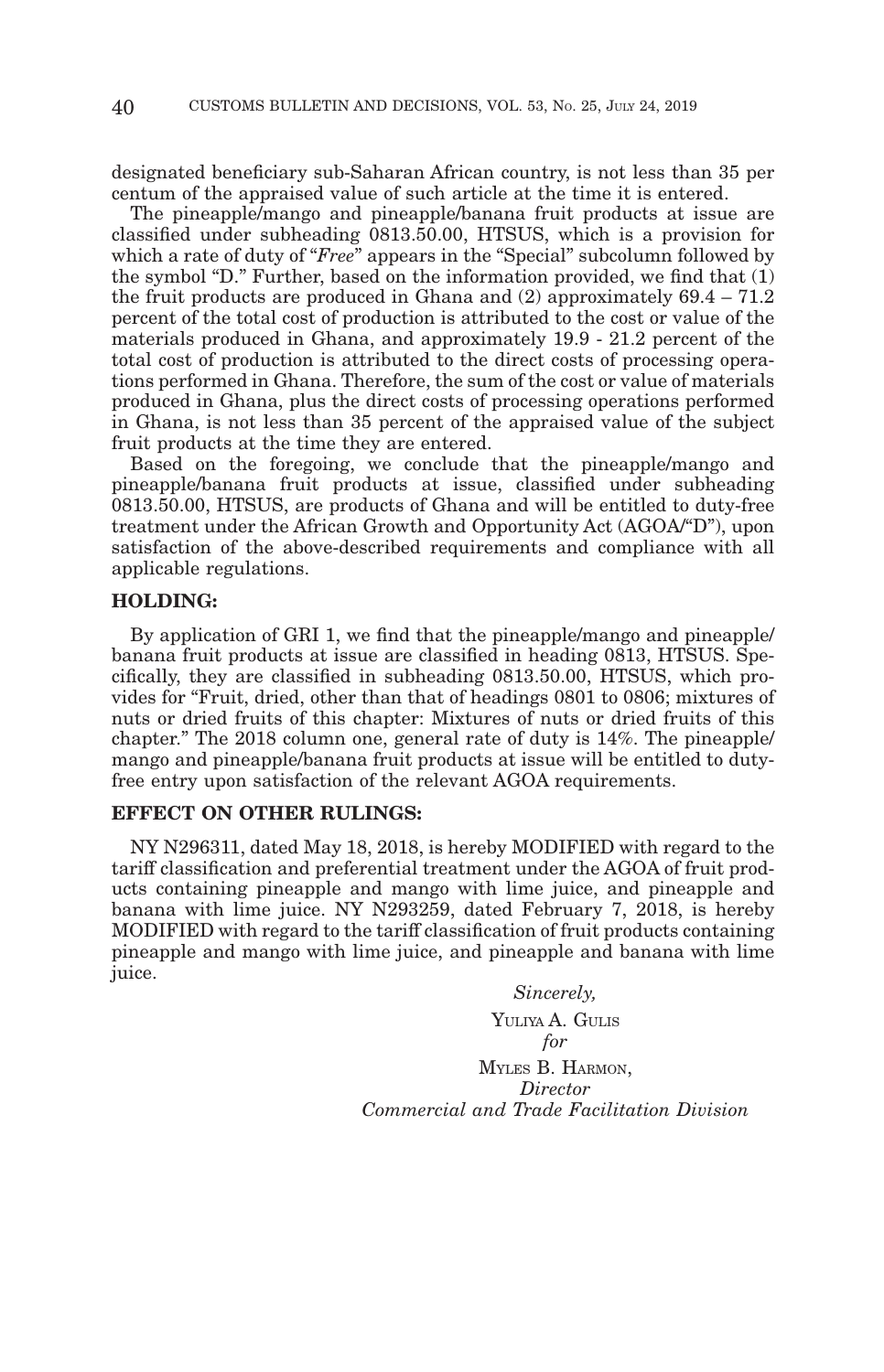# **19 CFR PART 177**

# **REVOCATION OF ONE RULING LETTER AND REVOCATION OF TREATMENT RELATING TO THE TARIFF CLASSIFICATION OF WOMEN'S FOOTWEAR FASHION BOOTS WITH A FOLD-DOWN FLEECE-LIKE LINING**

**AGENCY:** U.S. Customs and Border Protection, Department of Homeland Security.

**ACTION:** Notice of revocation of one ruling letter and of revocation of treatment relating to the tariff classification of women's footwear fashion boots with a fold-down fleece-like lining.

**SUMMARY:** Pursuant to section 625(c), Tariff Act of 1930 (19 U.S.C. § 1625(c)), as amended by section 623 of title VI (Customs Modernization) of the North American Free Trade Agreement Implementation Act (Pub. L. 103–182, 107 Stat. 2057), this notice advises interested parties that U.S. Customs and Border Protection (CBP) is revoking one ruling letter concerning tariff classification of women's footwear fashion boots with a fold-down fleece-like lining under the Harmonized Tariff Schedule of the United States (HTSUS). Similarly, CBP is revoking any treatment previously accorded by CBP to substantially identical transactions. Notice of the proposed action was published in the *Customs Bulletin*, Vol. 53, No. 13, on May 1, 2019. No comments were received in response to that notice.

**EFFECTIVE DATE:** This action is effective for merchandise entered or withdrawn from warehouse for consumption on or after September 23, 2019.

**FOR FURTHER INFORMATION CONTACT:** John Rhea, Food, Textiles and Marking Branch, Regulations and Rulings, Office of Trade, at (202) 325–0035.

# **SUPPLEMENTARY INFORMATION:**

# **BACKGROUND**

Current customs law includes two key concepts: informed compliance and shared responsibility. Accordingly, the law imposes an obligation on CBP to provide the public with information concerning the trade community's responsibilities and rights under the customs and related laws. In addition, both the public and CBP share responsibility in carrying out import requirements. For example, under section 484 of the Tariff Act of 1930, as amended (19 U.S.C. § 1484), the importer of record is responsible for using reasonable care to enter,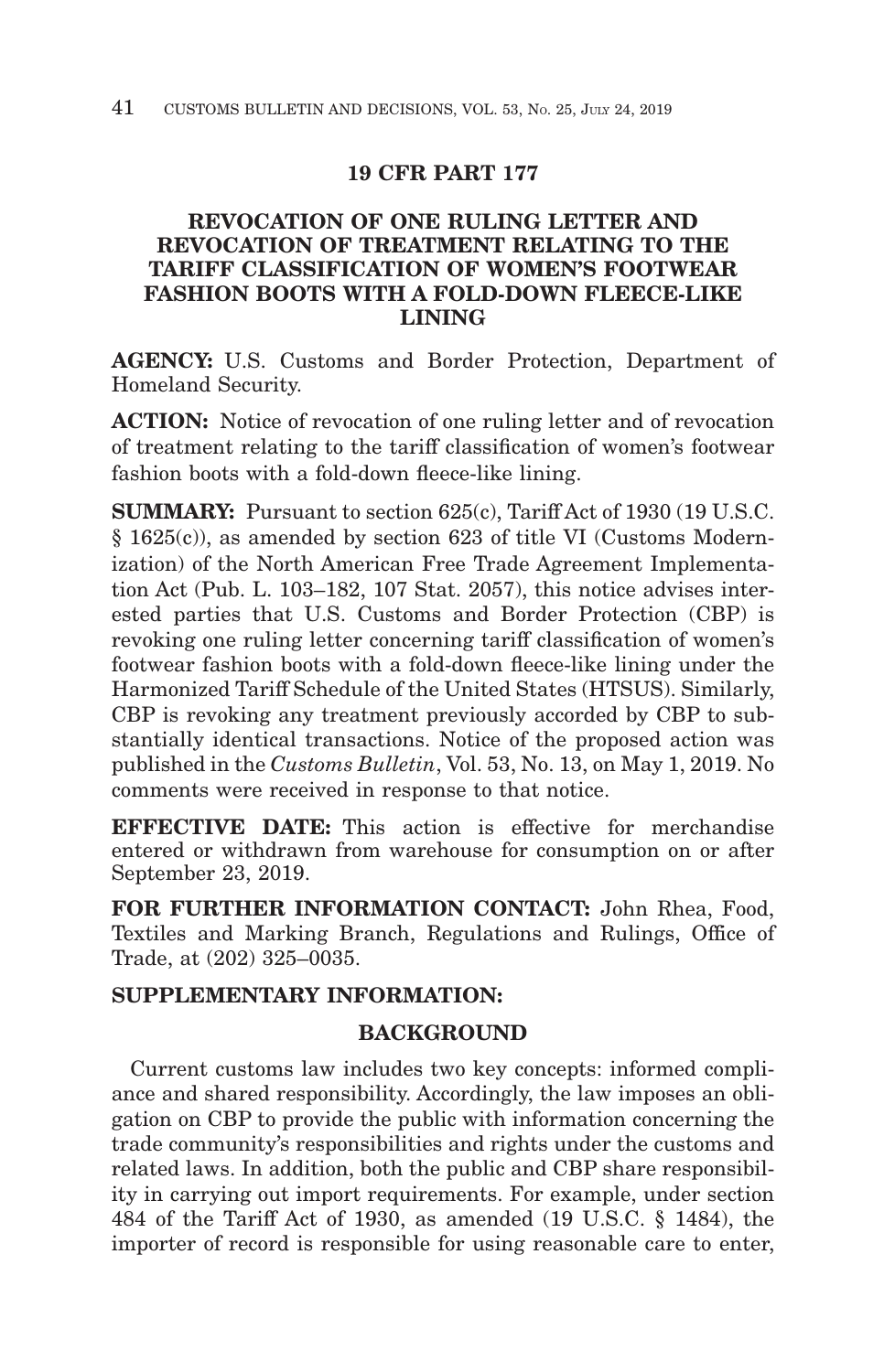classify and value imported merchandise, and to provide any other information necessary to enable CBP to properly assess duties, collect accurate statistics, and determine whether any other applicable legal requirement is met.

Pursuant to 19 U.S.C.  $$1625(c)(1)$ , a notice was published in the *Customs Bulletin*, Vol. 53, No. 13, on May 1, 2019, proposing to revoke one ruling letter pertaining to the tariff classification of women's footwear fashion boots with a fold-down fleece-like lining. Any party who has received an interpretive ruling or decision (i.e., a ruling letter, internal advice memorandum or decision, or protest review decision) on the merchandise subject to this notice should have advised CBP during the comment period.

Similarly, pursuant to 19 U.S.C. §1625(c)(2), CBP is revoking any treatment previously accorded by CBP to substantially identical transactions. Any person involved in substantially identical transactions should have advised CBP during the comment period. An importer's failure to advise CBP of substantially identical transactions or of a specific ruling not identified in this notice may raise issues of reasonable care on the part of the importer or its agents for importations of merchandise subsequent to the effective date of this notice.

In New York Ruling Letter ("NY") N196436, dated December 30, 2011, CBP classified women's footwear fashion boots with a fold-down fleece-like lining in heading 6402, HTSUS, specifically in subheading 6402.91.40, HTSUS, which provides for "Other footwear with outer soles and uppers of rubber or plastics: Other: Covering the ankle: Other." CBP has reviewed NY N196436 and has determined the ruling letter to be in error. It is now CBP's position that women's footwear fashion boots with a fold-down fleece-like lining is properly classified, in heading 6402, HTSUS, specifically in subheading 6402.91.70, HTSUS, which provides for "Other footwear with outer soles and uppers of rubber or plastics: Other: Covering the ankle: Other: Other, Other."

Pursuant to 19 U.S.C. §1625(c)(1), CBP is revoking NY N196436 and revoking or modifying any other ruling not specifically identified to reflect the analysis contained in Headquarters Ruling Letter ("HQ") H207579, set forth as an attachment to this notice. Additionally, pursuant to 19 U.S.C.  $$1625(c)(2)$ , CBP is revoking any treatment previously accorded by CBP to substantially identical transactions.

In accordance with 19 U.S.C. §1625(c), this ruling will become effective 60 days after publication in the *Customs Bulletin*.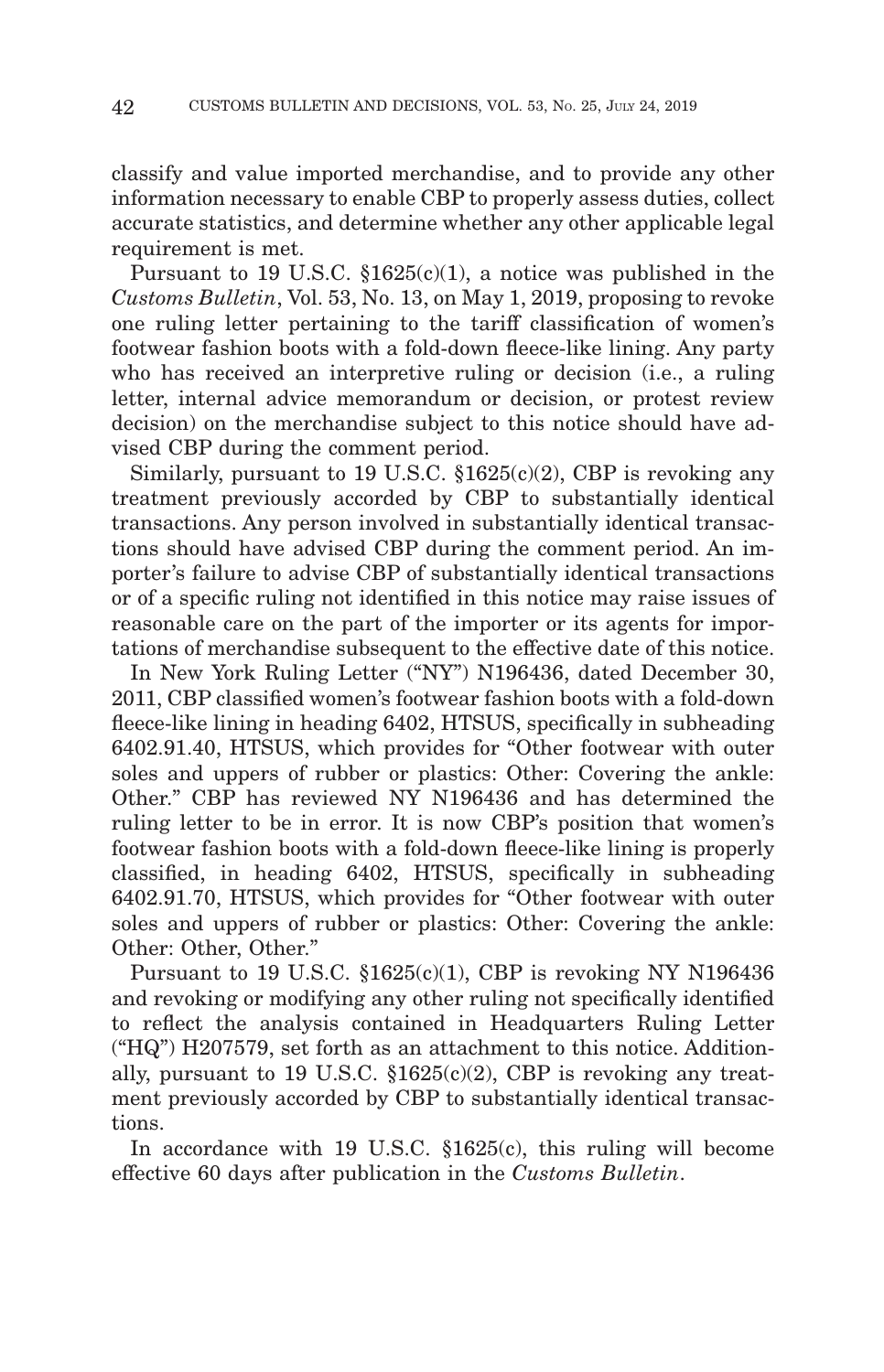Dated: July 9, 2019

YULIYA A. GULIS *for* MYLES B. HARMON, *Director*

*Commercial and Trade Facilitation Division*

*Attachment*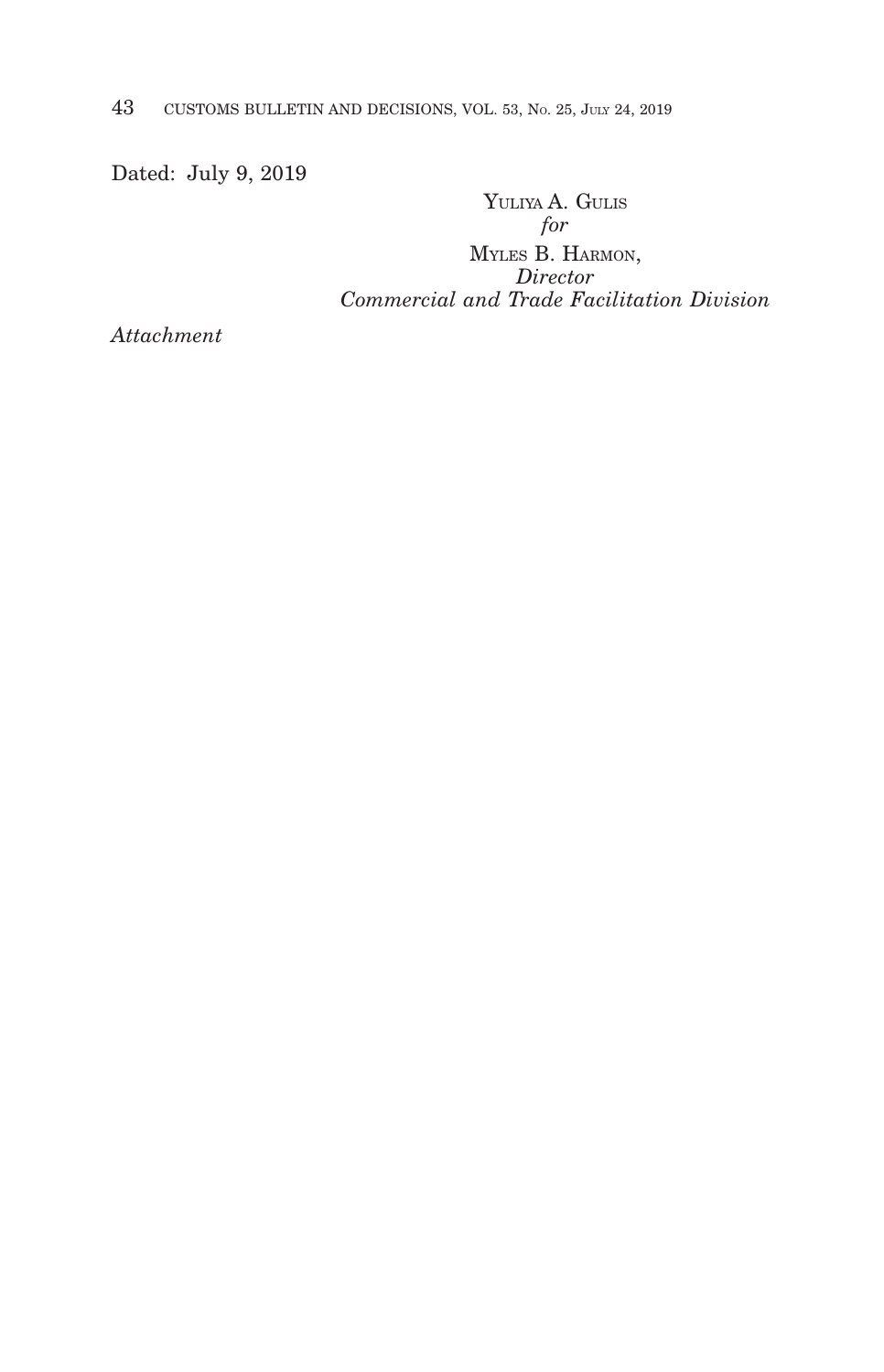HQ H207579

July 9, 2019 OT:RR:CTF:FTM H207579 JER CATEGORY: Classification TARIFF NO.: 6402.91.70

MR. DENNIS AWANA INTER-ORIENT SERVICES *1455 MONTEREY PASS RD # 205 MONTEREY PARK, CA 91754*

#### RE: Revocation of NY N196436; tariff classification of women's lace front fashion boots with fold down fleece-like lining

DEAR MR. AWANA:

This letter is to inform you that U.S. Customs and Border Protection ("CBP") has reconsidered New York Ruling Letter ("NY") N196436, dated December 30, 2011, issued to you on behalf of Inter-Orient Services. In NY N196436, CBP classified the subject women's lace front fashion boot, style "Helen 04" in subheading 6402.91.40, HTSUS, which provides for: "Footwear with outer soles and uppers of rubber or plastics: Other footwear: Covering the ankle: Other: In which the upper's external surface area measures over 90% rubber and/or plastics (including accessories or reinforces) which does not have a foxing-like band; which is not designed to be worn over or in lieu of, other footwear as a protection against water, oil, grease or chemicals or cold inclement weather: For women: Other." It has come to our attention that our decision in NY N196436 was incorrect.

Pursuant to section  $625(c)(1)$ , Tariff Act of 1930 (19 U.S.C. § 1625 $(c)(1)$ ), as amended by section 623 of Title VI (Customs Modernization) of the North American Free Trade Agreement Implementation Act, Pub. L. No. 103–182, 107 Stat. 2057, 2186 (1993), notice of the proposed action was published on May 1, 2019, in Volume 53, Number 13, of the *Customs Bulletin*. No comments were received in response to this notice.

## **FACTS:**

In NY N196436, the women's lace front fashion boot, style "Helen 04" was described as having an inner shaft lined with a fleece-like textile material and an outer sole made up of a rubber or plastic material. The decorative portion of the shaft was designed to be exposed when the shaft is cuffed. The boot features metal snap buttons which connect the upper portion of the shaft to the mid quarter of the boot. Once folded down the approximately three (3) inch exposed shaft is secured in place by the metal snap buttons. Additionally, the "Helen 04" boot presents as being slightly above the ankle when the shaft is cuffed down and far below the calf when not cuffed. The boot does not feature any accessories, foxing or foxing-like bands and therefore is not considered to be protective against cold or inclement weather.

#### **ISSUE:**

Whether the subject fashion boot has an external surface area composed of over ninety (90) percent rubber or plastic such that is classifiable in subheading 6402.91.40, HTSUS, or whether the external surface area of the upper is composed of more than 10 percent of a textile material such that the merchandise is classifiable in subheading 6402.91.70, HTSUS.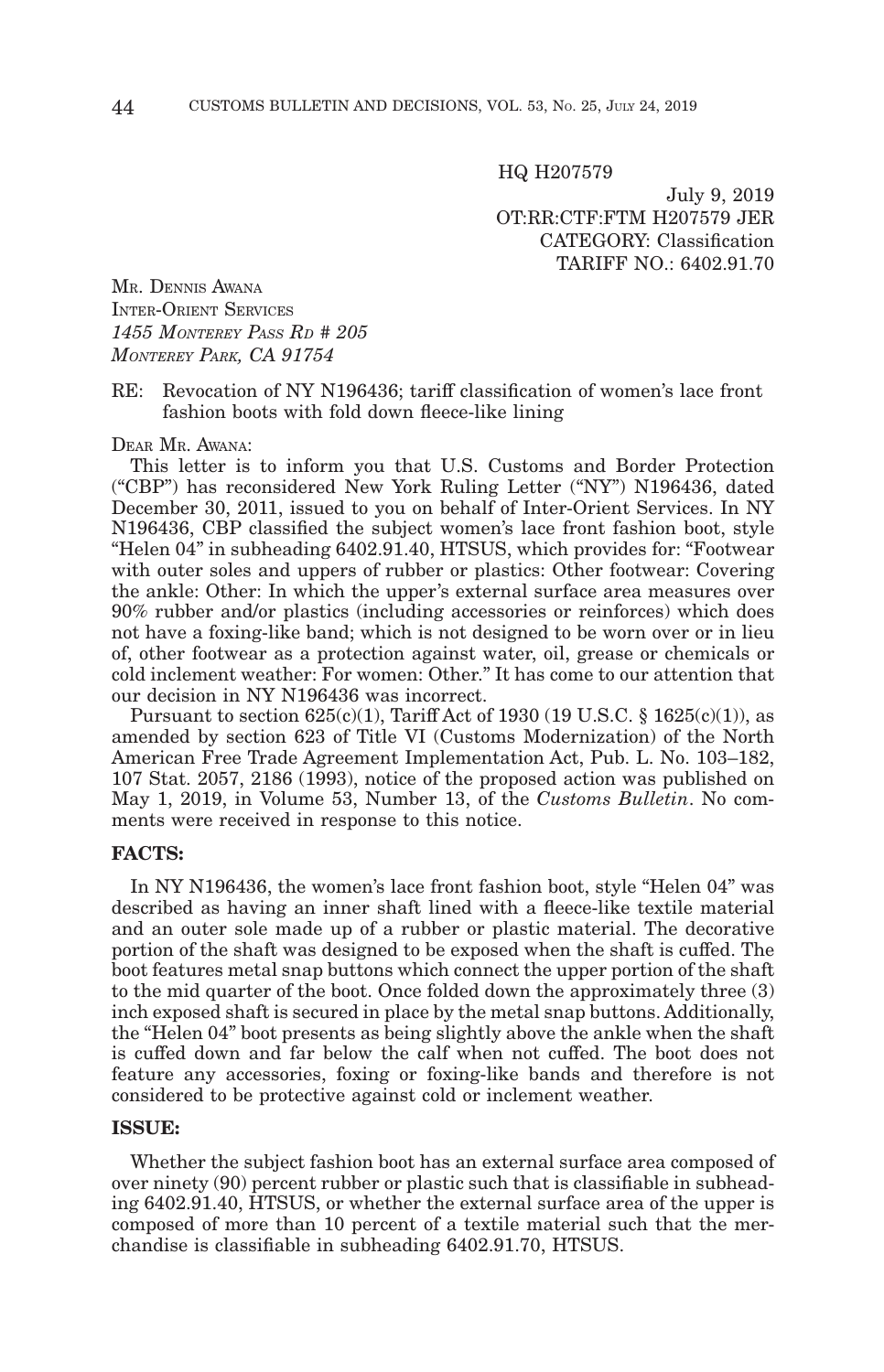## **LAW AND ANALYSIS:**

Classification under the Harmonized Tariff Schedule of the United States ("HTSUS") is made in accordance with the General Rules of Interpretation ("GRI"). GRI 1 provides that the classification of goods shall be determined according to the terms of the headings of the tariff schedule and any relative Section or Chapter Notes. In the event that the goods cannot be classified solely on the basis of GRI 1, and if the headings and legal notes do not otherwise require, the remaining GRIs may then be applied.

The HTSUS provisions under consideration are as follows:

| 6402       | Other footwear with outer soles and uppers of rubber or plastics:                                                                                                                                                                                                                                                                    |
|------------|--------------------------------------------------------------------------------------------------------------------------------------------------------------------------------------------------------------------------------------------------------------------------------------------------------------------------------------|
|            | Other:                                                                                                                                                                                                                                                                                                                               |
| 6402.91    | Covering the ankle:                                                                                                                                                                                                                                                                                                                  |
|            | Other:                                                                                                                                                                                                                                                                                                                               |
| 6402.91.40 | Having uppers of which 90 percent of the<br>external surface area (including any ac-<br>cessories or reinforces such as those men-<br>tioned in note $4(a)$ to this chapter) is rub-<br>ber or plastics except (1) footwear having<br>a foxing or foxing-like band applied or<br>molded at the sole and overlapping the<br>$upper$ . |
| * * *      |                                                                                                                                                                                                                                                                                                                                      |
| 6402.91    | Covering the ankle:                                                                                                                                                                                                                                                                                                                  |
|            | Other:                                                                                                                                                                                                                                                                                                                               |
| 6402.91.70 | Valued over \$3 but not over \$6.50/<br>pair                                                                                                                                                                                                                                                                                         |

The Harmonized Commodity Description and Coding System Explanatory Notes ("ENs") constitute the official interpretation of the Harmonized System at the international level. While neither legally binding nor dispositive, the ENs provide a commentary on the scope of each heading of the HTSUS and are generally indicative of the proper interpretation of these headings. *See* T.D. 89–80, 54 Fed. Reg. 35127, 35128 (August 23, 1989).

The EN to 64.02 states, in pertinent part:

(D)

\* \* \*

If the upper consists of two or more materials, classification is determined by the constituent material which has the greatest external surface area. The constituent material of the outer sole shall be taken to be the material having the greatest surface, no account being taken of accessories or reinforcements such as ankle patches, protective or ornamental strips or edging, other ornamentation (e.g., tassels, pompons or braid), buckles, tabs, eyelet stays, laces or side fasteners. The constituent material of any lining has no effect on classification.

Additionally, Note 4 to Chapter 64 provides, in relevant, part:

4. Subject to note 3 to this chapter:

(a) The material of the upper shall be taken to be the constituent material having the greatest external surface area, no account being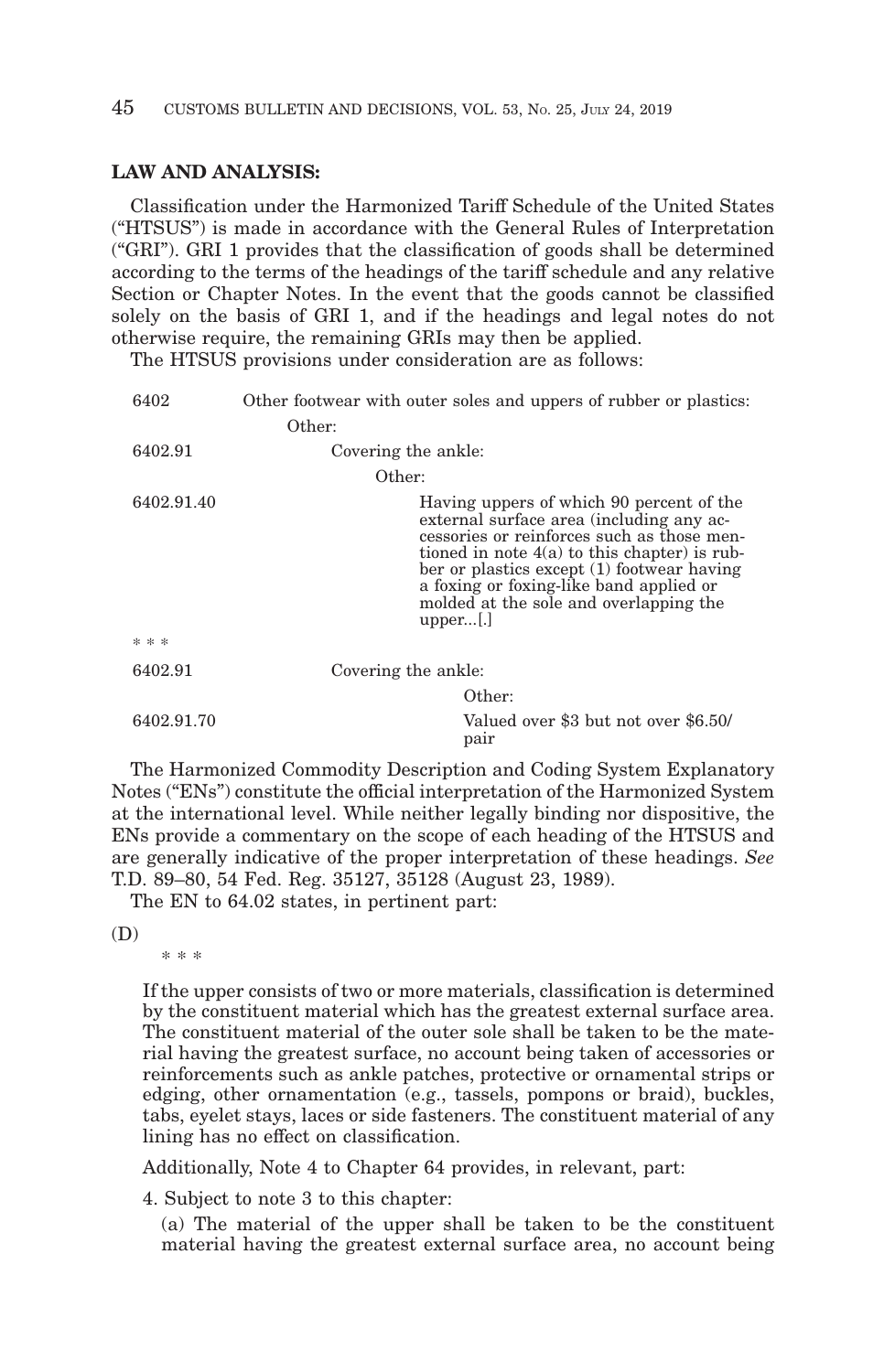taken of accessories or reinforcements such as ankle patches, edging, ornamentation, buckles, tabs, eyelet stays or similar attachments;

(b) The constituent material of the outer sole shall be taken to be the material having the greatest surface area in contact with the ground, no account being taken of accessories or reinforcements such as spikes, bars, nails, protectors or similar attachments.

Our decision in NY N196436 incorrectly concluded that the external surface of the upper ("esau") for the "Helen 04" was made up of over 90 percent rubber or plastics. More specifically, NY N196436 incorrectly reasoned that the upper portion of the "Helen 04" was not designed to be cuffed and therefore concluded that the textile materials constituted less than 10 percent of the esau. Upon further review, it is now our position that the "Helen 04" boot was designed to be cuffed and therefore more than 10 percent of the external surface area of the upper is comprised of textile material.

It is well settled that when determining the constituent material having the greatest external surface area of a boot, the inner lining is generally not calculated in that analysis. However, certain boot styles are designed to be worn in a cuffed condition with the top shaft rolled or bent downward exposing the inner lining. Such is the case with the Helen 04.

CBP has previously stated that a boot is intended to be "cuffed" when one or more of the factors set forth below are present:

- (1) The country of origin/size label is located far down inside the shaft and will not be visible when the boot is cuffed. OR, the country of origin/ size label is easily removed without damaging the underlying material. OR, it is an attractive label and does not detract from the appearance of the boot if exposed. OR, it is an attractive label and sewn into the shaft upside down.
- (2) The top part of the shaft is a poor match (color, design, material) for the lower part of the shaft, thereby indicating that portion will be hidden when the boot is cuffed.
- (3) There is a split at the top rear area of the shaft that facilitates cuffing the boot so that the back edges of the cuff lay flat and not flare out from the shaft.
- (4) The lining at or near the top of the boot shaft is made of a different material than that of the lower part of the shaft, and is equally or more attractive as a cuff than the lower lining material.

*What Every Member of the Trade Community Should Know About: Footwear*, CBP Informed Compliance Publication, April 2012 ("Footwear ICP"); *See also*, Headquarters Ruling Letter ("HQ") 088353, dated March 12, 1991 (Wherein CBP applied the aforementioned factors in determining whether a boot was intended to be cuffed); *Cf*. with HQ 960940, dated July 21, 1998 (CBP found that a ladies cold weather boot was not designed or intended to be cuffed as it did not meet any of the criteria set forth above).

In the instant case, the Helen 04 meets three of the four factors set forth above. For instance, the top half of the inner lining of the boot does not match the bottom half of the inner lining. Moreover, the top half of the inner lining is made up of a fleece-like textile material which is more attractive than the lower portion of the inner lining. The distinguishable composition of the fleece-like material and the non-fleeced portion of the inner lining indicates that the lower portion is not intended to be exposed. Furthermore, the retail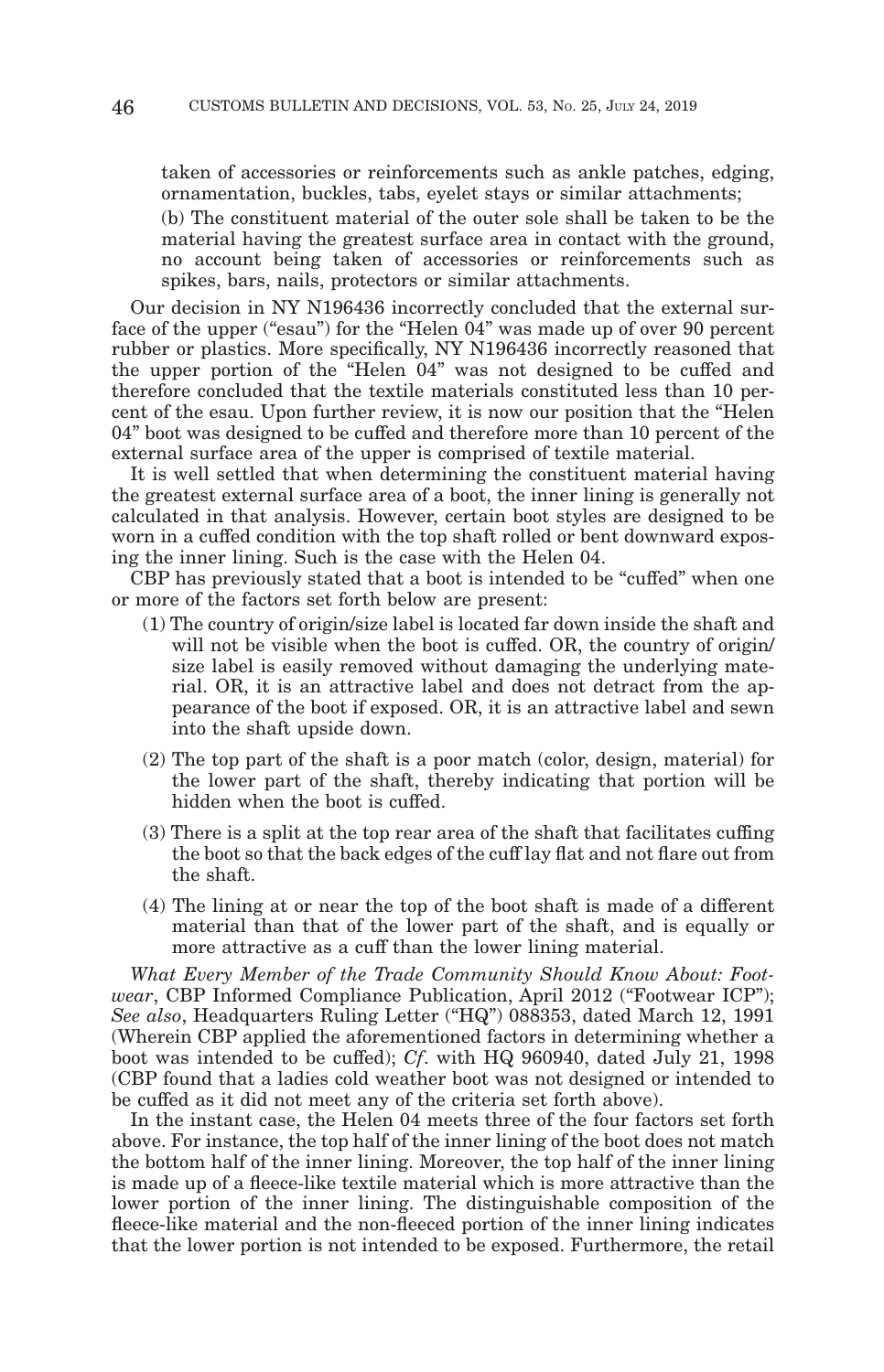labeling is located far down the inner lining lip and is placed on the unattractive non-fleeced material. Lastly, the tongue and front quarter of the Helen 04 boot are constructed in a manner which facilitates cuffing the boot without any flaring from the shaft.



**Image A.** The subject Helen 04 Boot featuring metal snap buttons. **Image B.** The subject Helen 04 Boot in its "cuffed" position; with exposed fleece-like textile material.

As the images above demonstrate, the Helen 04 features metal snap buttons on each side of the boot. The metal snap buttons are located on the top of the shaft with a connecting snap button located near the mid quarter of the boot. The snap buttons facilitate the folding over of the top half of the shaft exposing the fleece-like textile material while holding the shaft in a cuffed position. As such, more than any other indicator, the snap button feature establishes that the Helen 04 boot is designed and intended to be cuffed.

Similarly, CBP has previously determined that where textile material comprises more than 10 percent of the esau and the rubber or plastic material comprises less than 90 percent of the esau, that the footwear was properly classifiable in subheading 6402.91.70, HTSUS rather than subheading 6402.91.40, HTSUS. For example, in HQ 088353 CBP determined that, based upon its conformity with the definition of a cuffed boot, that a boot with a "Fur Cuff Fold Down" was classified as having a textile material comprising more than 10 percent of the esau. Likewise, in HQ 088403, dated March 22, 1991, CBP found that a fleece lined boot with snaps which held the cuff in place was intended to be cuffed and did not have an esau of more than 90 percent rubber or plastic. Accordingly and based on all of the aforementioned, it is our position that the subject Helen 04 boot is properly classifiable in subheading 6402.91.70, HTSUS.

## **HOLDING:**

Under the authority of GRIs 1 and 6, and by application of Note 4 to Chapter 64, the women's lace front fashion boot with fleece-like cuffed lining is classified in heading 6402, HTSUS, specifically in subheading 6402.91.70, HTSUS, which provides for: "Other footwear with outer soles and uppers of rubber or plastics: Other: Covering the ankle: Other: Other: Other: Valued over \$3 but not over \$6.50/pair." The 2019 column one, general rate of duty is  $90¢ + 37/5\%.$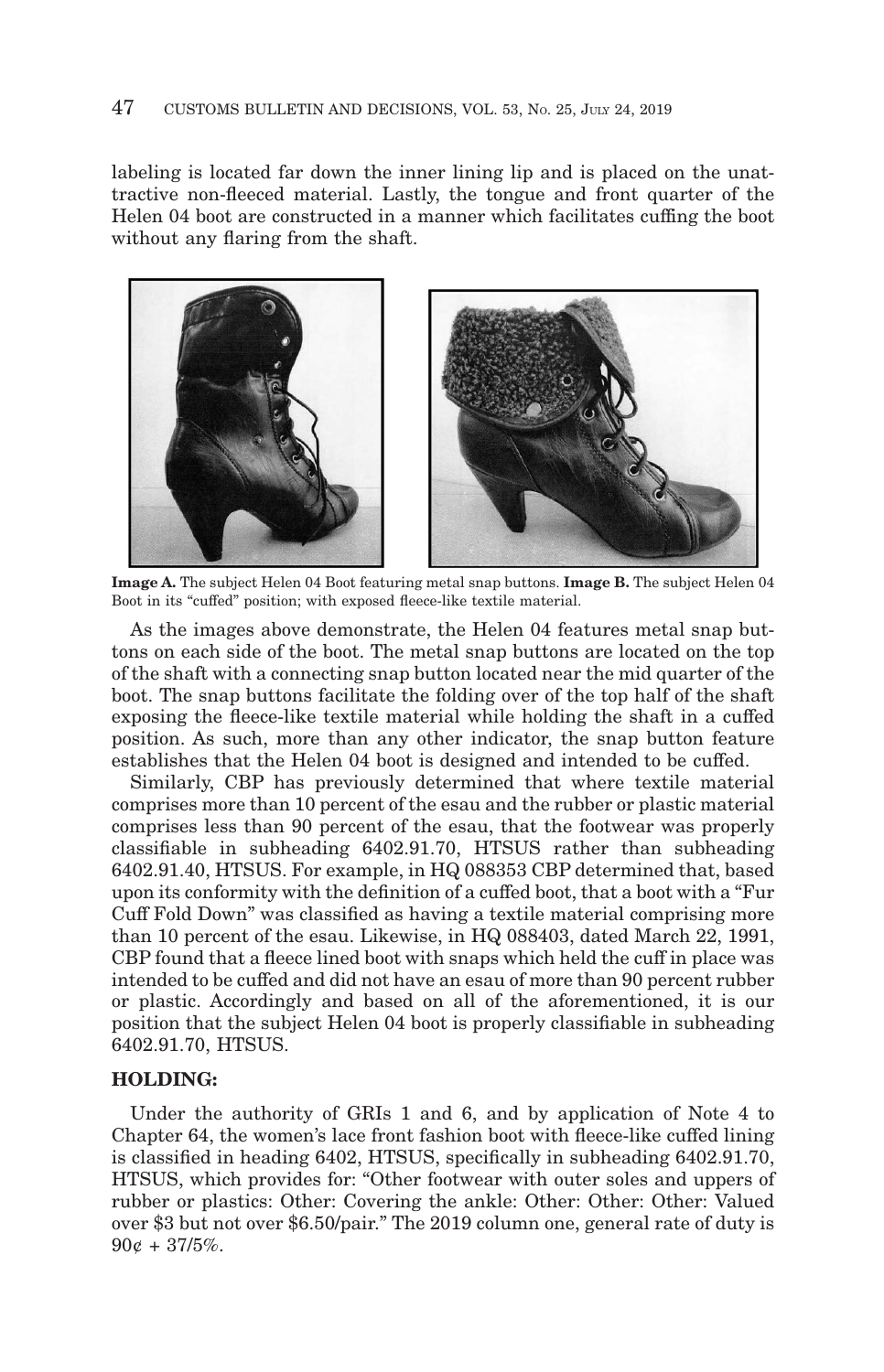Duty rates are provided for your convenience and are subject to change. The text of the most recent HTSUS and the accompanying duty rates are provided on the internet at *www.usitc.gov/tata/hts/*.

# **EFFECT ON OTHER RULINGS:**

NY N196436 is hereby REVOKED.

In accordance with  $19$  U.S.C. § 1625(c), this ruling will become effective 60 days after its publication in the *Customs Bulletin*.

# *Sincerely,*

YULIYA A. GULIS *for* MYLES B. HARMON, *Director Commercial and Trade Facilitation Division*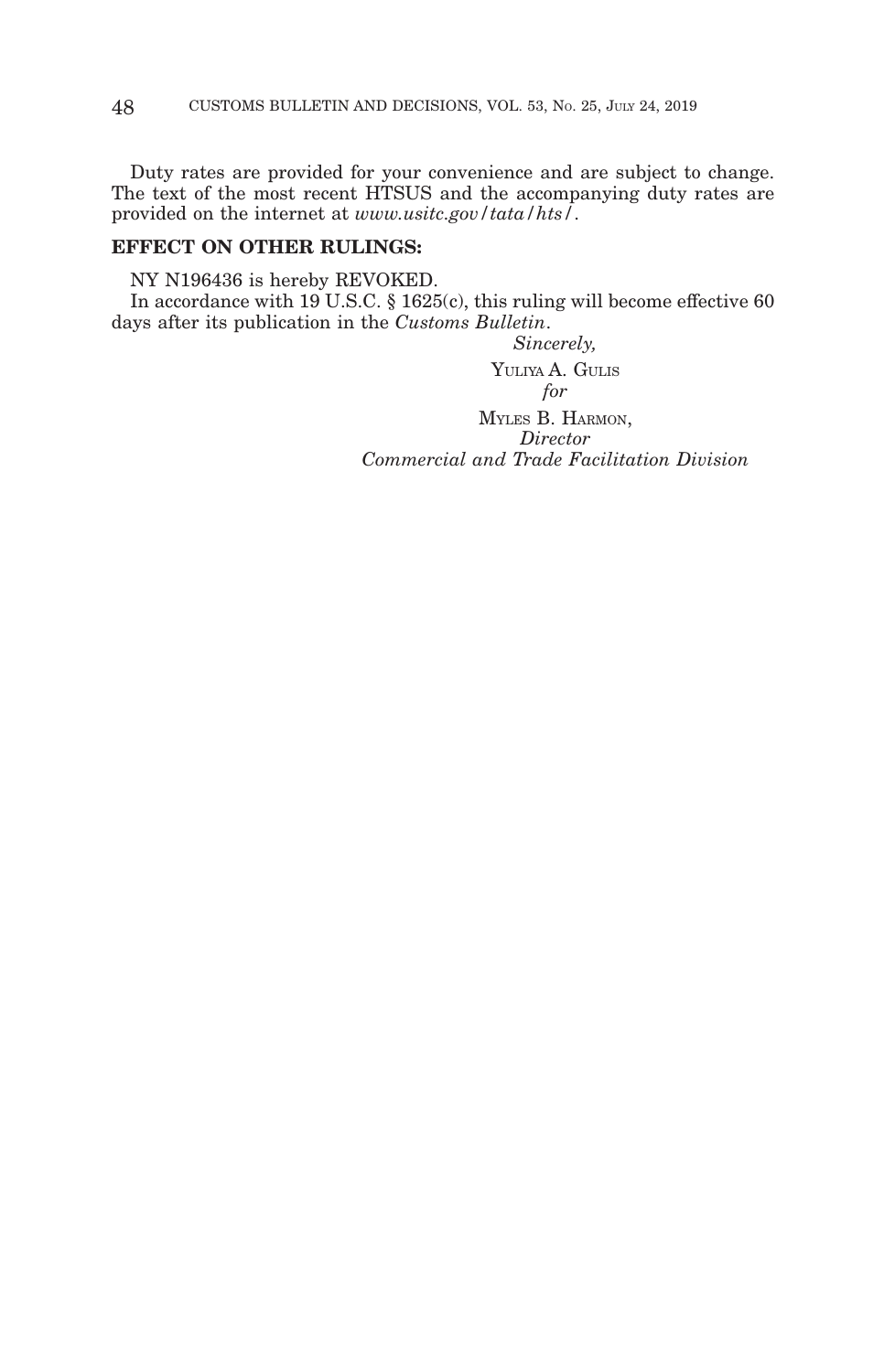# **COPYRIGHT, TRADEMARK, AND TRADE NAME RECORDATIONS**

# **(No. 6 2019)**

**AGENCY:** U.S. Customs and Border Protection, Department of Homeland Security.

**SUMMARY:** The following copyrights, trademarks, and trade names were recorded with U.S. Customs and Border Protection in June 2019. A total of 172 recordation applications were approved, consisting of 8 copyrights and 164 trademarks. The last notice was published in the Customs Bulletin Vol. 53, No. 20, June 19, 2019.

Corrections or updates may be sent to: Intellectual Property Rights Branch, Regulations and Rulings, Office of Trade, U.S. Customs and Border Protection, 90 K Street, NE., 10<sup>th</sup> Floor, Washington, D.C. 20229–1177, or via email at *iprrquestions@cbp.dhs.gov*.

**FOR FURTHER INFORMATION CONTACT:** LaVerne Watkins, Paralegal Specialist, Intellectual Property Rights Branch, Regulations and Rulings, Office of Trade at (202) 325–0095.

> CHARLES R. STEUART *Chief, Intellectual Property Rights Branch Regulations and Rulings, Office of Trade*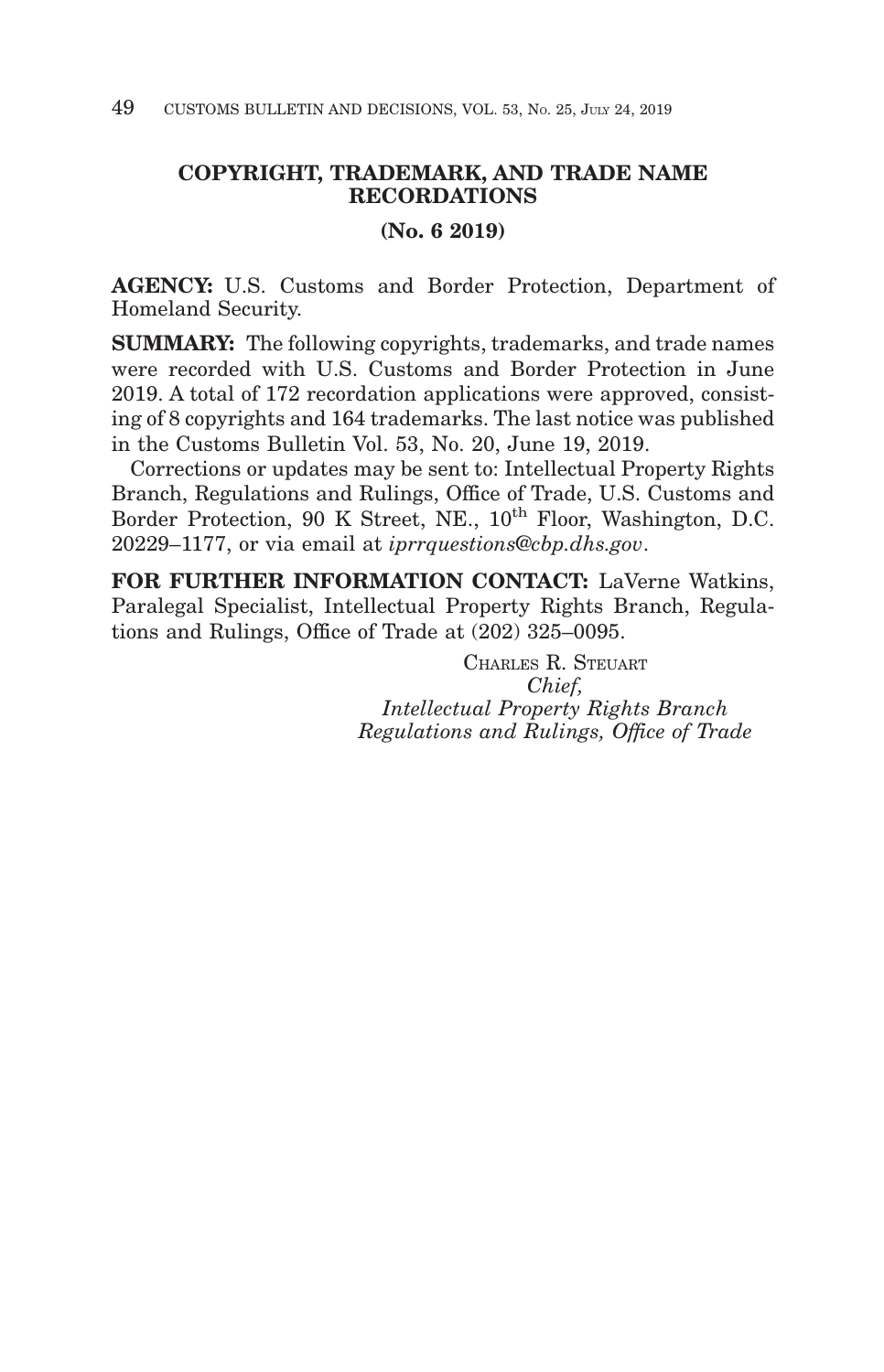| C<br>C<br>C<br>C |  |
|------------------|--|
|                  |  |
|                  |  |
|                  |  |
|                  |  |
| .                |  |
|                  |  |
|                  |  |
|                  |  |
|                  |  |
|                  |  |
|                  |  |
|                  |  |
|                  |  |
|                  |  |
|                  |  |
|                  |  |
|                  |  |
|                  |  |
| さくさい じじくてじじょ     |  |
|                  |  |
|                  |  |
|                  |  |
|                  |  |
|                  |  |
|                  |  |
|                  |  |
|                  |  |
|                  |  |
|                  |  |
| ן<br>ו           |  |
|                  |  |
|                  |  |
|                  |  |
|                  |  |
|                  |  |

| Recordation No. | Effective  | Expiration | Name of Cop/Tmk/Tnm                                              | Owner Name                                   | <b>CM</b>               |
|-----------------|------------|------------|------------------------------------------------------------------|----------------------------------------------|-------------------------|
|                 | Date       | Date       |                                                                  |                                              | Restricted              |
| COP 19-00088    | 06/07/2019 | 06/07/2039 | Strada.                                                          | Artistic Tile, Inc.                          | $\overline{M}$          |
| COP 19-00089    | 06/13/2019 | 06/13/2039 | Bios.                                                            | 3-Form Corporation                           | $\tilde{z}$             |
| COP 19-00090    | 06/13/2019 | 06/13/2039 | Float Panel Design.                                              | 3form, Inc. d.b.a. 3form                     | $\tilde{X}^{\circ}$     |
| COP 19-00091    | 06/24/2019 | 03/24/2020 | PLIER PRO                                                        | Ernst Manufacturing Inc.                     | Χo                      |
| COP 99-00161    | 06/07/2019 | 06/07/2039 | Petits et mamans                                                 | Bulgari, SPA                                 | Σò                      |
| COP 99-00163    | 06/07/2019 | 06/07/2039 | Petits et mamans collection of soaps in<br>the shape of animals. | Bulgari, SPA                                 | Σò                      |
| COP 99-00164    | 06/11/2019 | 06/11/2039 | Hydra the vitalisant body contouring gel                         | Bulgari, S.P.A.                              | $\overline{R}$          |
| COP 99-00171    | 06/07/2019 | 06/07/2039 | Petits et mamans                                                 | Bulgari, SPA                                 | $\tilde{z}$             |
| TMK 00-00572    | 06/28/2019 | 07/25/2029 | <b>DUXIANA</b>                                                   | DUX DESIGN AB                                | Σò                      |
| TMK 02-00117    | 06/13/2019 | 06/16/2029 | <b>76ERS &amp; Design</b>                                        | Philadelphia 76ers L.P.                      | $\tilde{Z}$             |
| TMK 03-00656    | 06/17/2019 | 08/22/2029 | SEATTLE MARINERS                                                 | THE BASEBALL CLUB OF SEATTLE,<br><b>LLLP</b> | Σó                      |
| TMK 03-00680    | 06/03/2019 | 11/21/2029 | <b>ACTIVATOR</b>                                                 | Activator Methods International, LTD         | å                       |
| TMK 03-00718    | 06/21/2019 | 11/04/2029 | <b>DRISTAN</b>                                                   | WYETH LLC                                    | $\tilde{\rm z}$         |
| TMK 03-00751    | 06/20/2019 | 04/29/2022 | NOLCOM                                                           | ABG-VOLCOM, LLC                              | ż                       |
| TMK 04-00354    | 06/01/2019 | 05/21/2029 | PRO SEAL                                                         | PACER TECHNOLOGY                             | $\tilde{\rm x}^{\rm o}$ |
| TMK 04-00702    | 06/28/2019 | 07/07/2024 | <b>GILLETTE</b>                                                  | THE GILLETTE COMPANY LLC                     | Χo                      |
| TMK 05-00212    | 06/07/2019 | 06/07/2029 | ORLANDO MAGIC                                                    | ORLANDO MAGIC LTD.                           | Χo                      |
| TMK 05-00924    | 06/28/2019 | 07/13/2026 | <b>GILLETTE</b>                                                  | THE GILLETTE COMPANY LLC                     | Χo                      |
| TMK 06-00686    | 06/19/2019 | 11/30/2029 | MOTORTRONICS                                                     | Phasetronics, Inc.                           | $\tilde{X}^{\circ}$     |
| TMK 06-00833    | 06/20/2019 | 08/31/2025 | THREE LADIES BRAND and DESIGN                                    | VINH-SANH TRADING CORPORATION                | Χo                      |
| TMK 06-01318    | 06/03/2019 | 08/31/2029 | ST <sub>Logo</sub>                                               | STMICROELECTRONICS, INC.                     | Χo                      |
|                 |            |            |                                                                  |                                              |                         |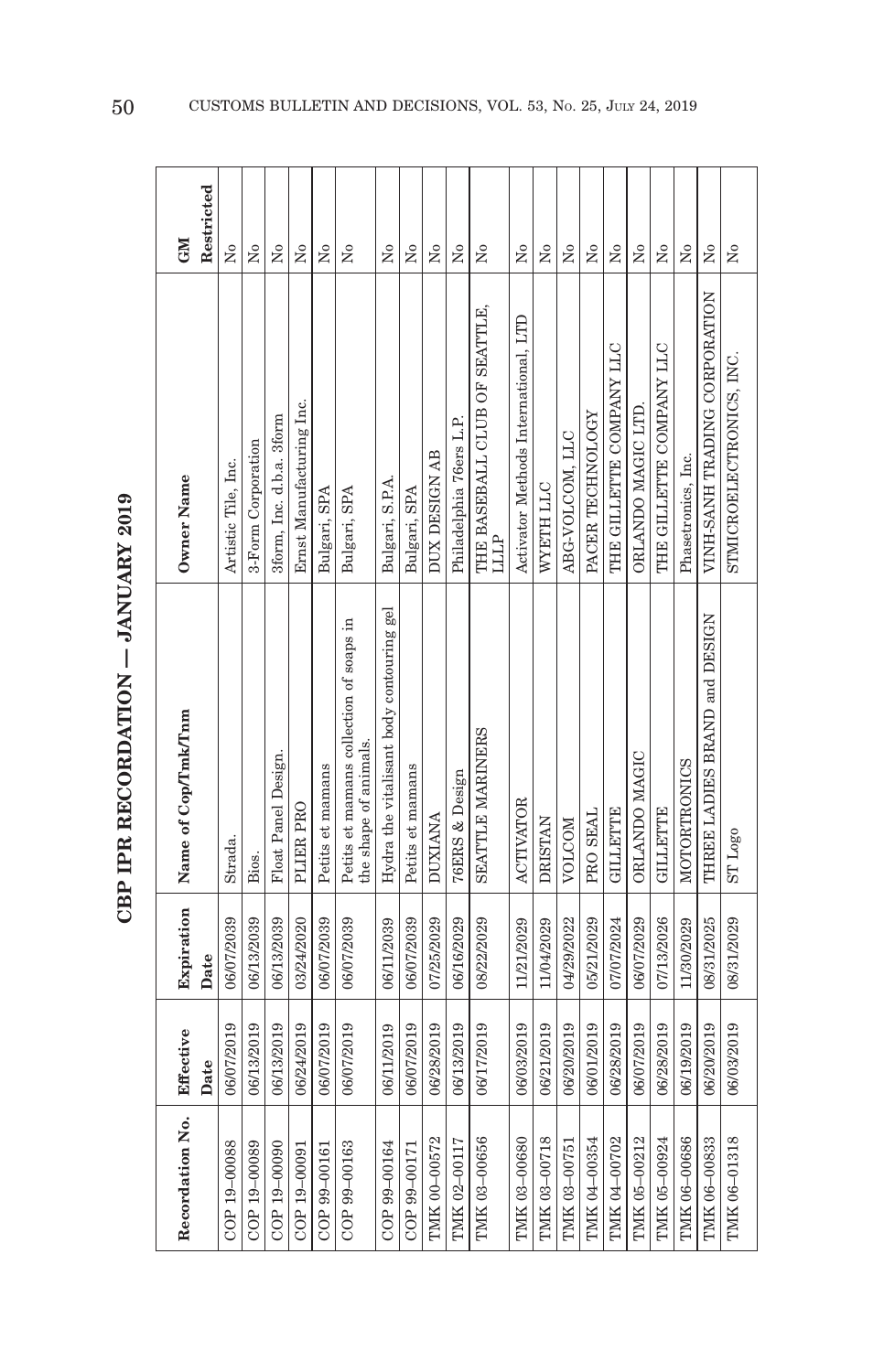| ć                |
|------------------|
|                  |
| -<br>-<br>-<br>- |
|                  |
| ・・くー             |
| $\frac{1}{2}$    |
| トくていし            |
| í                |
|                  |

| Recordation No. | Effective  | Expiration | Name of Cop/Tmk/Tnm                          | Owner Name                     | <b>GM</b>                            |
|-----------------|------------|------------|----------------------------------------------|--------------------------------|--------------------------------------|
|                 | Date       | Date       |                                              |                                | Restricted                           |
| TMK 07-00208    | 06/06/2019 | 11/10/2029 | <b>EUCERIN</b>                               | BEIERSDORF AKTIENGESELLSCHAFT  | $\tilde{\mathsf{z}}$                 |
| TMK 07-01089    | 06/03/2019 | 07/15/2027 | COLDFIRE                                     | NXP USA, INC.                  | Σó                                   |
| TMK 07-01091    | 06/03/2019 | 11/07/2027 | POWERQUICC                                   | NXP USA, INC.                  | ż                                    |
| TMK 08-00371    | 06/05/2019 | 03/18/2028 | FREESCALE SEMICONDUCTOR and<br><b>DESIGN</b> | NXP USA, INC.                  | $\tilde{\mathbf{X}}$                 |
| TMK 08-00780    | 06/03/2019 | 07/08/2028 | DESIGN ONLY                                  | NXP USA, INC.                  | Σó                                   |
| TMK 08-01126    | 06/05/2019 | 08/30/2026 | <b>FUSION</b>                                | THE GILLETTE COMPANY LLC       | Σó                                   |
| TMK 08-01141    | 06/03/2019 | 12/23/2028 | CAROLINA PANTHERS                            | Panthers Football LLC          | ż                                    |
| TMK 08-01144    | 06/03/2019 | 01/21/2029 | <b>PANTHERS</b>                              | Panthers Football LLC          | ż                                    |
| TMK 09-00009    | 06/07/2019 | 04/28/2029 | <b>TITANS</b>                                | Tennessee Football, Inc.       | Σò                                   |
| TMK 09-00281    | 06/17/2019 | 01/01/2026 | POLO                                         | PRL USA Holdings, Inc.         | Σò                                   |
| TMK 09-00431    | 06/24/2019 | 10/15/2023 | <b>RESTASIS</b>                              | Allergan, Inc.                 | Σò                                   |
| TMK 09-00432    | 06/24/2019 | 09/10/2028 | NATRELLE                                     | Allergan, Inc.                 | Σò                                   |
| TMK 09-00595    | 06/28/2019 | 07/21/2029 | MAGIC OPENER                                 | MAGIC OPENER, LLC              | Χo                                   |
| TMK 09-01190    | 06/26/2019 | 11/22/2029 | DESIGN ONLY (Tree Design Logo)               | TBL LICENSING LLC              | $_{\rm N_0}$                         |
| TMK 10-00016    | 06/02/2019 | 04/20/2029 | NXP (Stylized)                               | NXP B.V.                       | $\tilde{X}^{\circ}$                  |
| TMK 10-00017    | 06/03/2019 | 04/20/2029 | NXP                                          | NXP B.V.                       | $\tilde{\mathsf{x}}$                 |
| TMK 10-00057    | 06/03/2019 | 04/27/2029 | NXP and Design                               | NXP B.V. Besloten Vennootschap | $\tilde{X}^{\circ}$                  |
| TMK 10-00526    | 06/02/2019 | 05/24/2029 | INTEL VPRO                                   | Intel Corporation              | $\overline{\mathsf{X}}^{\mathsf{o}}$ |
| TMK 10-00636    | 06/04/2019 | 06/24/2029 | BODY GOSPEL                                  | BEACHBODY, LLC                 | $\overline{\mathsf{x}}$              |
| TMK 10-00885    | 06/24/2019 | 09/29/2029 | Design Only Stylized (coda symbol)           | CODABOW INTERNATIONAL, LLC     | $\tilde{X}^{\circ}$                  |
| TMK 10-01155    | 06/05/2019 | 07/07/2029 | CARMEX AND DESIGN                            | Carma Laboratories, Inc.       | $_{\rm N_0}$                         |
| TMK 10-01313    | 06/07/2019 | 08/25/2029 | Design                                       | Lacoste Alligator S.A.         | $\tilde{X}^{\circ}$                  |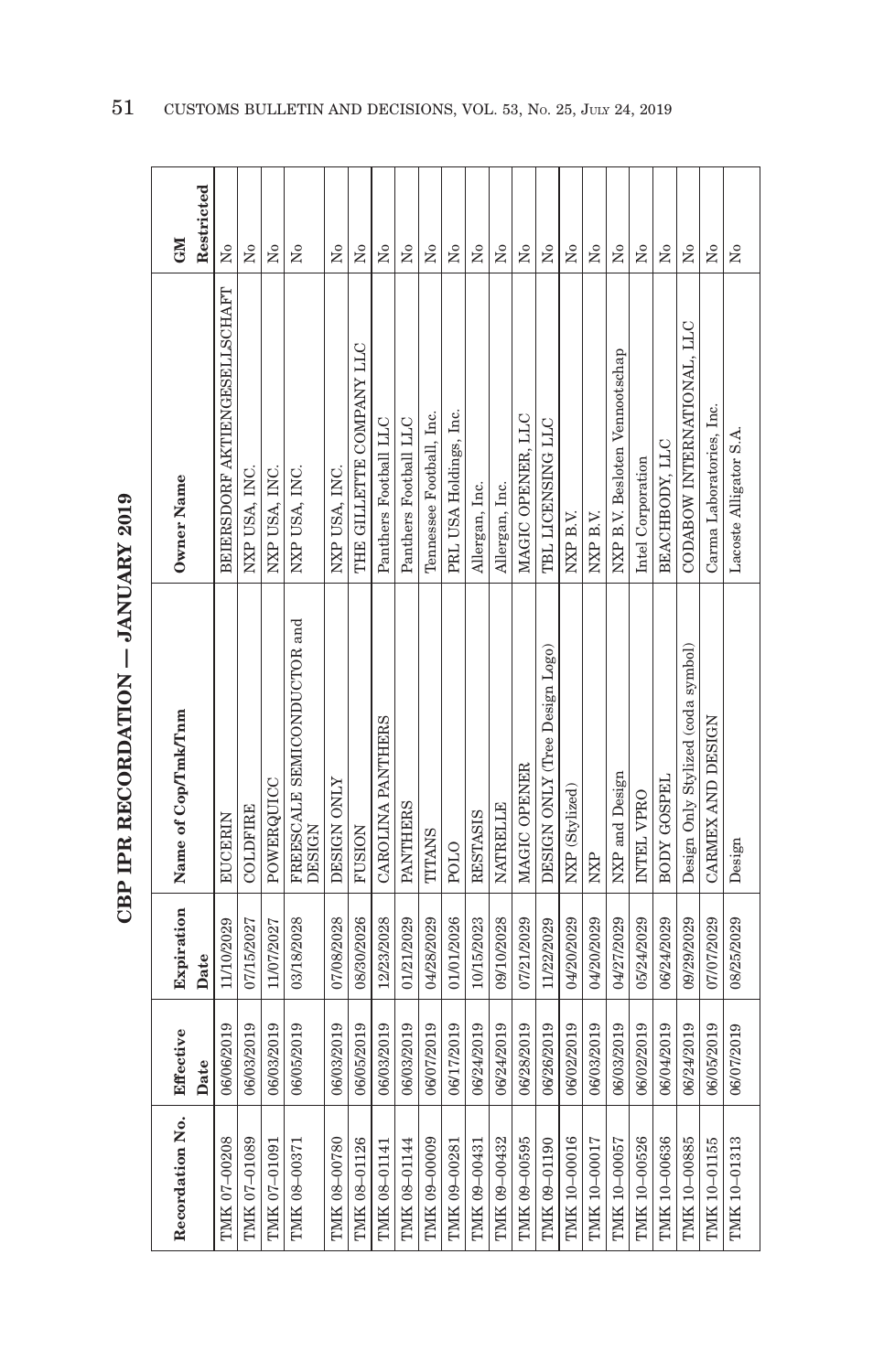| r<br>C                |
|-----------------------|
| ;<br>;<br>;<br>;<br>; |
|                       |
|                       |
| $\frac{1}{2}$         |
|                       |
| こしい こくていしょう           |
| Ē                     |
|                       |

| Recordation No. | Effective  | Expiration | Name of Cop/Tmk/Tnm                                    | Owner Name                          | <b>NEO</b>                           |
|-----------------|------------|------------|--------------------------------------------------------|-------------------------------------|--------------------------------------|
|                 | Date       | Date       |                                                        |                                     | Restricted                           |
| TMK 11-00298    | 06/24/2019 | 06/30/2029 | URBAN ZEN                                              | Karan, Donna                        | $\mathsf{X}^\circ$                   |
| TMK 11-00437    | 06/14/2019 | 08/18/2029 | <b>HUMMER</b>                                          | GENERAL MOTORS LLC                  | $\overline{N}$                       |
| TMK 11-01081    | 06/12/2019 | 08/12/2029 | CARDIOLOGY III                                         | 3M Company                          | Χo                                   |
| TMK 11-01109    | 06/26/2019 | 10/18/2029 | <b>AEROPOSTALE</b>                                     | ABG-AERO IPCO, LLC                  | $\overline{M}$                       |
| TMK 12-00821    | 06/19/2019 | 06/19/2029 | JESSICA SIMPSON (Stylized)                             | WITH YOU LLC                        | Χo                                   |
| TMK 12-01307    | 06/03/2019 | 06/03/2029 | <b>BLACKHAWK</b>                                       | VISTA OUTDOOR OPERATIONS LLC        | $\tilde{\mathbf{z}}$                 |
| TMK 13-00275    | 06/28/2019 | 12/21/2029 | DESIGN ONLY (Child Resistant Lighter<br>Configuration) | <b>BIC CORPORATION</b>              | $\overline{R}$                       |
| TMK 13-01100    | 06/24/2019 | 06/28/2026 | Design Only (Red Paint Cup Ring)                       | SATA GMBH & CO. KG GMBH & CO.<br>KG | $\tilde{X}^{\circ}$                  |
| TMK 14-00209    | 06/03/2019 | 06/03/2029 | <b>COVIDIEN</b>                                        | Covidien AG                         | Σó                                   |
| TMK 14-00841    | 06/13/2019 | 07/21/2029 | CADILLAC                                               | GENERAL MOTORS LLC                  | Χo                                   |
| TMK 14-00895    | 06/14/2019 | 08/04/2029 | DESIGN ONLY (Corvette C5 Emblem)                       | GENERAL MOTORS LLC                  | $\tilde{X}^{\circ}$                  |
| TMK 14-01203    | 06/06/2019 | 08/05/2029 | KATHY SMITH'S PROJECT: YOU TYPE                        | BEACHBODY, LLC                      | $\overline{N}$                       |
| TMK 15-00013    | 06/03/2019 | 11/03/2029 | DESIGN ONLY                                            | EVER-TOP HARDWARE CORPORATION       | $\overline{\mathsf{X}}^{\mathsf{o}}$ |
| TMK 15-00748    | 06/03/2019 | 07/05/2029 | BEAVER STATE (Stylized)                                | PENDLETON WOOLEN MILLS, INC.        | $\tilde{\rm x}^{\rm o}$              |
| TMK 15-00852    | 06/19/2019 | 05/26/2028 | Bluetooth Oval and "B" Design (figure<br>mark)         | BLUETOOTH SIG, INC.                 | Σo                                   |
| TMK 16-00152    | 06/07/2019 | 03/23/2029 | M and Design                                           | Mylan Inc.                          | $\overline{\mathsf{X}}^{\mathsf{o}}$ |
| TMK 16-01115    | 06/07/2019 | 06/10/2029 | GOVINO                                                 | govino, LLC                         | Σó                                   |
| TMK 16-01166    | 06/07/2019 | 10/21/2028 | <b>RALPH</b>                                           | PRL USA HOLDINGS, INC.              | $\overline{\mathsf{X}}^{\mathsf{o}}$ |
| TMK 17-00067    | 06/18/2019 | 07/12/2029 | KOOL (Stylized)                                        | ITG BRANDS, LLC                     | $\overline{N}^{\circ}$               |
| TMK 17-00473    | 06/07/2019 | 12/30/2027 | RANGE ROVER                                            | JAGUAR LAND ROVER LIMITED           | $\tilde{\mathsf{X}}^{\mathsf{o}}$    |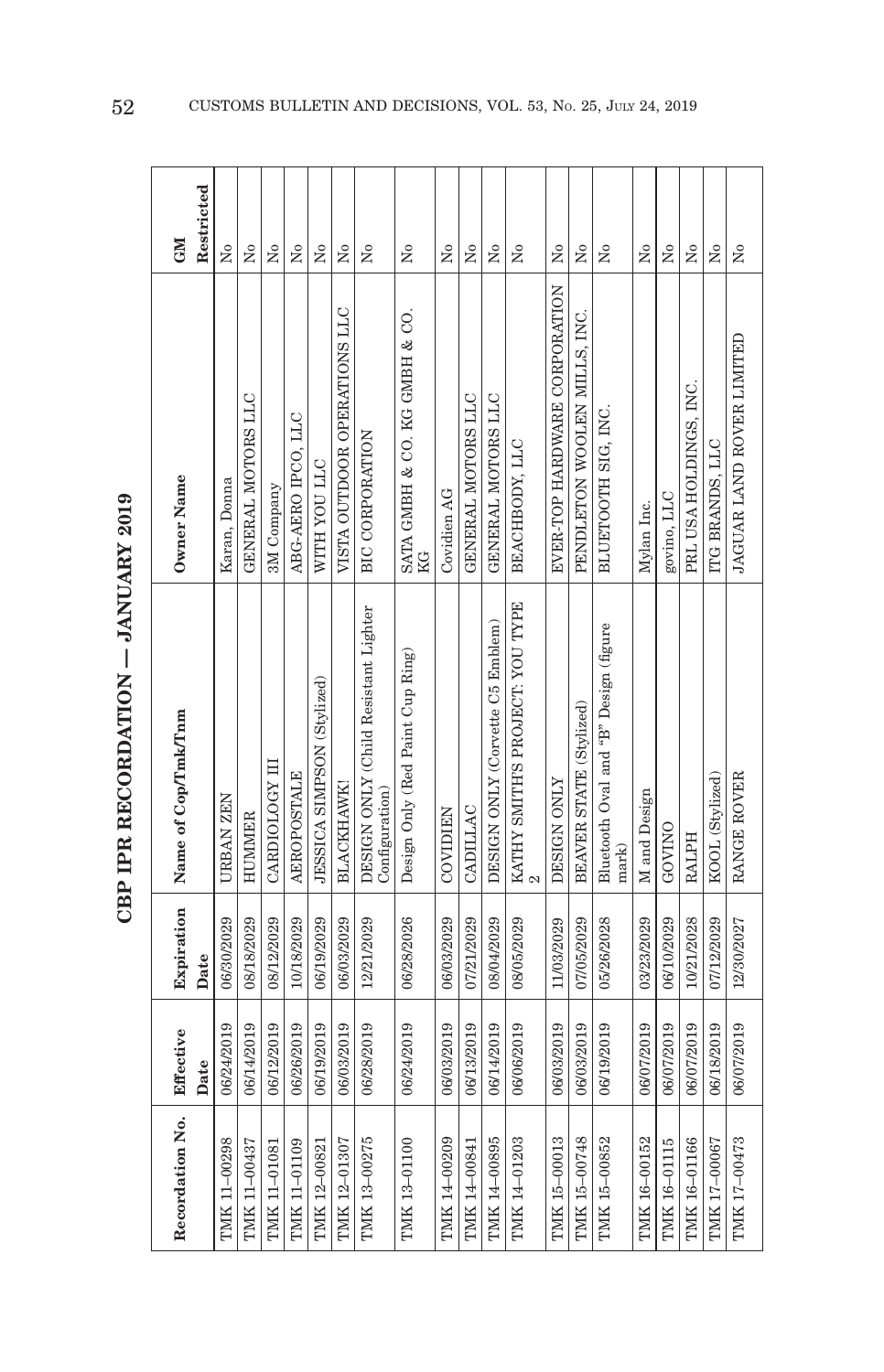| $5 - 7$                                   |
|-------------------------------------------|
|                                           |
|                                           |
|                                           |
| $\frac{1}{2}$                             |
|                                           |
|                                           |
|                                           |
| ŗ                                         |
| ï                                         |
|                                           |
|                                           |
|                                           |
|                                           |
|                                           |
|                                           |
| ֧֧֧֚֚֚֚֚֚֚֚֚֚֚֚֚֚֚֚֚֚֚֚֚֚֚֚֚֬֡֡֡֬֝֝֓֡֡֡֬֓ |
|                                           |
|                                           |
|                                           |
|                                           |
|                                           |
|                                           |
|                                           |
|                                           |
|                                           |
| さくさい イイクストイ                               |
|                                           |
|                                           |
|                                           |
|                                           |
|                                           |
|                                           |
| $\frac{1}{2}$                             |
|                                           |
|                                           |
|                                           |
|                                           |

| Recordation No. | Effective  | Expiration | Name of Cop/Tmk/Tnm                                  | Owner Name                             | <b>NE</b>                            |
|-----------------|------------|------------|------------------------------------------------------|----------------------------------------|--------------------------------------|
|                 | Date       | Date       |                                                      |                                        | Restricted                           |
| TMK 17-00474    | 06/07/2019 | 11/12/2028 | LAND ROVER logo and design                           | JAGUAR LAND ROVER LIMITED              | Σó                                   |
| TMK 17-00644    | 06/18/2019 | 07/14/2029 | MESABI BLACK                                         | Cold Spring Granite Company            | Χo                                   |
| TMK 17-01026    | 06/04/2019 | 09/02/2029 | BALMAIN (Stylized)                                   | PIERRE BALMAIN S.A.S.                  | Χo                                   |
| TMK 18-00253    | 06/26/2019 | 06/30/2029 | PROTAPER and Design                                  | Lacy Distribution, Inc.                | $\tilde{X}^{\circ}$                  |
| TMK 19-00356    | 06/14/2019 | 08/26/2029 | WORLD SERIES                                         | Office of the Commissioner of Baseball | ż                                    |
| TMK 19-00605    | 06/03/2019 | 08/09/2027 | <b>HOOPSTER</b>                                      | Gaston NA, Inc.                        | Σó                                   |
| TMK 19-00606    | 06/03/2019 | 09/21/2026 | DESIGN ONLY (PJ MASKS Design Im-<br>age)             | ENTERTAINMENT ONE UK LIMITED           | $\tilde{\mathbf{X}}$                 |
| TMK 19-00607    | 06/03/2019 | 08/28/2029 | <b>SHOWERDOSS</b>                                    | LaManna, John T.                       | Σó                                   |
| TMK 19-00608    | 06/03/2019 | 09/28/2026 | CARTIER                                              | Cartier International AG               | ż                                    |
| TMK 19-00609    | 06/03/2019 | 11/05/2024 | REBOUND HOOF PACK                                    | Kehoe Enterprises LLC                  | $\tilde{\mathbf{X}}$                 |
| TMK 19-00610    | 06/03/2019 | 03/25/2029 | HAPPY BOOTY PILLOW BOOTY PER-<br>FECTION and Design  | Navarro, Arturo                        | $\tilde{\mathbf{z}}$                 |
| TMK 19-00611    | 06/03/2019 | 07/30/2029 | FLORA SKIN THERAPY                                   | Fields, Josh                           | ż                                    |
| TMK 19-00612    | 06/05/2019 | 08/09/2027 | PEEPS and Design                                     | Parkside Optical Inc.                  | $\overline{N}$                       |
| TMK 19-00613    | 06/05/2019 | 07/16/2029 | LOS ANGELES RAMS                                     | THE LOS ANGELES RAMS, LLC              | $\overline{\mathsf{X}}^{\mathsf{o}}$ |
| TMK 19-00614    | 06/06/2019 | 06/28/2027 | DOLE WHIP                                            | Dole Packaged Foods, LLC               | $_{\rm N_0}$                         |
| TMK 19-00615    | 06/06/2019 | 09/23/2025 | <b>HEATSTICKS</b>                                    | Philip Morris Products S.A.            | $\tilde{\rm N}_0$                    |
| TMK 19-00616    | 06/06/2019 | 09/30/2025 | IQOS                                                 | Philip Morris Products S.A.            | $\tilde{\rm N}_0$                    |
| TMK 19-00617    | 06/06/2019 | 10/11/2027 | HEETS (Stylized)                                     | Philip Morris Products S.A.            | $\overline{N}^{\circ}$               |
| TMK 19-00618    | 06/06/2019 | 02/28/2028 | DESIGN ONLY (Three Horizontal Bars<br>Double Device) | Philip Morris Products S.A.            | Χo                                   |
| TMK 19-00619    | 06/06/2019 | 06/26/2029 | IQOS THIS CHANGES EVERYTHING                         | Philip Morris Products S.A.            | Σó                                   |
| TMK 19-00620    | 06/06/2019 | 11/01/2027 | IQOS (STYLIZED)                                      | Philip Morris Products S.A.            | $_{\rm N_o}$                         |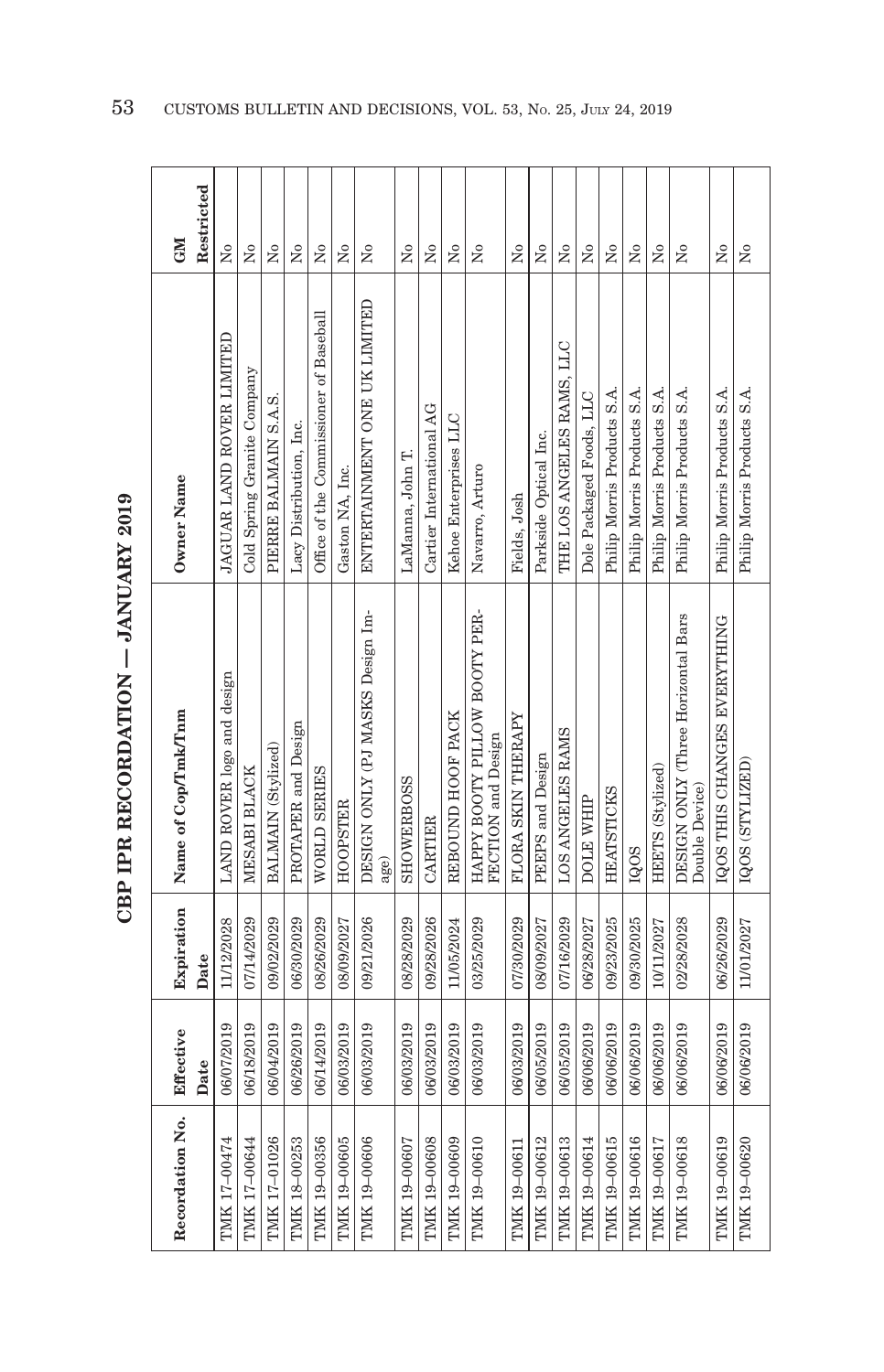| Î<br>トー・トー               |
|--------------------------|
| $\frac{1}{2}$<br>トロペスドロー |
| י<br>י                   |

| Recordation No. | Effective  | Expiration | Name of Cop/Tmk/Tnm                                            | Owner Name                                                                                                    | <b>CM</b>              |
|-----------------|------------|------------|----------------------------------------------------------------|---------------------------------------------------------------------------------------------------------------|------------------------|
|                 | Date       | Date       |                                                                |                                                                                                               | Restricted             |
| TMK 19-00621    | 06/06/2019 | 01/03/2028 | Design Only                                                    | Philip Morris Products S.A.                                                                                   | Σó                     |
| TMK 19-00622    | 06/06/2019 | 02/14/2028 | THIS CHANGES EVERYTHING                                        | Philip Morris Products S.A.                                                                                   | Σó                     |
| TMK 19-00623    | 06/06/2019 | 01/31/2028 | Design Only                                                    | Philip Morris Products S.A.                                                                                   | Σó                     |
| TMK 19-00624    | 06/06/2019 | 03/26/2028 | Q and Design (Stylized)                                        | Philip Morris Products S.A.                                                                                   | Σó                     |
| TMK 19-00625    | 06/06/2019 | 02/14/2028 | DESIGN ONLY (Three Horizontal Bars<br>Device)                  | Philip Morris Products S.A.                                                                                   | $\tilde{\mathbf{z}}$   |
| TMK 19-00626    | 06/06/2019 | 12/09/2024 | <b>BOTTLEKEEPER</b>                                            | CamCal Enterprises, LLC                                                                                       | $\overline{M}$         |
| TMK 19-00627    | 06/06/2019 | 08/14/2029 | X and Design (PlayStation Shapes (dia-<br>mond configuration)) | (REGISTRANT) Sony Interactive Enter-<br>1-7-1, Konan Minato-ku Tokyo JAPAN<br>tainment Inc. CORPORATION JAPAN | Σó                     |
| TMK 19-00628    | 06/06/2019 | 10/12/2026 | THE SPICE HUNTER                                               | THE C.F. SAUER COMPANY                                                                                        | ž                      |
| TMK 19-00629    | 06/07/2019 | 09/19/2028 | <b>DEFENDER</b>                                                | Jaguar Land Rover Limited                                                                                     | $\overline{X}^{\circ}$ |
| TMK 19-00630    | 06/07/2019 | 08/01/2028 | DESIGN ONLY (TRADE DRESS)                                      | Jaguar Land Rover Limited private com-<br>pany limited by shares (prc)                                        | $\tilde{R}$            |
| TMK 19-00631    | 06/07/2019 | 08/17/2026 | DESIGN ONLY (TRADE DRESS)                                      | Jaguar Land Rover Limited private com-<br>pany limited by shares (prc)                                        | Σó                     |
| TMK 19-00632    | 06/07/2019 | 07/23/2029 | DEXYCU                                                         | Icon Bioscience, Inc.                                                                                         | ż                      |
| TMK 19-00633    | 06/07/2019 | 08/17/2026 | <b>DEFENDER</b>                                                | Jaguar Land Rover Limited                                                                                     | Σò                     |
| TMK 19-00634    | 06/07/2019 | 02/14/2028 | <b>JAGUAR</b>                                                  | Jaguar Land Rover Limited                                                                                     | Σó                     |
| TMK 19-00635    | 06/07/2019 | 06/17/2025 | <b>JAGUAR</b>                                                  | Jaguar Land Rover Limited                                                                                     | Σó                     |
| TMK 19-00636    | 06/07/2019 | 10/03/2028 | JAGUAR and leaper (design)                                     | Jaguar Land Rover Limited                                                                                     | Σó                     |
| TMK 19-00637    | 06/07/2019 | 02/20/2023 | JAGUAR and leaper (design)                                     | JAGUAR LAND ROVER LIMITED                                                                                     | $\overline{N}$         |
| TMK 19-00638    | 06/07/2019 | 04/30/2025 | <b>LAND ROVER</b>                                              | JAGUAR LAND ROVER LIMITED                                                                                     | Σó                     |
| TMK 19-00639    | 06/07/2019 | 08/30/2027 | LAND ROVER                                                     | Jaguar Land Rover Limited                                                                                     | Σó                     |

54 CUSTOMS BULLETIN AND DECISIONS, VOL. 53, No. 25, July 24, 2019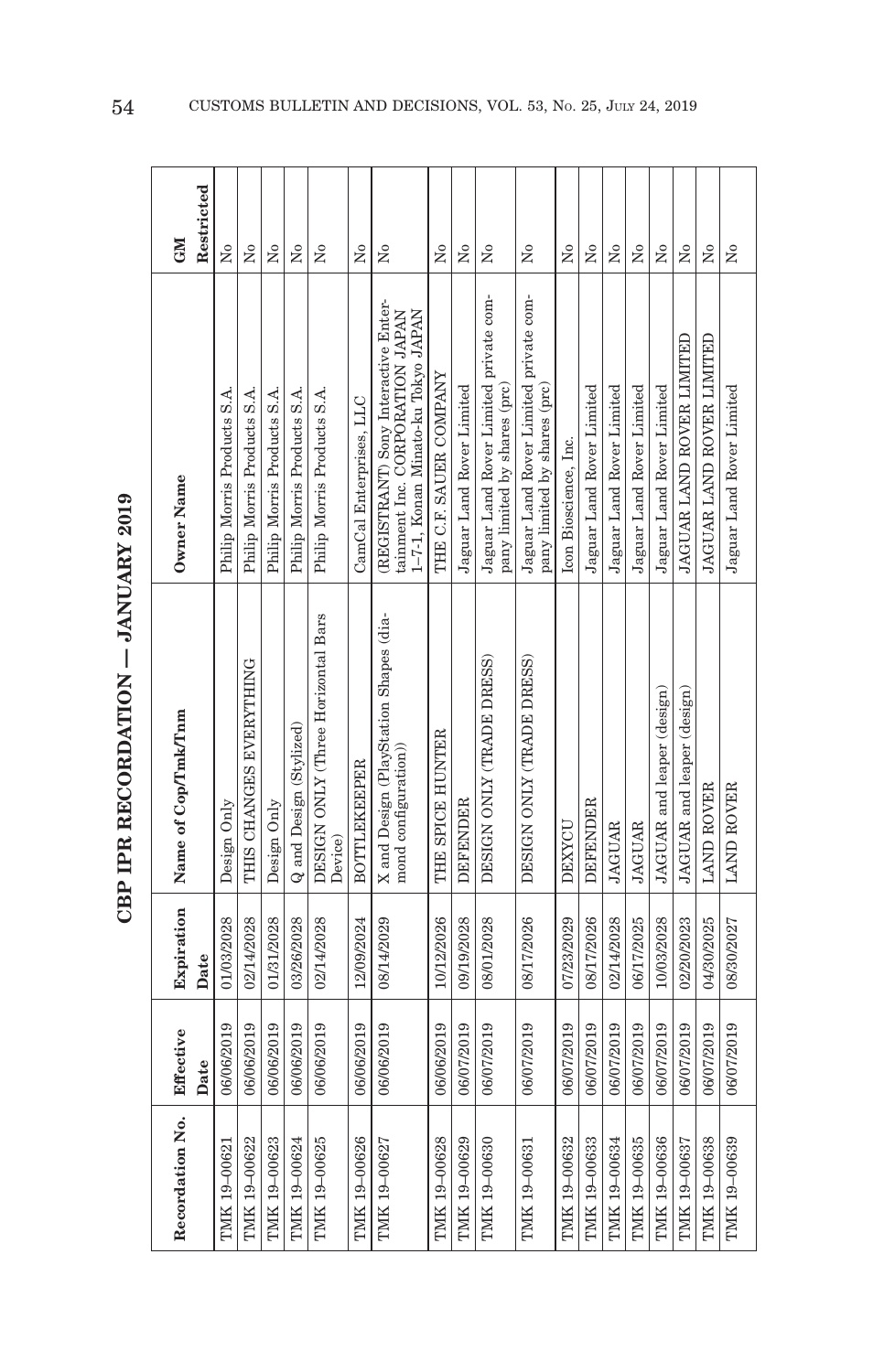| $\overline{5}$ |
|----------------|
|                |
|                |
|                |
|                |
|                |
| .<br>4         |
|                |
|                |
|                |
|                |
|                |
| $\sim$         |
|                |
|                |
|                |
|                |
| $\frac{1}{2}$  |
|                |
|                |
|                |
|                |
|                |
|                |
| さくりょう          |
|                |
|                |
|                |
| ľ              |
|                |
|                |
|                |

| Recordation No. | Effective  |            | Expiration Name of Cop/Tmk/Tnm                                                     | Owner Name                  | <b>NEO</b>          |
|-----------------|------------|------------|------------------------------------------------------------------------------------|-----------------------------|---------------------|
|                 | Date       | Date       |                                                                                    |                             | Restricted          |
| TMK 19-00640    | 06/07/2019 | 11/10/2019 | <b>LAND ROVER</b>                                                                  | JAGUAR LAND ROVER LIMITED   | $\tilde{z}$         |
| TMK 19-00641    | 06/07/2019 | 07/11/2020 | <b>LAND ROVER</b>                                                                  | JAGUAR LAND ROVER LIMITED   | Σó                  |
| TMK 19-00642    | 06/07/2019 | 03/11/2029 | LAND ROVER logo and design                                                         | Jaguar Land Rover Limited   | Σó                  |
| TMK 19-00643    | 06/07/2019 | 07/28/2025 | RANGE ROVER                                                                        | Jaguar Land Rover Limited   | Σó                  |
| TMK 19-00644    | 06/07/2019 | 02/22/2027 | K <sub>6</sub> S                                                                   | Kimber IP, LLC              | $\overline{N}$      |
| TMK 19-00645    | 06/07/2019 | 01/30/2029 | AIRWIRL                                                                            | AIRWIRL LLC                 | $\tilde{z}$         |
| TMK 19-00646    | 06/07/2019 | 09/28/2021 | <b>SOLO</b>                                                                        | Kimber IP, LLC              | $\tilde{Z}$         |
| TMK 19-00647    | 06/10/2019 | 12/24/2023 | GOLIGHT                                                                            | Golight, Inc.               | $\overline{R}$      |
| TMK 19-00648    | 06/10/2019 | 03/27/2026 | STRYKER                                                                            | Golight, Inc.               | Σ°                  |
| TMK 19-00649    | 06/11/2019 | 06/22/2026 | DESIGN ONLY (Growler Device)                                                       | Jaguar Land Rover Limited   | Σó                  |
| TMK 19-00650    | 06/11/2019 | 11/01/2027 | DESIGN ONLY (STRYKER searchlight<br>product configuration trade dress)             | Golight, Inc.               | Σó                  |
| TMK 19-00651    | 06/11/2019 | 07/04/2027 | NT North Tech and Design                                                           | The Registry North, Inc.    | $\overline{N}$      |
| TMK 19-00652    | 06/11/2019 | 04/29/2029 | DESIGN ONLY (GOLIGHT/RADIORAY<br>searchlight product configuration trade<br>dress) | Golight, Inc.               | $\tilde{X}^{\circ}$ |
| TMK 19-00653    | 06/12/2019 | 06/26/2029 | <b>SONG DOG</b>                                                                    | Song Dog Spirits, LLC       | $\tilde{X}^{\circ}$ |
| TMK 19-00654    | 06/13/2019 | 07/30/2029 | DESIGN ONLY (100% Goggle Bump<br>Trade Dress)                                      | Saule, LLC.                 | Σó                  |
| TMK 19-00655    | 06/13/2019 | 01/27/2030 | <b>AUTOBIOGRAPHY</b>                                                               | JAGUAR LAND ROVER LIMITED   | å                   |
| TMK 19-00656    | 06/13/2019 | 04/01/2028 | Design Only (A Control Knob)                                                       | Automated Processes, Inc.   | $\tilde{X}^{\circ}$ |
| TMK 19-00657    | 06/14/2019 | 08/05/2025 | <b>BULL</b>                                                                        | Bull Outdoor Products, Inc. | å                   |
| TMK 19-00658    | 06/14/2019 | 09/23/2019 | <b>BULL OUTDOOR PRODUCTS</b>                                                       | Bull Outdoor Products, Inc. | Σó                  |
| TMK 19-00659    | 06/14/2019 | 08/14/2029 | <b>BLENDJET</b>                                                                    | Miramore Inc.               | $\tilde{z}$         |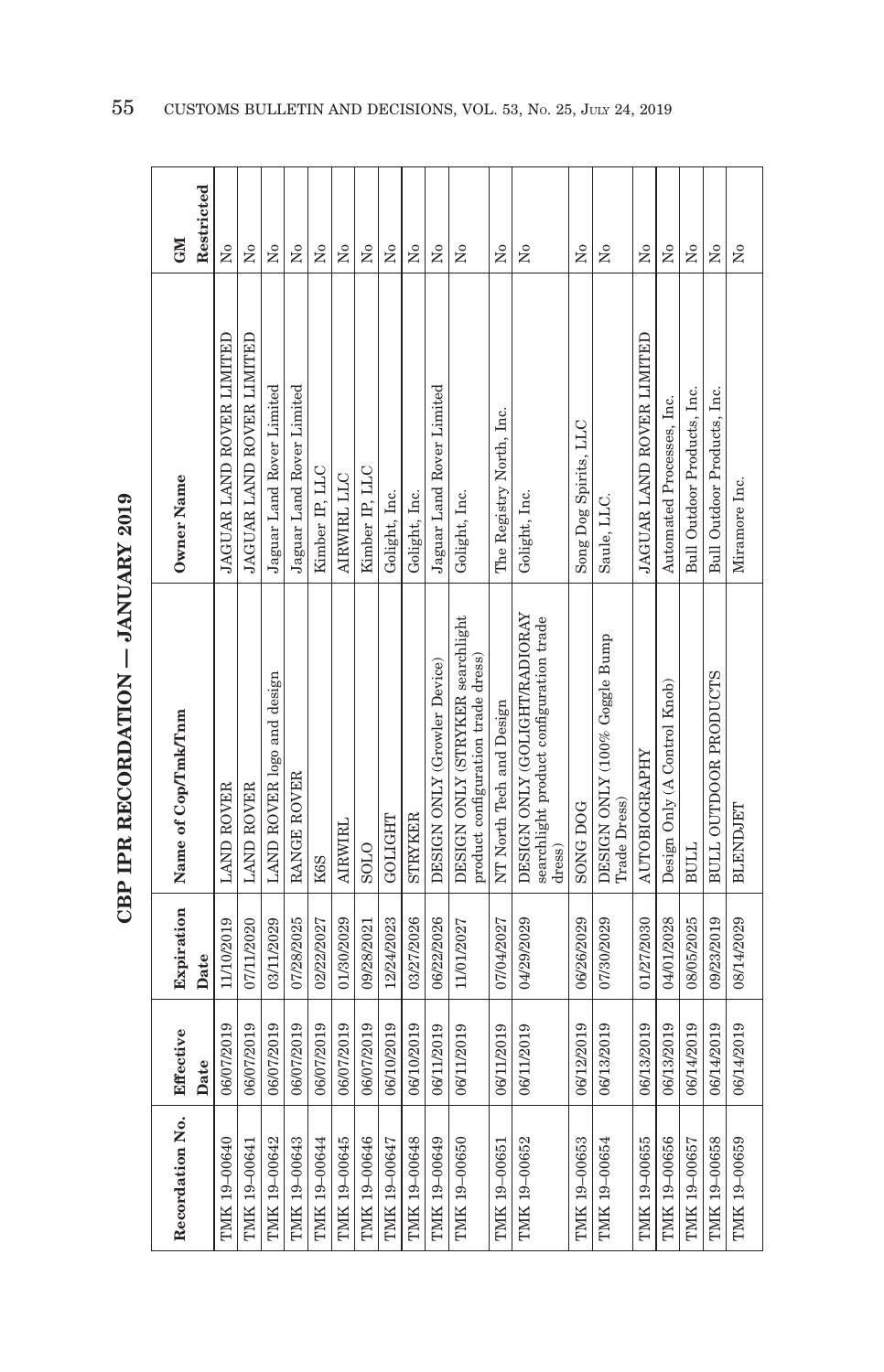| $\tilde{\zeta}$ |
|-----------------|
| ŗ<br>;<br>      |
|                 |
|                 |
|                 |
|                 |
|                 |
| トくてー            |
|                 |
|                 |

| Recordation No. | Effective  | Expiration | Name of Cop/Tmk/Tnm                                 | Owner Name                                             | <b>CNI</b>              |
|-----------------|------------|------------|-----------------------------------------------------|--------------------------------------------------------|-------------------------|
|                 | Date       | Date       |                                                     |                                                        | Restricted              |
| TMK 19-00660    | 06/14/2019 | 12/18/2022 | <b>EONSMOKE ELECTRONIC CIGA-</b><br>RETTES & Design | Eonsmoke, LLC. DBA Eonsmoke Elec-<br>tronic Cigarettes | Σó                      |
| TMK 19-00661    | 06/16/2019 | 07/19/2026 | XRVISION                                            | Apelbaum, Yaacov                                       | $\overline{X}^{\circ}$  |
| TMK 19-00662    | 06/17/2019 | 12/17/2026 | <b>JAGUAR</b>                                       | JAGUAR LAND ROVER LIMITED                              | Σó                      |
| TMK 19-00663    | 06/17/2019 | 06/05/2029 | <b>VIVE</b>                                         | <b>HTC</b> Corporation                                 | $\overline{X}^{\circ}$  |
| TMK 19-00664    | 06/17/2019 | 05/28/2027 | SUNZONE (Stylized)                                  | Shenzhen Sunzone Electrical Appliances<br>Ltd.         | ż                       |
| TMK 19-00665    | 06/17/2019 | 04/27/2029 | ASTERION (Stylized)                                 | Shenzhen Sunzone Electrical Appliances<br>Ltd.         | Σó                      |
| TMK 19-00666    | 06/18/2019 | 06/12/2029 | AL (Stylized) and Design (logo)                     | ALBION CO., LTD.                                       | Σó                      |
| TMK 19-00667    | 06/18/2019 | 01/17/2028 | <b>JET 5000</b>                                     | SATA GmbH & Co. KG                                     | $\overline{X}^{\circ}$  |
| TMK 19-00668    | 06/18/2019 | 07/23/2029 | SPYFINDER                                           | Shara Taylor Ltd., Inc.                                | $\overline{R}$          |
| TMK 19-00669    | 06/19/2019 | 11/12/2028 | CORBEAU                                             | CORBEAU USA LLC                                        | $\overline{R}$          |
| TMK 19-00670    | 06/19/2019 | 06/22/2026 | 1000                                                | SATA GmbH & Co. KG gmbh & co. kg                       | Σó                      |
| TMK 19-00671    | 06/20/2019 | 01/04/2022 | RUBBER B                                            | RUBBER B .LLC                                          | å                       |
| TMK 19-00672    | 06/20/2019 | 03/19/2027 | JET 1000 (Stylized)                                 | SATA GmbH & Co. KG GMBH & CO. KG                       | $\overline{N}^{\circ}$  |
| TMK 19-00673    | 06/20/2019 | 12/08/2025 | HALEY AND THE HOUND                                 | Lookout Designs, LLC                                   | $\frac{1}{2}$           |
| TMK 19-00674    | 06/20/2019 | 06/15/2026 | Lab Silhouette Design                               | Lookout Designs, LLC                                   | $\tilde{X}^{\circ}$     |
| TMK 19-00675    | 06/20/2019 | 04/06/2025 | 4000                                                | SATA GmbH & Co. KG                                     | $_{\rm N_0}$            |
| TMK 19-00676    | 06/20/2019 | 03/19/2027 | JET 4000 (STYLIZED FORM)                            | SATA GmbH & Co. KG                                     | $\tilde{\rm x}^{\rm o}$ |
| TMK 19-00677    | 06/20/2019 | 08/05/2025 | 5000                                                | SATA GmbH & Co.                                        | $\tilde{X}^{\circ}$     |
| TMK 19-00678    | 06/20/2019 | 04/02/2028 | <b>WADDLE</b>                                       | Waddle & Friends, Inc.                                 | $\tilde{\rm x}^{\rm o}$ |
| TMK 19-00679    | 06/21/2019 | 07/05/2026 | INREBIC                                             | IMPACT BIOMEDICINES, INC.                              | $\frac{1}{2}$           |
| TMK 19-00680    | 06/21/2019 | 06/19/2029 | WHISKEY WOOD                                        | ALBRECHT HOLDINGS LLC                                  | Σo                      |

56 CUSTOMS BULLETIN AND DECISIONS, VOL. 53, No. 25, July 24, 2019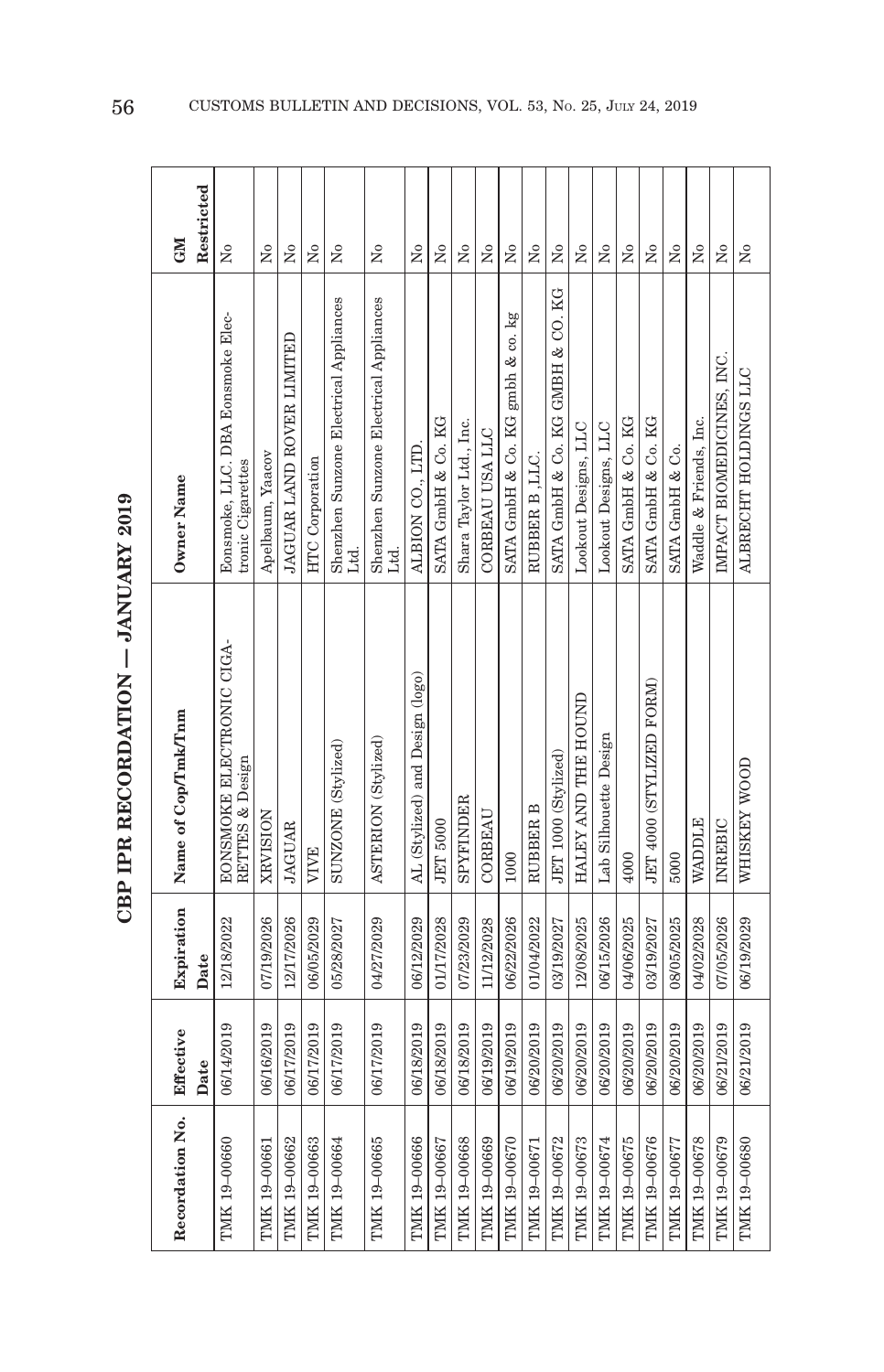| Recordation No. | Effective  | Expiration | Name of Cop/Tmk/Tnm       | Owner Name                                          | <b>NE</b>            |
|-----------------|------------|------------|---------------------------|-----------------------------------------------------|----------------------|
|                 | Date       | Date       |                           |                                                     | Restricted           |
| TMK 19-00681    | 06/21/2019 | 08/07/2029 | STILLHOUSE COLLECTION     | ALBRECHT HOLDINGS LLC                               | Χo                   |
| TMK 19-00682    | 06/21/2019 | 08/07/2029 | Design Only (Logo)        | ALBRECHT HOLDINGS LLC                               | Σó                   |
| TMK 19-00683    | 06/21/2019 | 07/02/2029 | F.I.T.                    | ALBRECHT HOLDINGS LLC                               | $\tilde{X}^{\circ}$  |
| TMK 19-00684    | 06/21/2019 | 12/26/2027 | IMNOVID                   | Celgene Corporation                                 | Σó                   |
| TMK 19-00685    | 06/24/2019 | 11/20/2023 | SATA & Design             | SATA GmbH & Co. KG                                  | $\tilde{\mathbf{z}}$ |
| TMK 19-00686    | 06/24/2019 | 09/07/2026 | <b>VRAYLAR</b>            | FOREST LABORATORIES HOLDINGS<br>LTD.                | Σò                   |
| TMK 19-00687    | 06/24/2019 | 07/06/2020 | <b>OZURDEX</b>            | Allergan, Inc.                                      | Σó                   |
| TMK 19-00688    | 06/24/2019 | 06/29/2026 | VIBERZI                   | ALLERGAN HOLDINGS UNLIMITED<br><b>COMPANY</b>       | Σò                   |
| TMK 19-00689    | 06/24/2019 | 11/02/2021 | VIIBRYD                   | ALLERGAN SALES, LLC                                 | $\tilde{X}^{\circ}$  |
| TMK 19-00690    | 06/24/2019 | 12/30/2024 | Linzess and Design        | Ironwood Pharmaceuticals, Inc.                      | Σó                   |
| TMK 19-00691    | 06/24/2019 | 12/12/2027 | TRUETEAR                  | Oculeve, Inc.                                       | Σó                   |
| TMK 19-00692    | 06/24/2019 | 11/25/2025 | <b>AVYCAZ</b>             | ALLERGAN SALES, LLC                                 | Σó                   |
| TMK 19-00693    | 06/24/2019 | 05/09/2020 | ZENPEP                    | ALLERGAN PHARMACEUTICALS IN-<br>TERNATIONAL LIMITED | Σó                   |
| TMK 19-00694    | 06/24/2019 | 01/19/2021 | Saphris and Design        | MERCK SHARP & DOHME B.V.                            | $\overline{R}$       |
| TMK 19-00695    | 06/24/2019 | 01/31/2028 | <b>REBLOZYL</b>           | Celgene Corporation                                 | $\overline{N}$       |
| TMK 19-00696    | 06/24/2019 | 03/17/2024 | <b>RIDGELINE</b>          | Pyramex Safety Products, LLC                        | Σó                   |
| TMK 19-00697    | 06/25/2019 | 11/18/2025 | KYBELLA                   | ALLERGAN SALES, LLC                                 | Σó                   |
| TMK 19-00698    | 06/25/2019 | 12/29/2025 | <b>RPS</b>                | SATA GmbH & Co. KG                                  | $\tilde{X}^{\circ}$  |
| TMK 19-00699    | 06/25/2019 | 05/04/2026 | <b>SATA</b>               | SATA GMBH & CO. KG                                  | Σó                   |
| TMK 19-00700    | 06/26/2019 | 09/18/2029 | Design Only (Pirate Ship) | BUCCANEERS TEAM LLC                                 | $\tilde{X}^{\circ}$  |
| TMK 19-00701    | 06/26/2019 | 12/26/2027 | <b>PALMPRESS</b>          | Palm Coffeemaker LLC                                | $\tilde{Z}$          |

57 CUSTOMS BULLETIN AND DECISIONS, VOL. 53, NO. 25, JULY 24, 2019